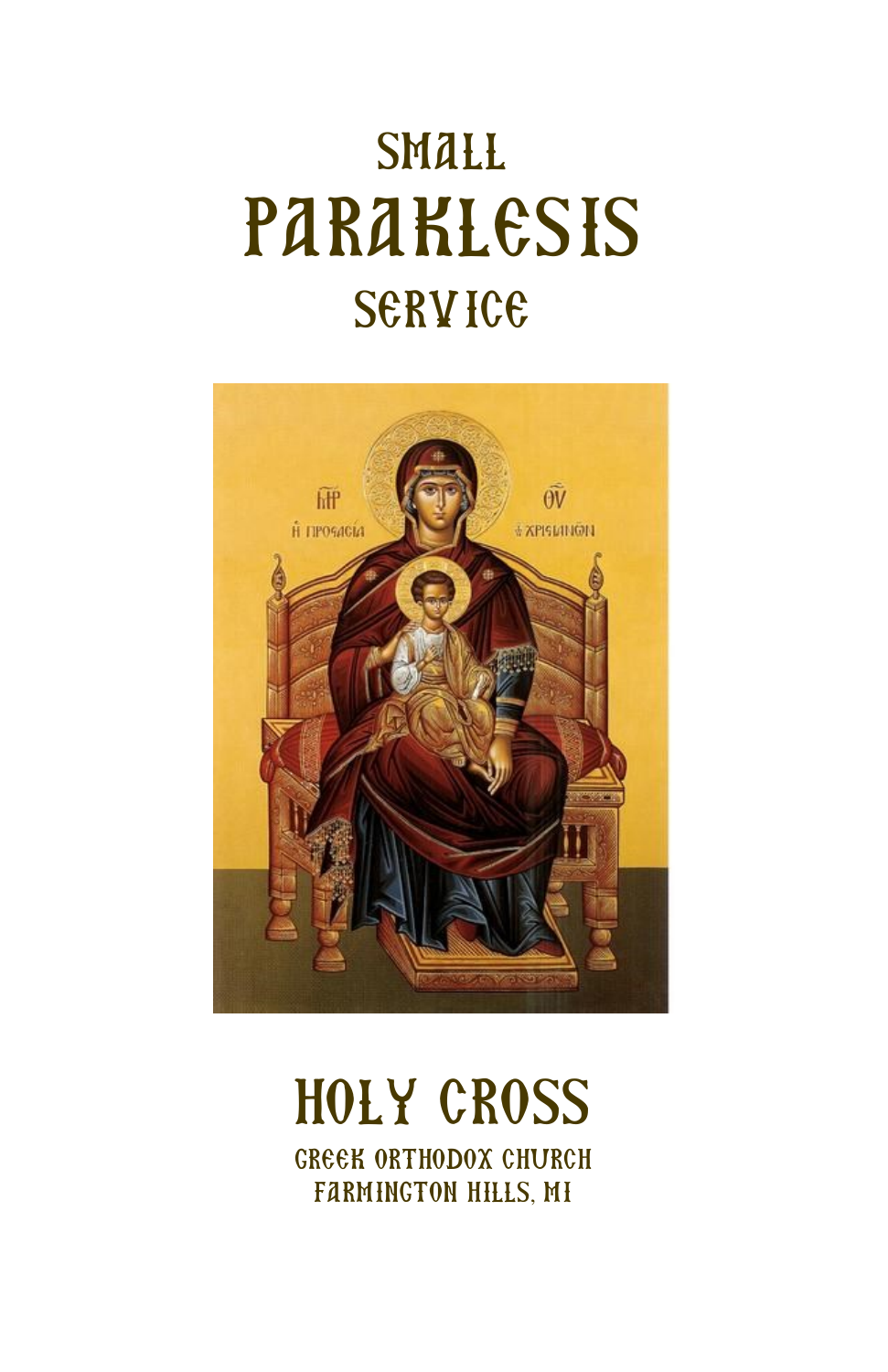# **INTRO**

Translated and set to meter by **Demetri Kangelaris and Nicholas Kasemeotes** 

"A poem of the monk Theosterictus, but ascribed by others to Theophanes"

**Text source: Greek Orthodox Archdiocese of America** Website

> **Translation:** N. Michael Vaporis

**Adapted by: Fr. Alex Radulescu** 

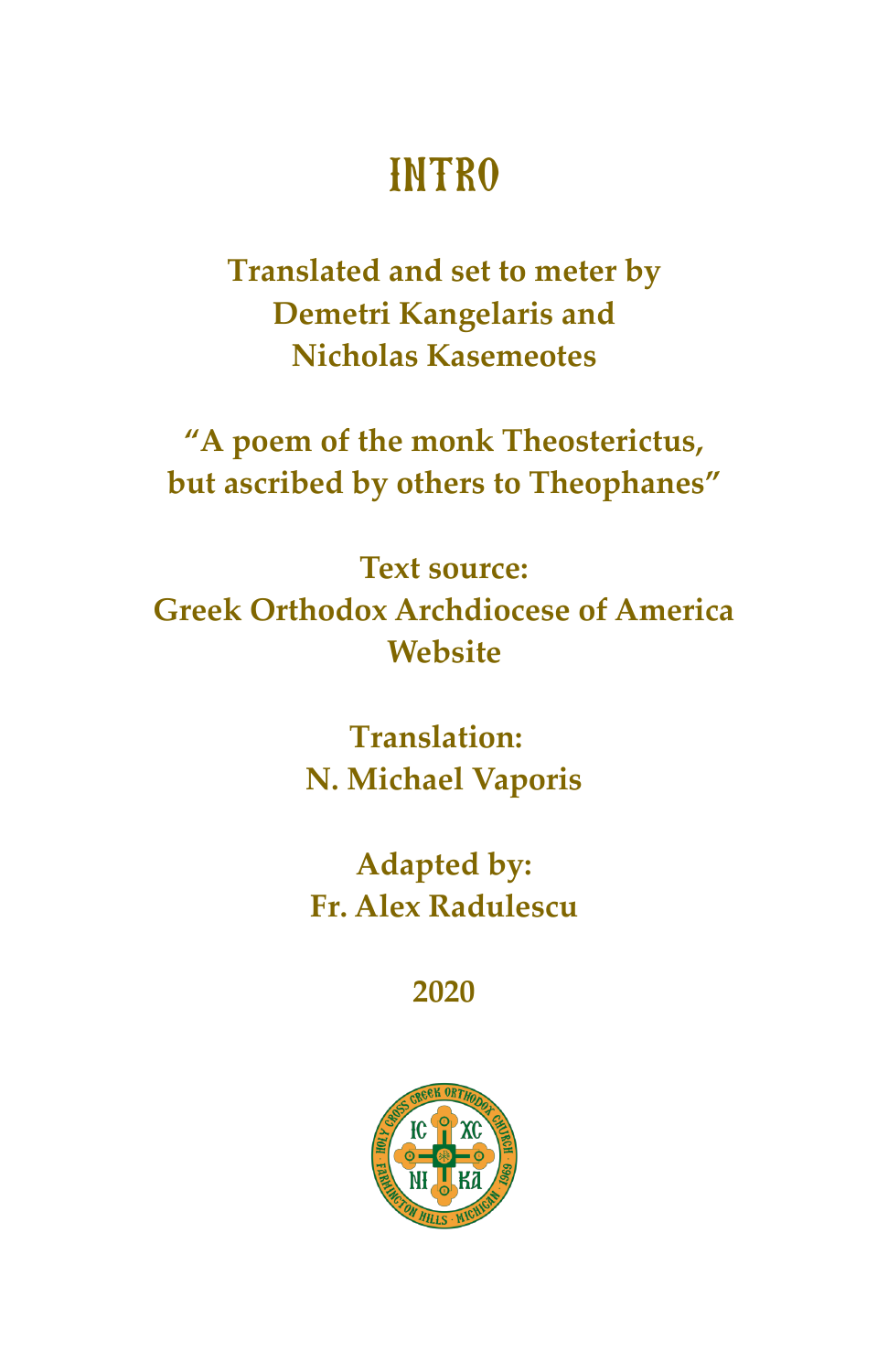## **SMALL PARAKLESIS**

**Priest:** Blessed is our God always, now and forever and to the ages of ages.

People: Amen.

#### Psalm 142

O Lord, hear my prayer, give ear to my supplications in Your truth; hear me in Your righteousness. Do not enter into judgment, with Your servant, for in Your sight no one living is justified. For the enemy has persecuted my soul; he has crushed my life to the ground; he has made me dwell in darkness, like those who have long been dead, and my spirit is overwhelmed within me; my heart within me is distressed. I remembered the days of old: I meditated on all Your works: I pondered on the work of Your hands. I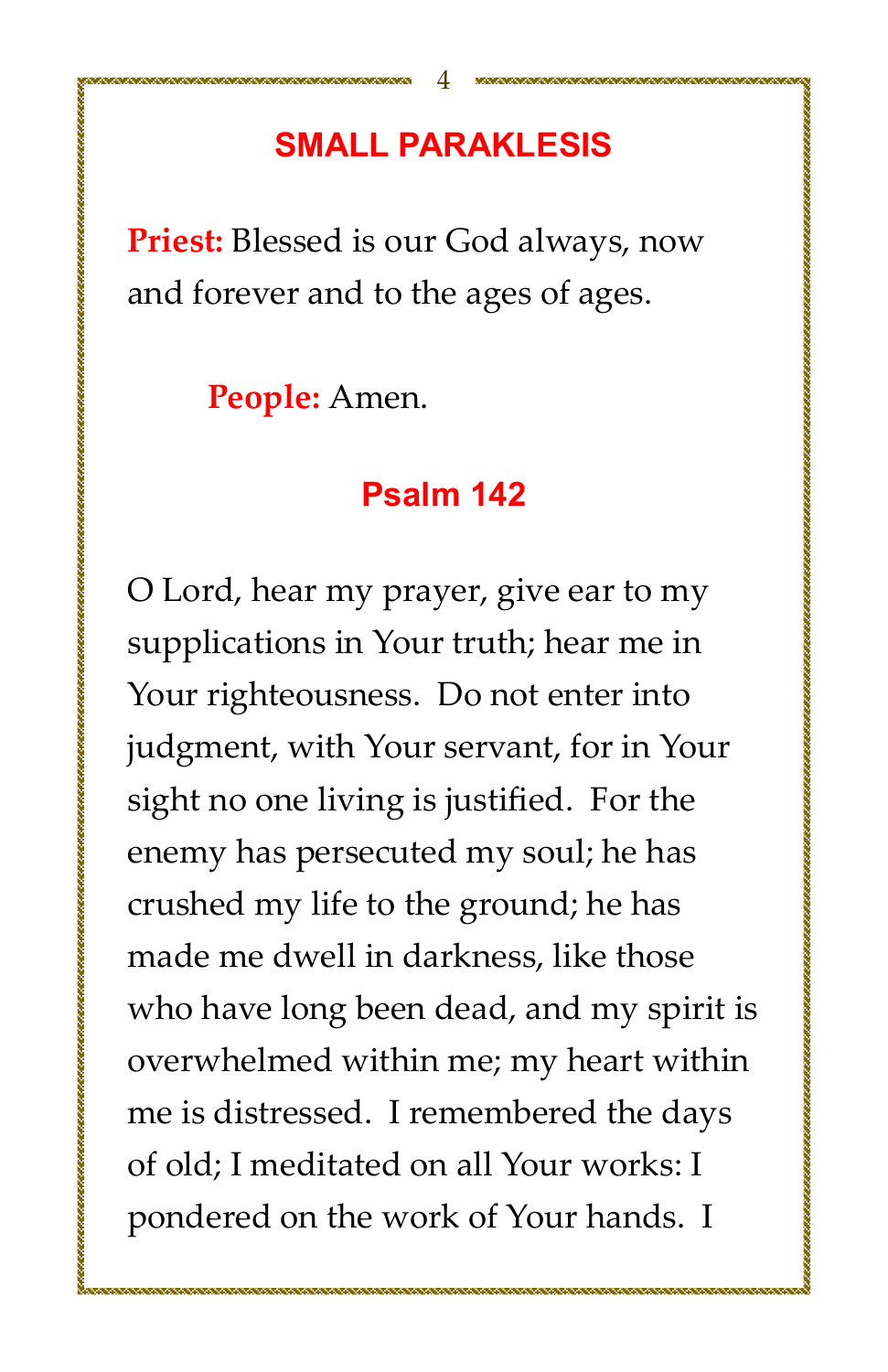spread out my hands to You; my soul longs for You, like a thirsty land. Hear me quickly, O Lord; my spirit fails. Do not turn Your face away from me, lest I be like those who go down into the pit. Cause me to hear Your mercy in the morning, for in You I have put my trust. Cause me to know, O Lord, the way in which I should walk, for I lift up my soul to You. Rescue me, lord, from my enemies; to You have I fled for refuge. Teach me to do Your will, for You are my God. Your good Spirit shall lead me in the land of uprightness. For Your name's sake, O Lord, You shall quicken me. In Your righteousness You shall bring my soul out of trouble, and in Your mercy, You shall utterly destroy my enemies. And you shall destroy all those who afflict my soul; for I am Your servant.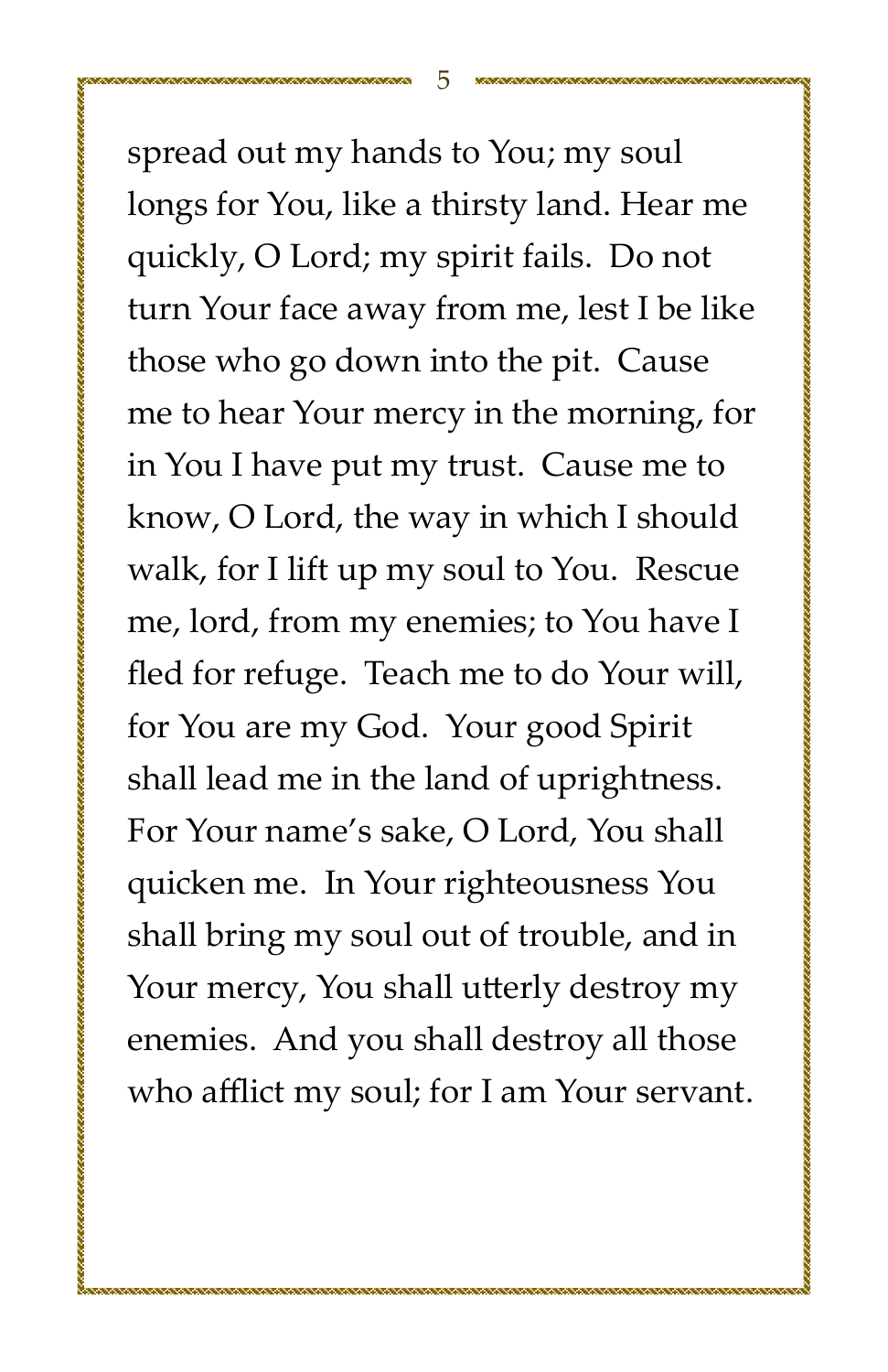## Tone<sub>4</sub>

God is the Lord and has revealed Himself to us; blessed is he who comes in the name of the Lord.

Vs. 1. Give thanks to the Lord and call upon His holy name.

God is the Lord and has revealed Himself to us; blessed is he who comes in the name of the Lord.

Vs. 2. All the nations have surrounded me, but in the name of the Lord, I have overcome them.

God is the Lord and has revealed Himself to us; blessed is he who comes in the name of the Lord.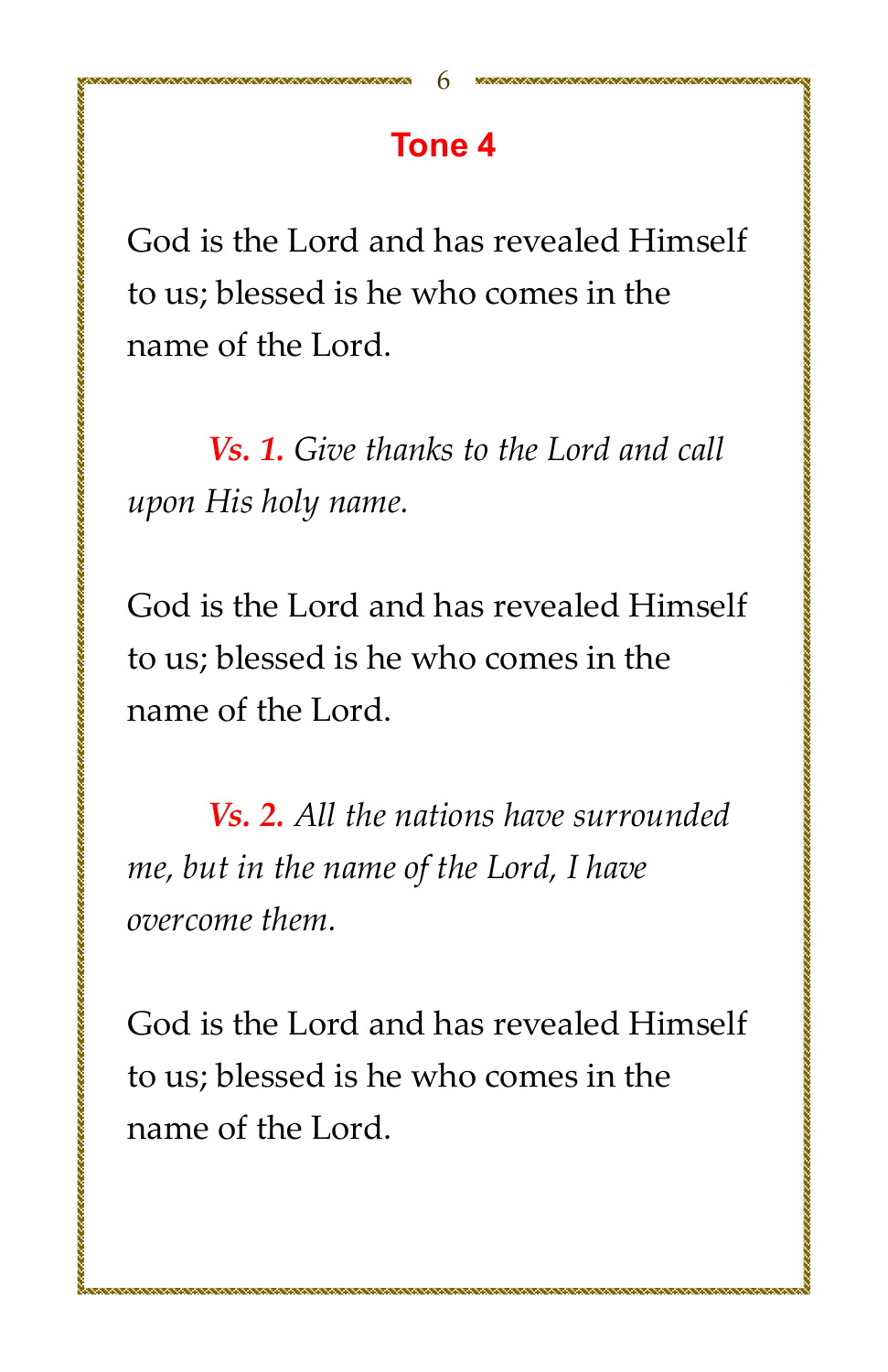Vs. 3. This has been done by the Lord, and it is wonderful in our eyes.

God is the Lord and has revealed Himself to us; blessed is he who comes in the name of the Lord.

#### **Tone 4**

To the Theotokos, let us run now most fervently,

As sinners and lowly ones, Let us fall down in repentance, Crying from the depths of our soul: Lady, come and help us, Have compassion upon us; Hasten now for we are lost In the host of our errors; Do not turn your servants away, For you alone are a hope to us.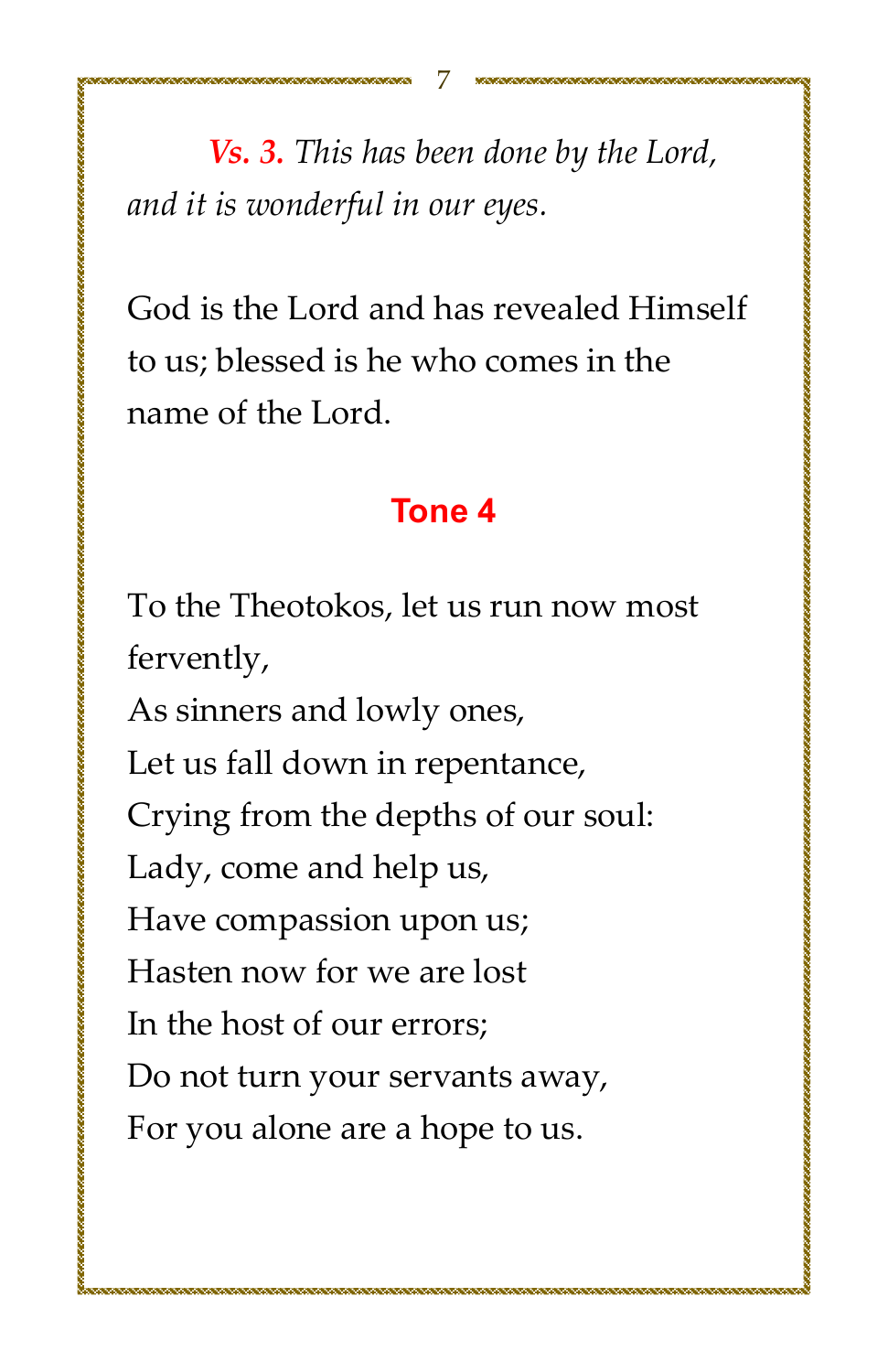Glory to the Father and the Son and the Holy Spirit.

(Repeat the above or the Apolytikion of the Church)

Now and forever and to the ages of ages. Amen.

O Theotokos, we shall never be silent. Of your mighty acts, all we the unworthy; Had you not stood to intercede for us Who would have delivered us. From the numerous perils? Who would have preserved us all Until now with our freedom? O Lady, we shall not depart from you; For you always save your servants, From all tribulation

**TANAN MENTENTAN KENTENTAN MENTENTAN MENTENTAN MENTENTAN MENTENTAN MENTENTAN MENTENTAN MENTENTAN MENTENTAN MENT**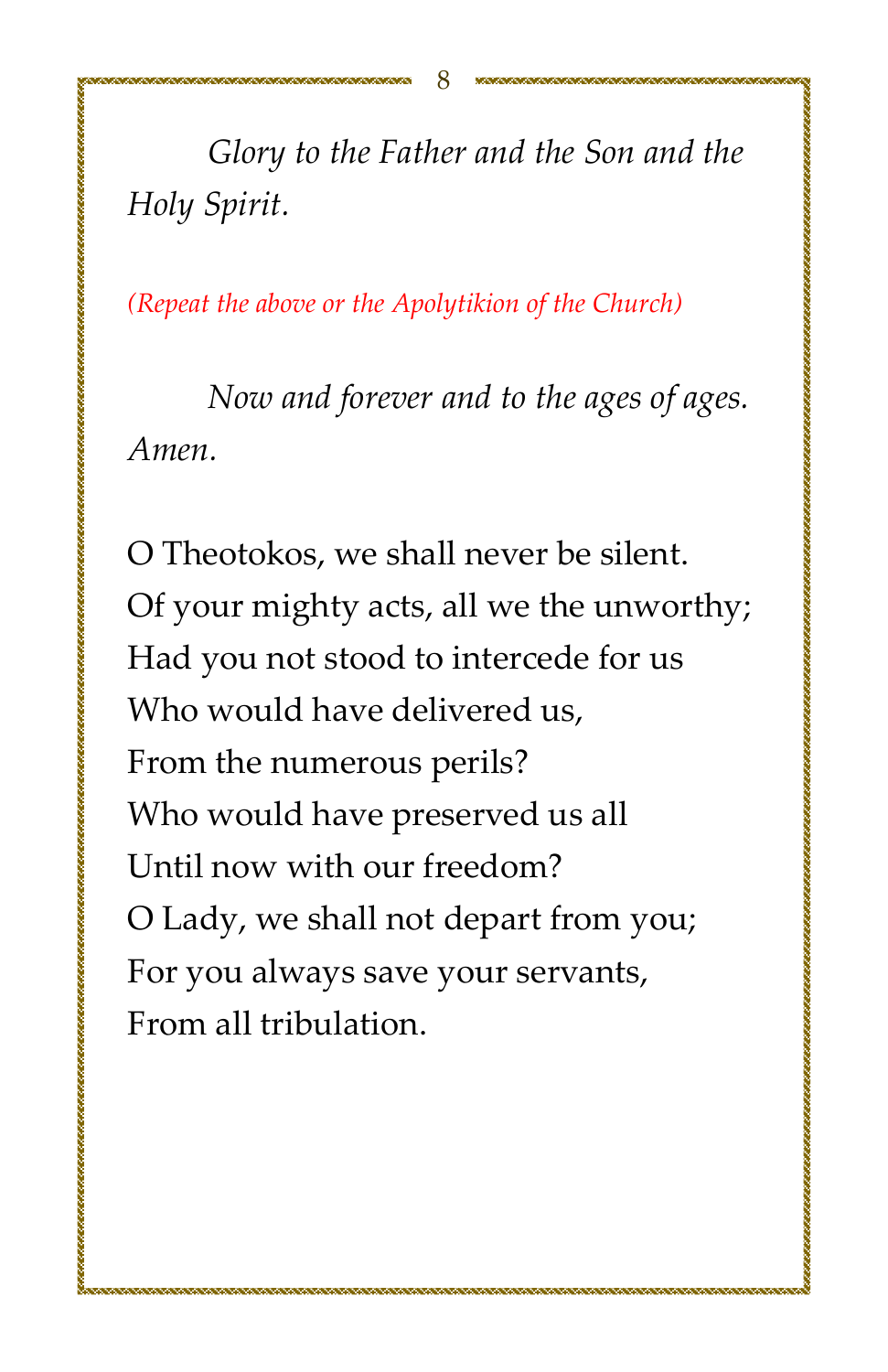#### Psalm 50

Have mercy on me, O God, according to Your great mercy; and according to the multitude of Your compassion blot out my transgression. Wash me thoroughly from my iniquity, and cleanse me from my sin. For I acknowledge my iniquity, and my sin is ever before me. Against You, You only, have I sinned, and done this evil in Your sight, that You may be found just when You speak, and blameless when You judge. For behold, I was conceived in iniquity, and in sin my mother bore me. For behold. You have loved truth: You have made known to me the secret things of Your wisdom. You shall sprinkle me with hyssop, and I shall be made clean: You shall wash me, and I shall be whiter than snow. Make me to hear joy and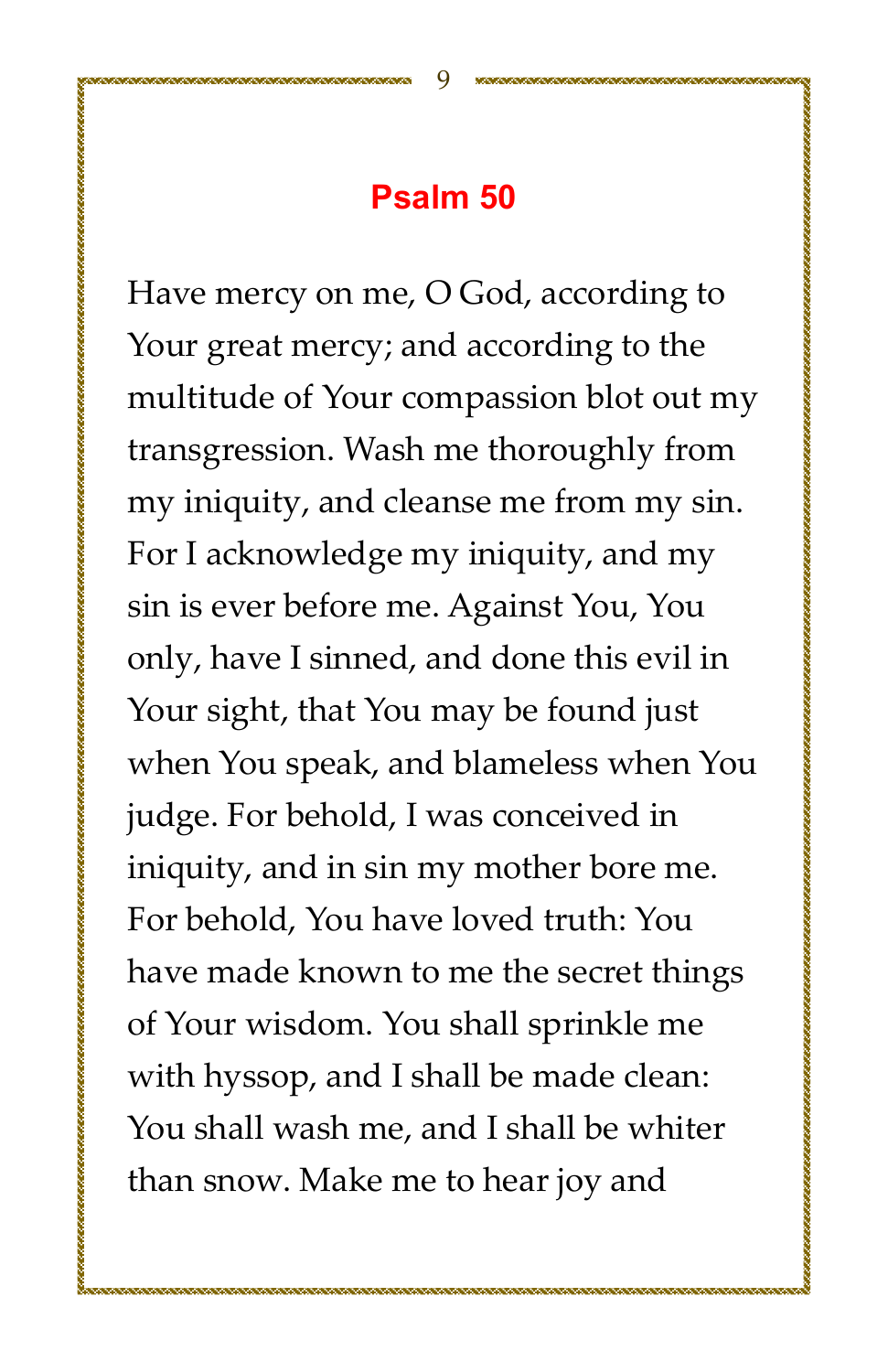gladness, that bones which You have broken may rejoice. Turn Your face away from my sins, and blot out all my iniquities. Create in me a clean heart, O God, and renew a steadfast spirit within me. Do not cast me away from Your presence, and do not take Your Holy Spirit from me. Restore to me the joy of Your salvation: And establish me with Your governing Spirit. I shall teach transgressors Your ways, and the ungodly shall turn back to You. Deliver me from blood-guiltiness, O God, the God of my salvation, my tongue shall rejoice in Your righteousness. O Lord, open my lips, and my mouth shall show forth Your praise. For if You had desired sacrifice, I would give it: You do not delight in burnt offering. A sacrifice to God is a broken spirit, God will not despise a broken and humbled heart. Do good in Your good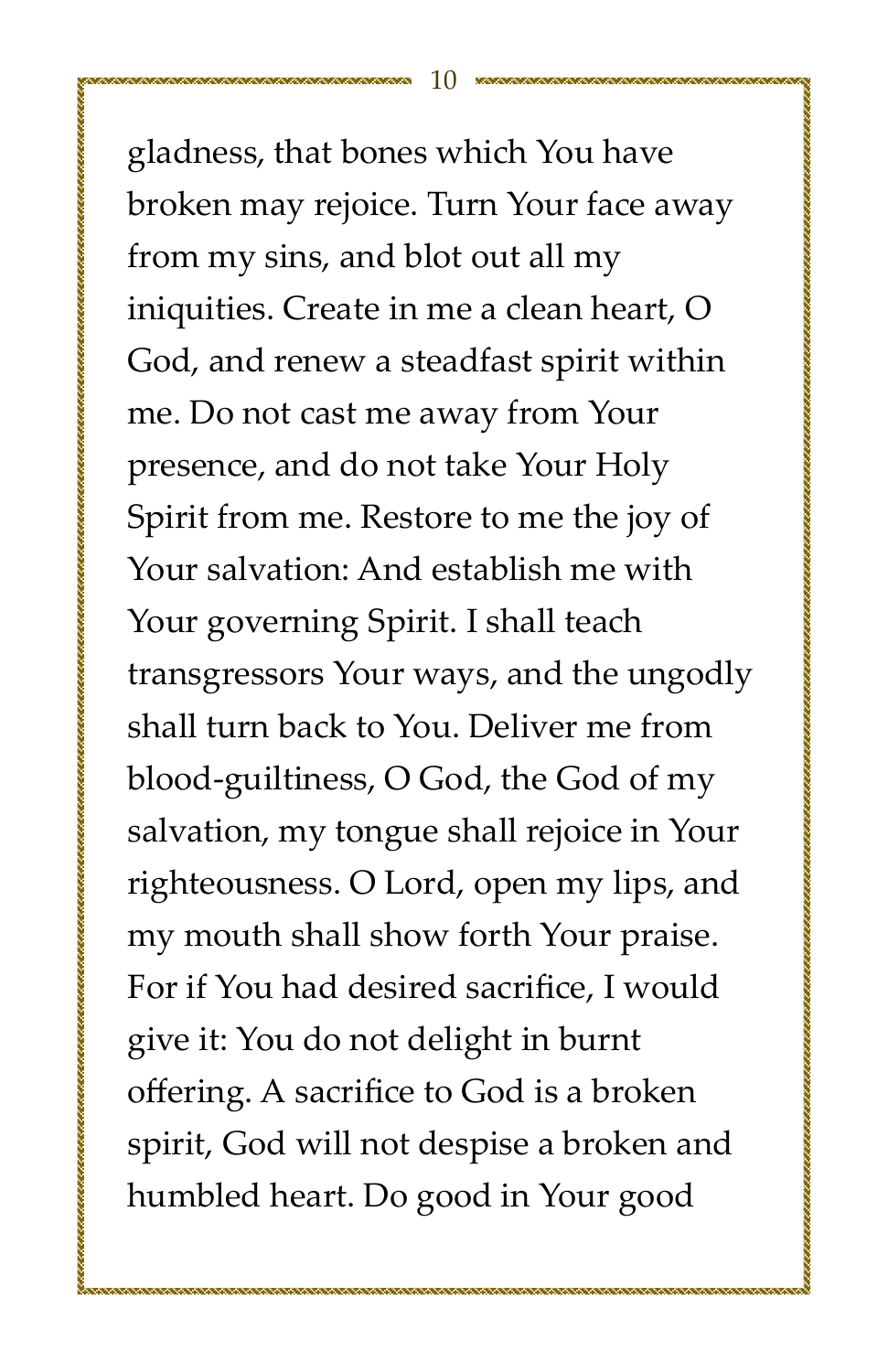pleasure to Sion; and let the walls of Jerusalem be built. Then You shall be pleased with a sacrifice of righteousness, with oblation and whole burnt offerings. Then they shall offer bulls on Your altar.

#### Ode 1. The Heirmos. **Plagal of the 4th Tone**

Crossing the waters as on dry land, In that way escaping From the evils of Egypt's land, The Israelites cried out exclaiming: To our Redeemer and God, now let us sing.

Most Holy Theotokos, save us.

With many temptations surrounding me, Searching for salvation,

I have hastened unto you;

O Mother of the Word, and ever-Virgin,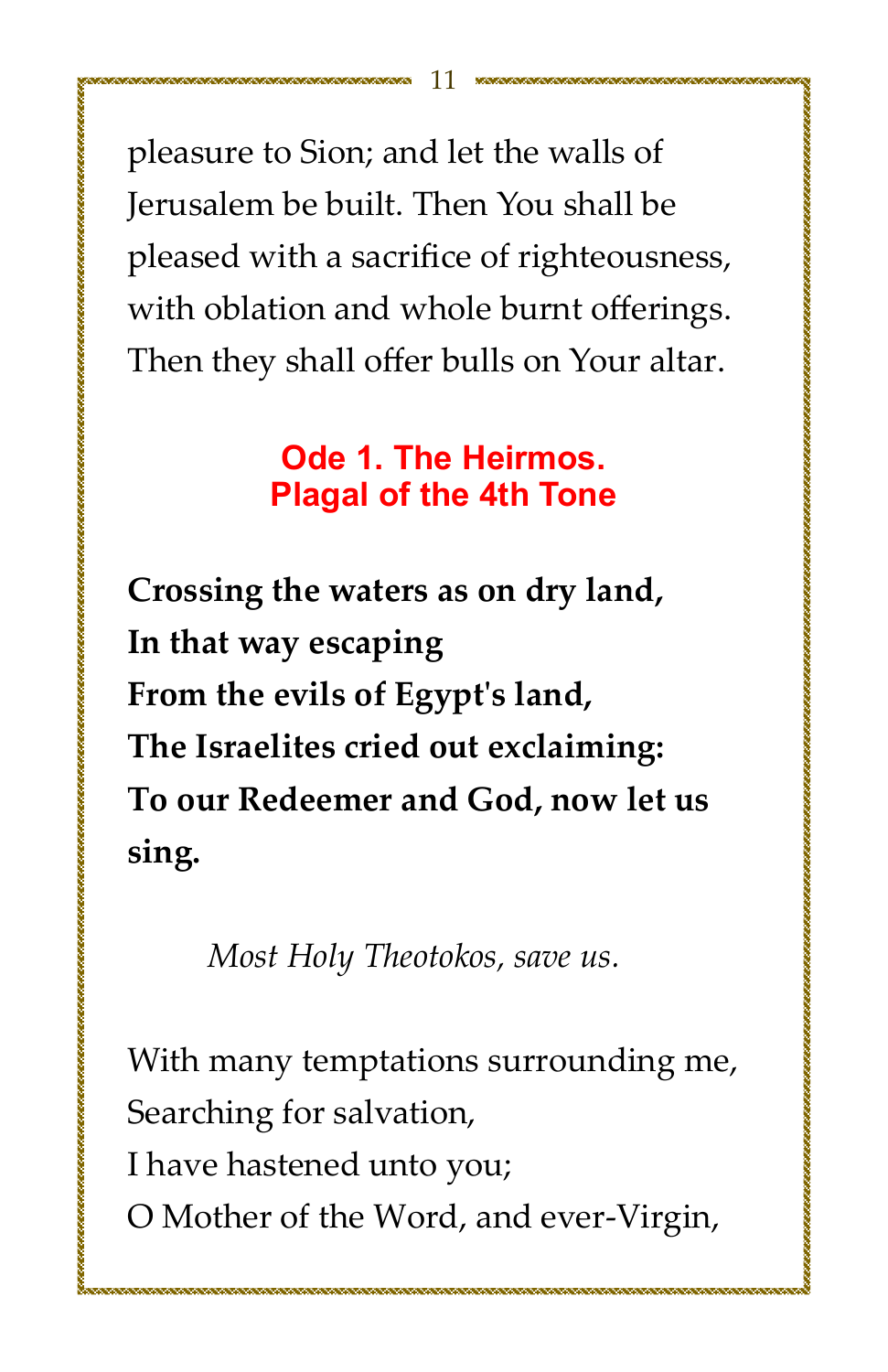From all distresses and dangers deliver me.

Most Holy Theotokos, save us.

Assaults of the passions have shaken me, My soul to its limits Has been filled with much despair; Bring peace, O Maiden, in the calmness, Of your own Son and your God, allblameless One.

Glory to the Father and the Son and the Holy Spirit.

To God and the Savior you've given birth; I ask you, O Virgin, From the dangers deliver me; For now I run to you for refuge, With both my soul and my reasoning.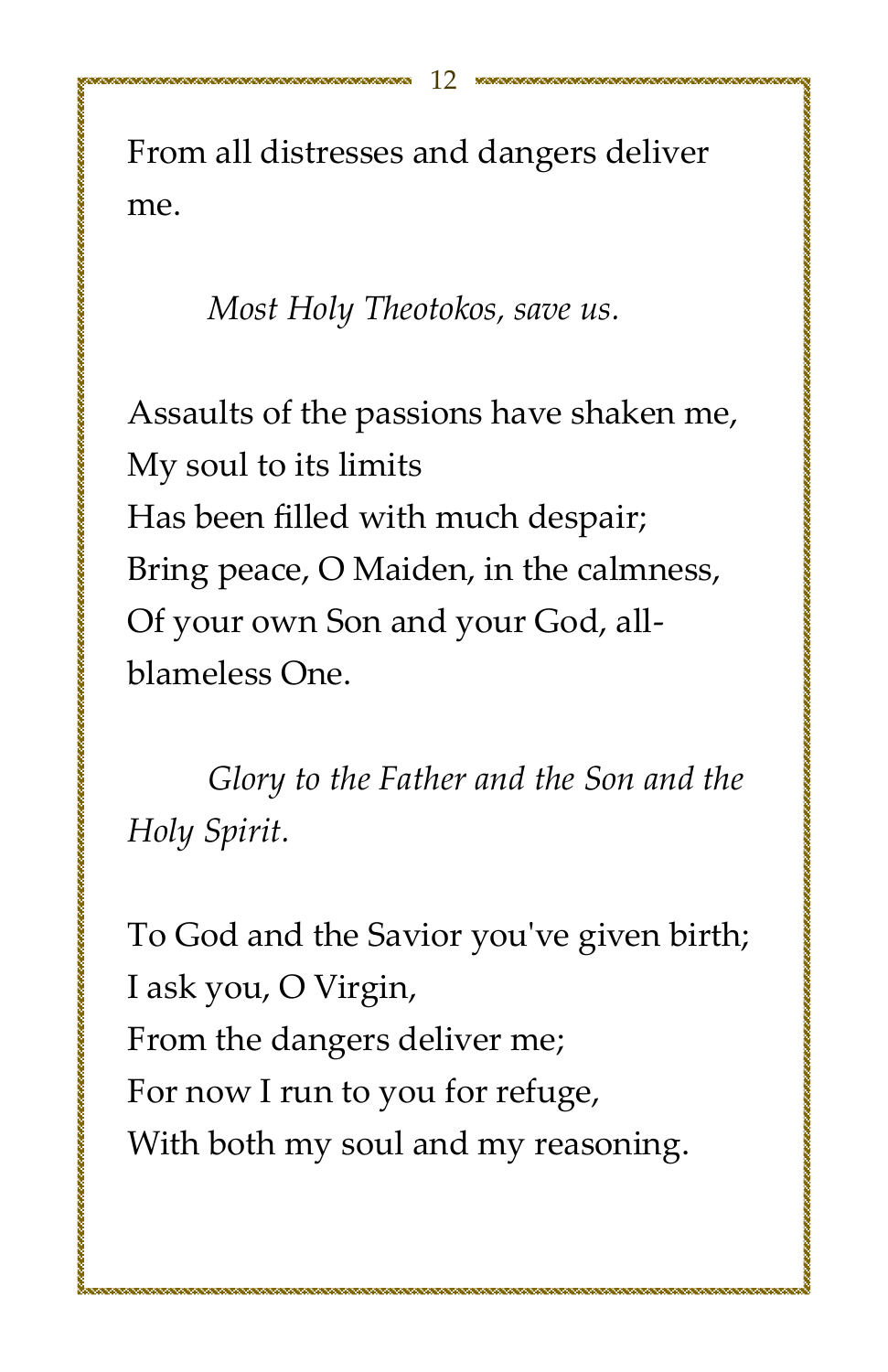*Now and forever, and to the ages of ages. Amenǯ*

Diseased is the body and the soul; Deem me truly worthy Of divine guidance and your care; For you alone are God's Mother, As the good and the birthgiver of the Good.

#### **Ode 3. The Heirmos.**

The apse of the heavens, Are you O Lord, Fashioner, And the Holy Church's great Founder, Likewise establish me. In constant love for You For You're the height of our longing; **Support of the faithful,** The only Friend of all.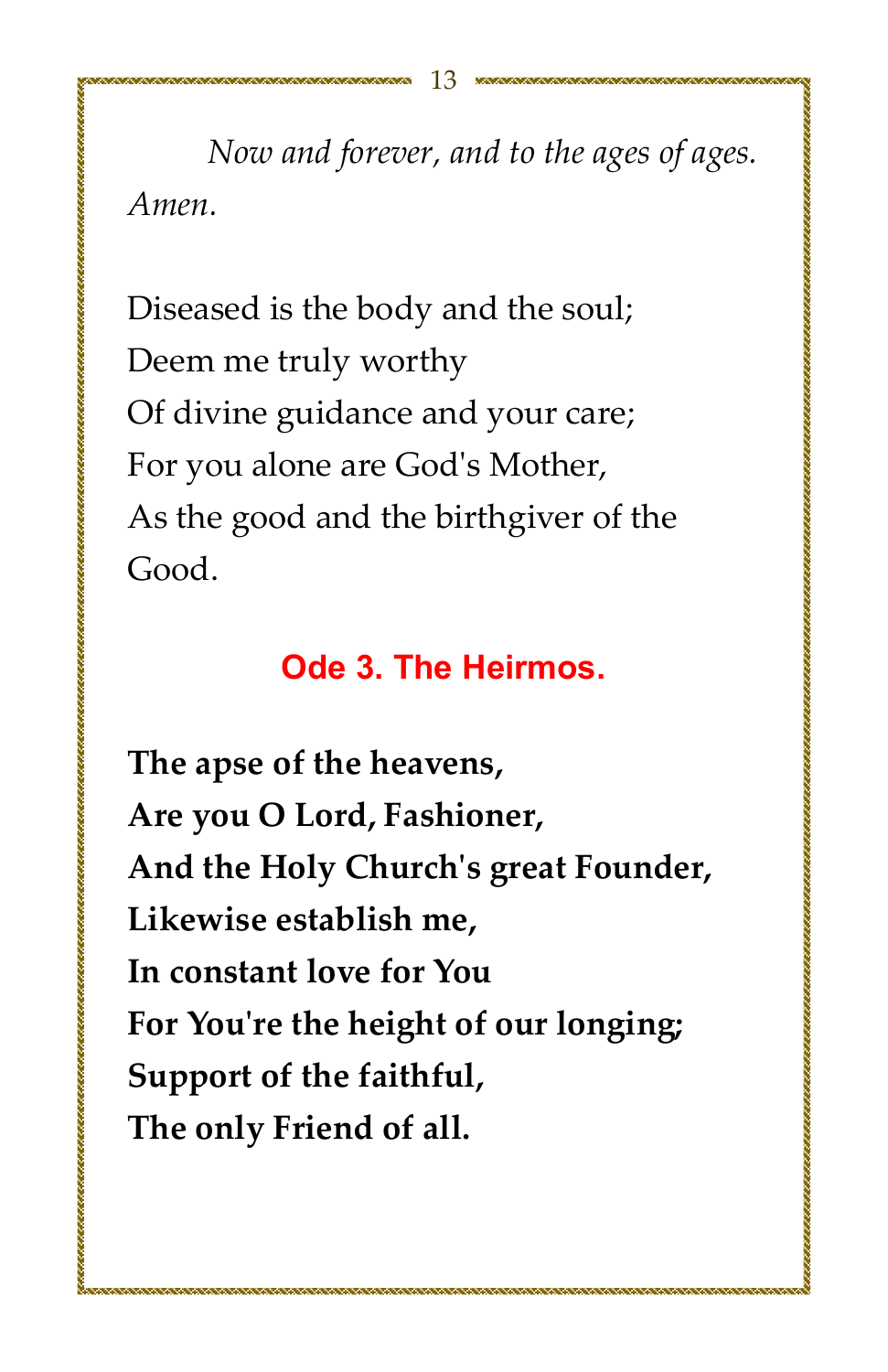## *Most Holy Theotokos, save us.*

A protection and shelter, I have with you in my life, You, the Theotokos and the Virgin, Pilot me towards your port; For you are the cause, The cause of that which is good, Support of the faithful, The only all-praised One.

*Most Holy Theotokos, save us.* 

I entreat you, O Virgin, Disperse the storm of my grief, and the soul's most inward confusion. Scatter it far from me; You are the Bride of God. For you have brought forth the Christ, the Prince of Peace: Only, all-blameless One.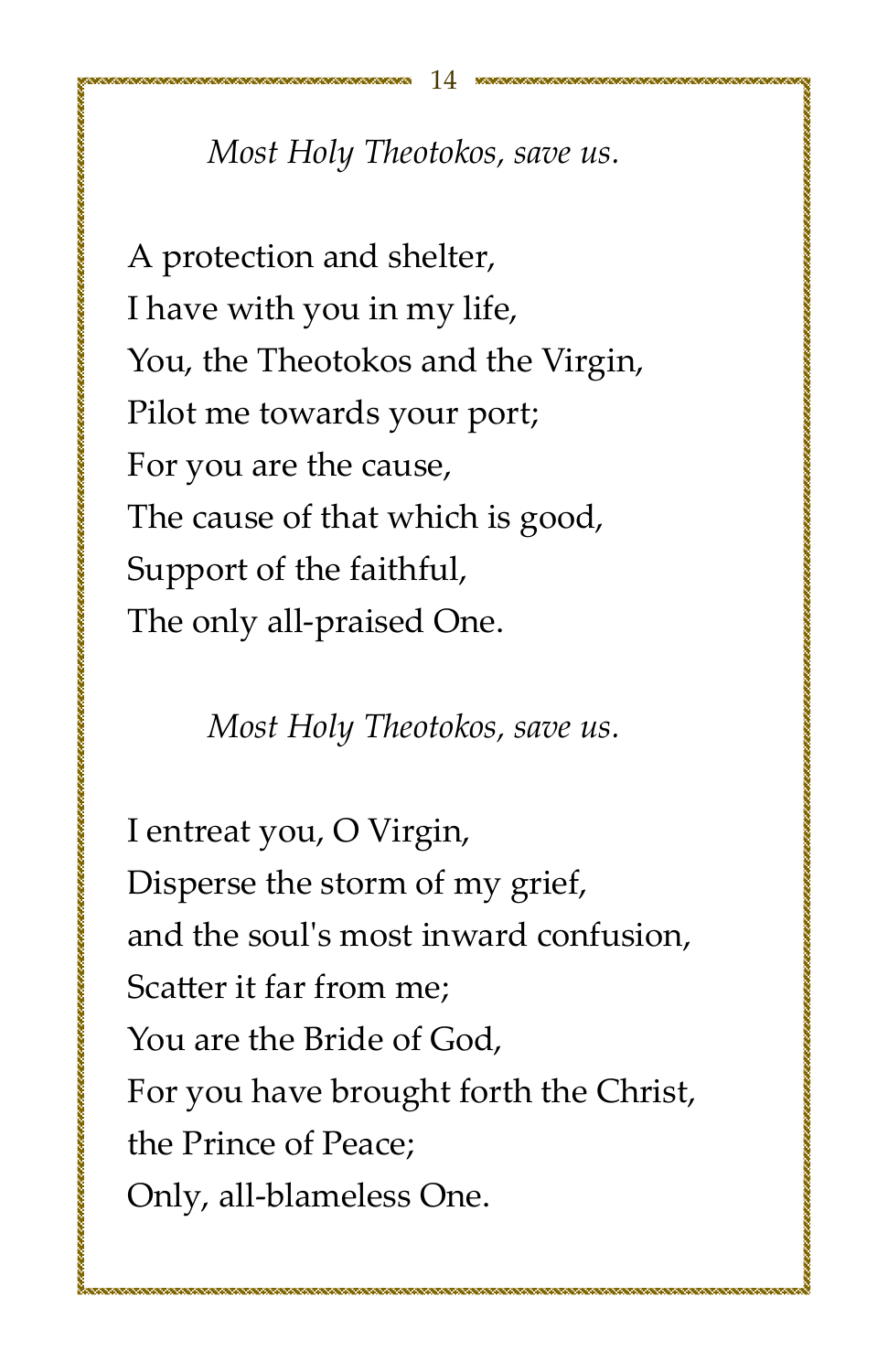*Glory* to the Father and the Son and the *Hol¢ȱSpiiǯ*

Having brought forth unto us the cause and giver of good, From your great abundance of kindness, Pour forth upon us all; For all is possible, For you who carried the Christ, Who is mighty in power; You, who are blessed of God.

*Now and forever and to the ages of ages. Amenǯ*

With most serious ailments, And with the passions so dark, I am being tested, O Virgin, Come and bring help to me; For I have known of you,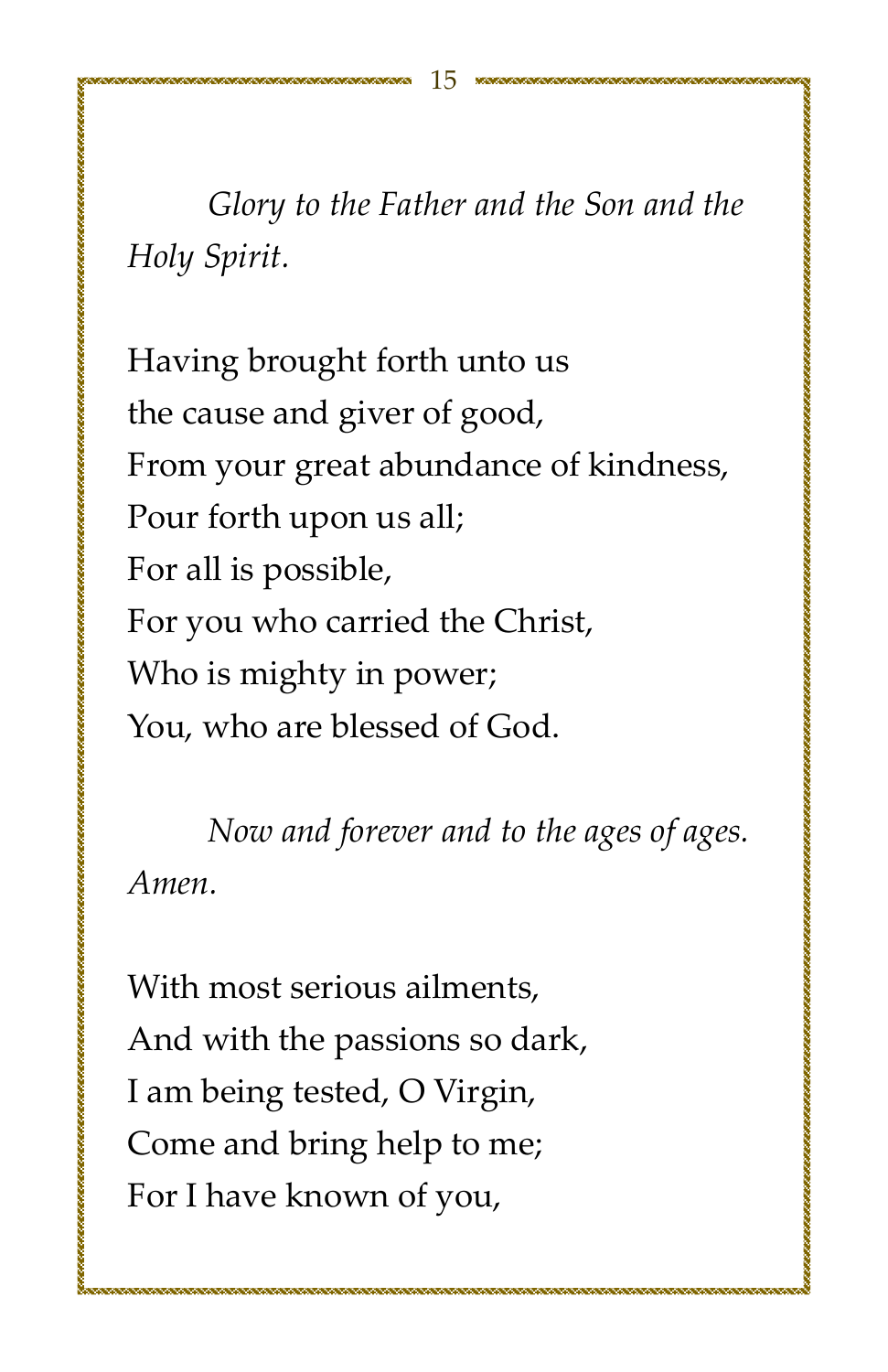That you are without fail the endless treasure of cures. Only all-blameless One.

Deliver us,

All of your servants, from danger, O Theotokos:

After God, we all flee to you,

For shelter and covering,

As an unshakable wall and our protection.

Turn to me,

In your good favor, all praise-worthy Theotokos:

Look upon my grave illnesses,

Which painfully sting my flesh

And heal the cause of my soul's pain and suffering.

*ȋThe priest commemorates those for whom the Paraklesis is sungȌ*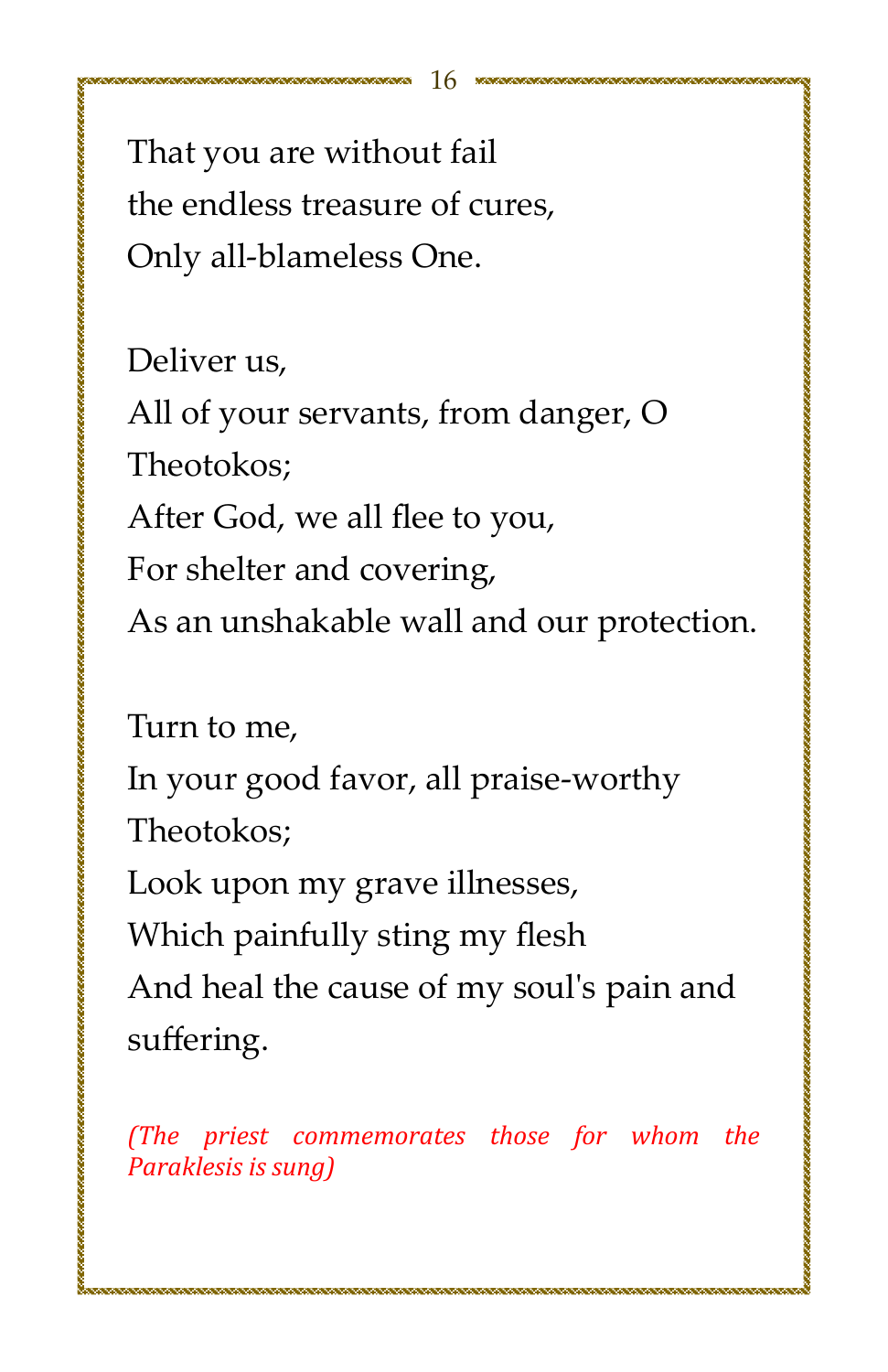## Litany

**Priest:** Have mercy on us, O God, according to Your great love, we pray You, hearken, and have mercy.

**People:** Lord have mercy. (3)

Priest: Again we pray for our Archbishop (Name), and all the clergy and the laity in Christ.

n an die deel aan die die waardie waardie waardie waardie waardie waardie waardie waardie waardie waardie waardi

**People:** Lord have mercy. (3)

**Priest:** Again we pray for mercy, life, peace, health, salvation, visitation, forgiveness and remission of the sins of the servants of God, all pious and Orthodox Christians, those who reside and visit in this city, the members, council members, contributors, and benefactors of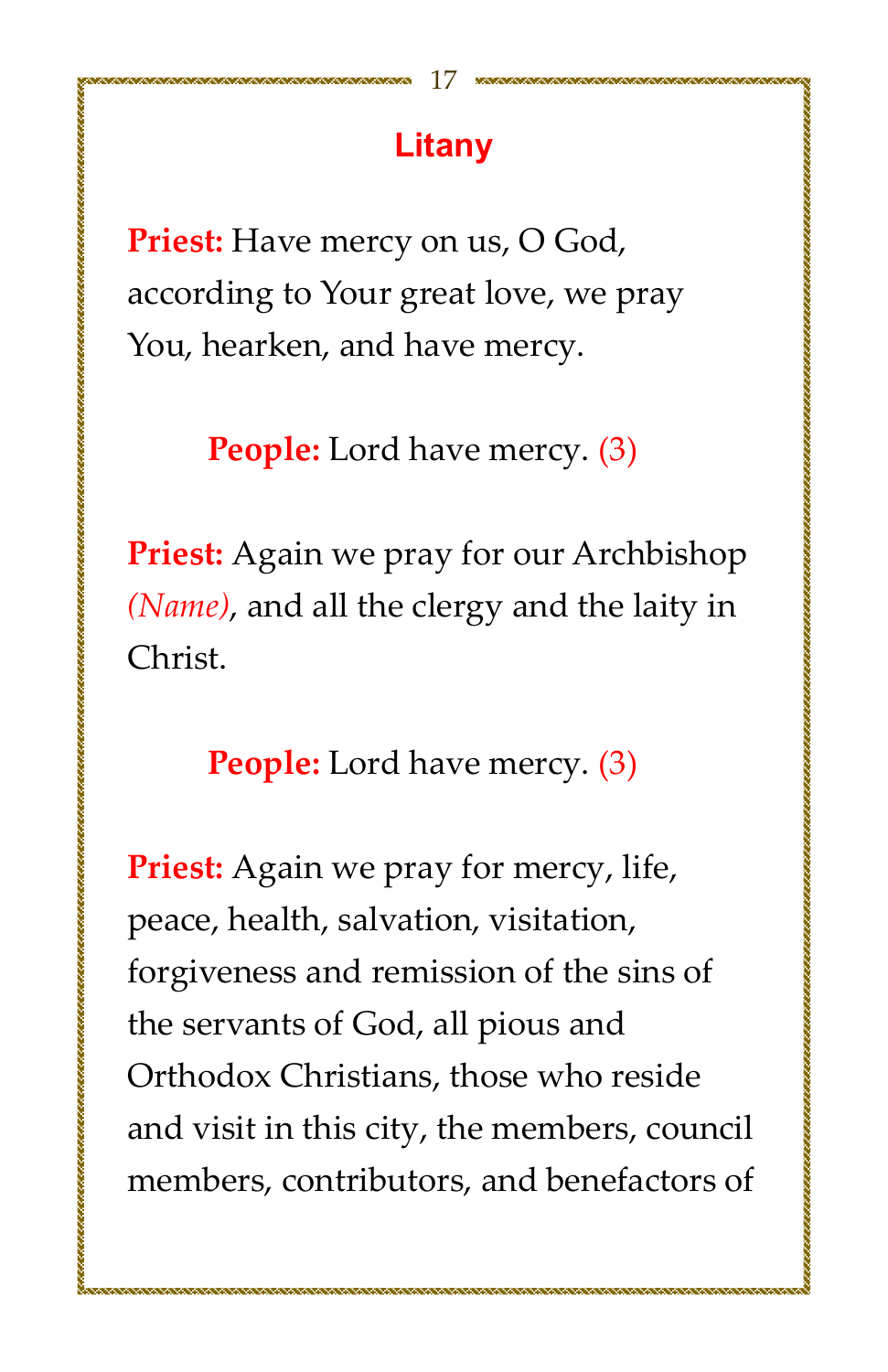this holy church.

**People:** Lord have mercy. (3)

**Priest:** Again we pray for the servants of God... (at this time the Priest commemorates *hose for whom the Paraklesis is sung.* 

**People:** Lord have mercy. (3)

**Priest:** For You are a merciful and loving God, and to You we give glory, to the Father and the Son and the Holy Spirit, now and forever and to the ages of ages.

1999年,1999年,1999年,1999年,1999年,1999年,1999年,1999年,1999年,1999年,1999年,1999年,1999年,1999年,1999年,1999年,199

**People:** Amen.

*After the petitions, we chant the following:*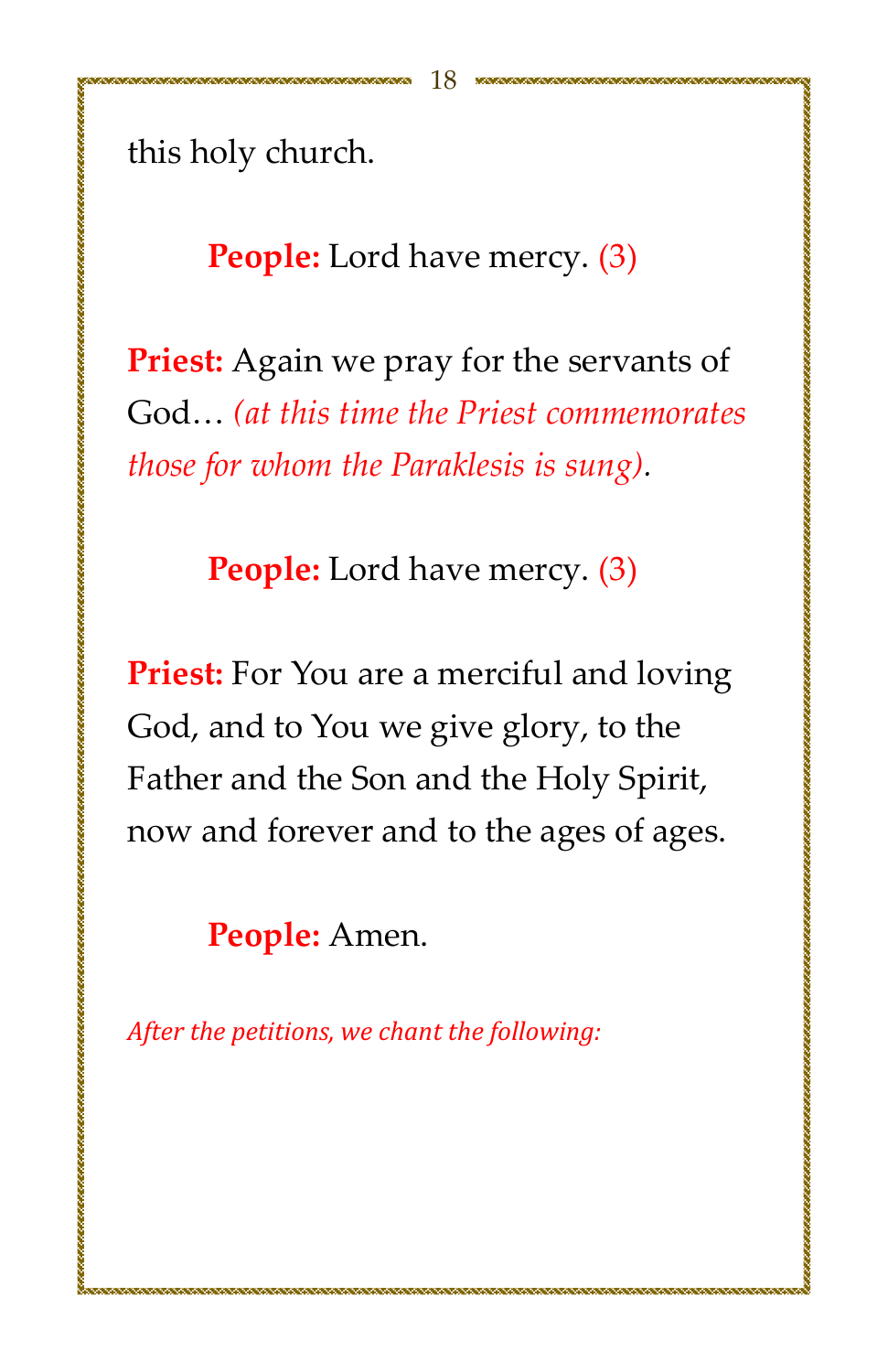## **Kathisma** Tone 2.

A fervent prayer, and wall most unshakable

A merciful spring And shelter of all mankind:

Fervently, we cry to you:

Theotokos, our Lady,

Come to us

And from all dangers now deliver us

The only protection who speeds to us.

## Ode 4. The Heirmos.

O Lord. I have heard of the wondrous mystery of Your salvation; I have contemplated all Your works And I have glorified Your great divinity.

Most Holy Theotokos, save us.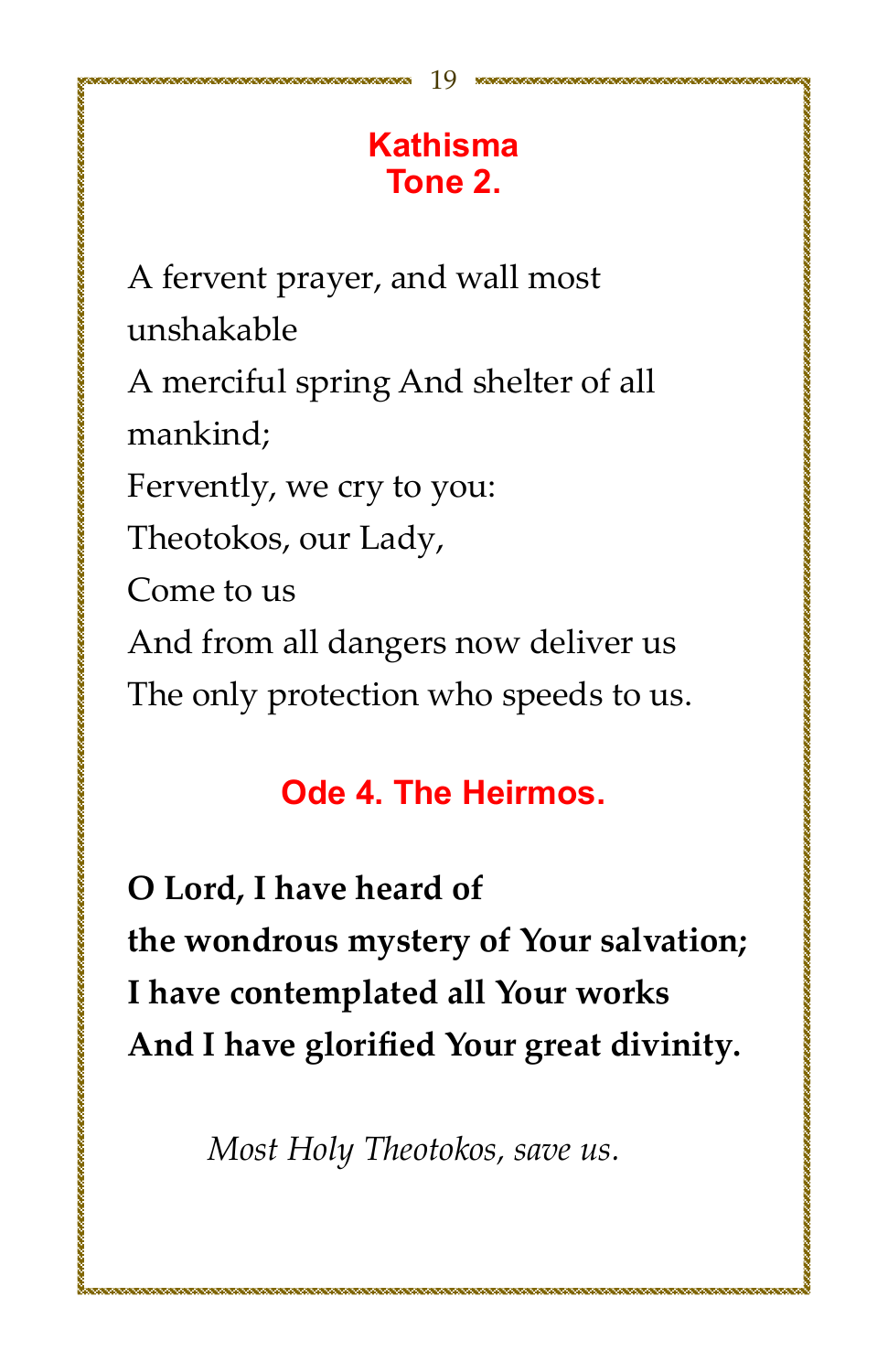Still the darkest of passions, Calm the sea of errors In your great peacefulness; It was you who bore the guiding Lord, And you who are the blessed bride of God.

*Most Holy Theotokos, save us.* 

Your depth of compassion Grant unto me As one beseeching you; You have carried the Compassionate The Savior of those praising you.

*Glory* to the Father and the Son and the *Holy Spirit.* 

We are thankful for all the gifts Which we have been given by you the Spotless One;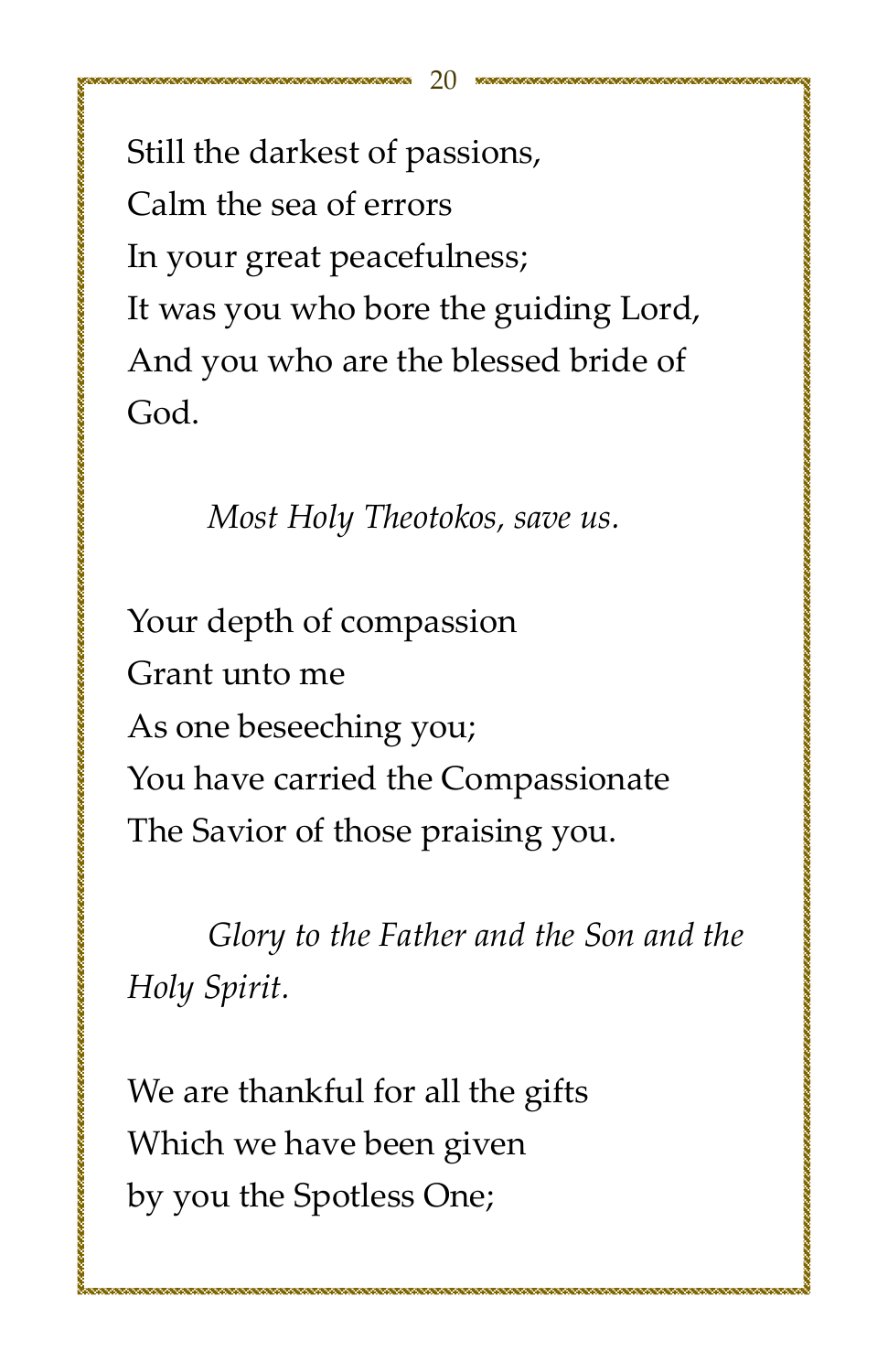And to you, we sing a hymn of praise, Knowing you to be the Mother of God.

Now and forever and to the ages of ages. Amen.

As a hope and foundation, And a wall unshaken Of our salvation: Having you, the all-lauded One, From afflictions do you rescue us.

## Ode 5. The Heirmos.

Lord, enlighten us,

With Your precepts that can guide our lives.

And with Your arm most powerful

Grant to us Your peace,

O You Who are the Friend of all.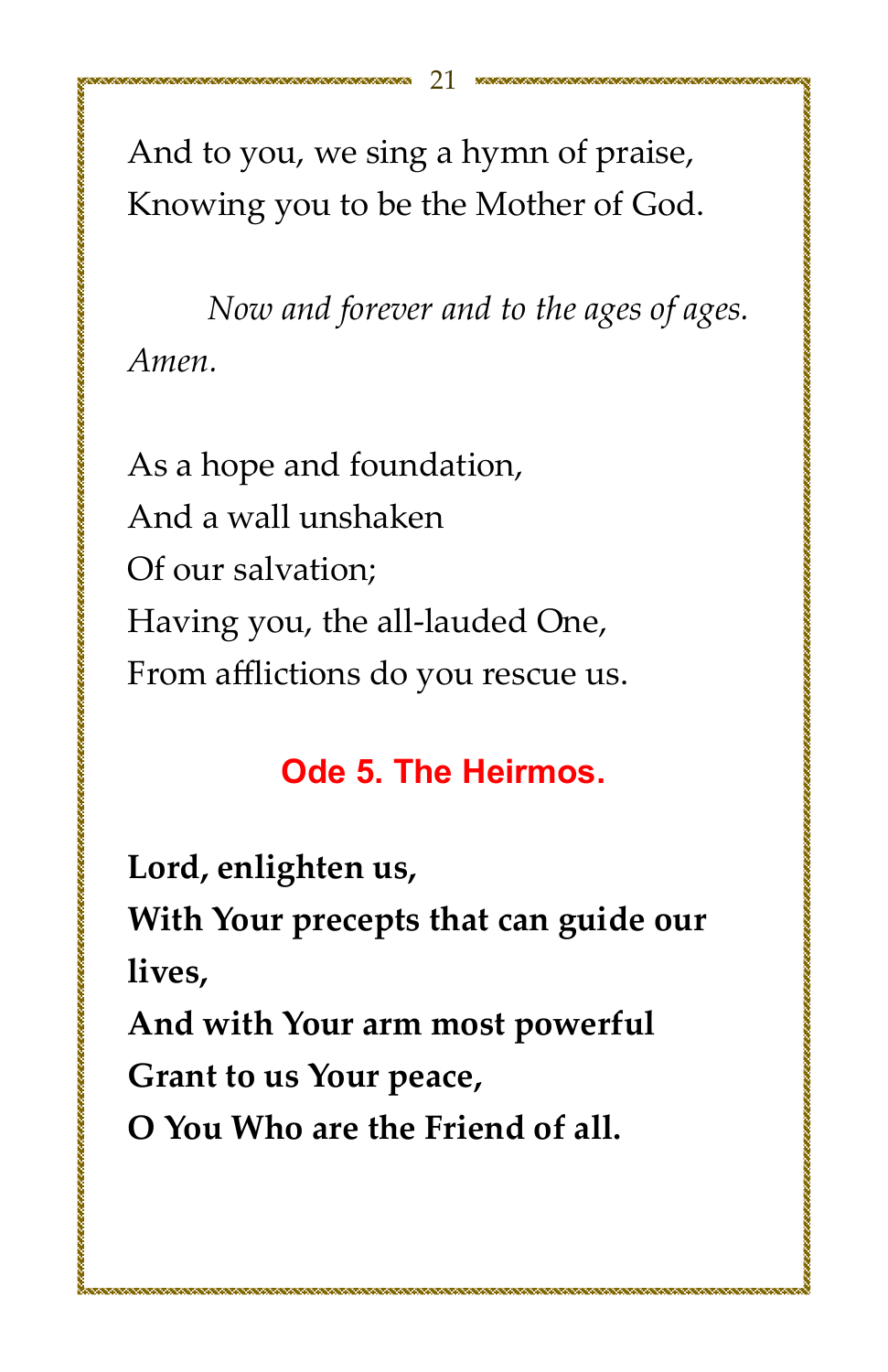*Most Holy Theotokos, save us.* 

Pure one, fill my heart with a merriment, a happiness; Bestow on me your spotless joy, For you have given birth to Him Who is the cause of joy.

*Most Holy Theotokos, save us.* 

Deliver all of us

From the dangers, Theotokos, most pure, For you bore the timeless deliverer, And you bore the peace, the peace which has surpassed all thought.

*Glory* to the Father and the Son and the *Hol¢ȱSpiiǯ*

Dissipate the cloud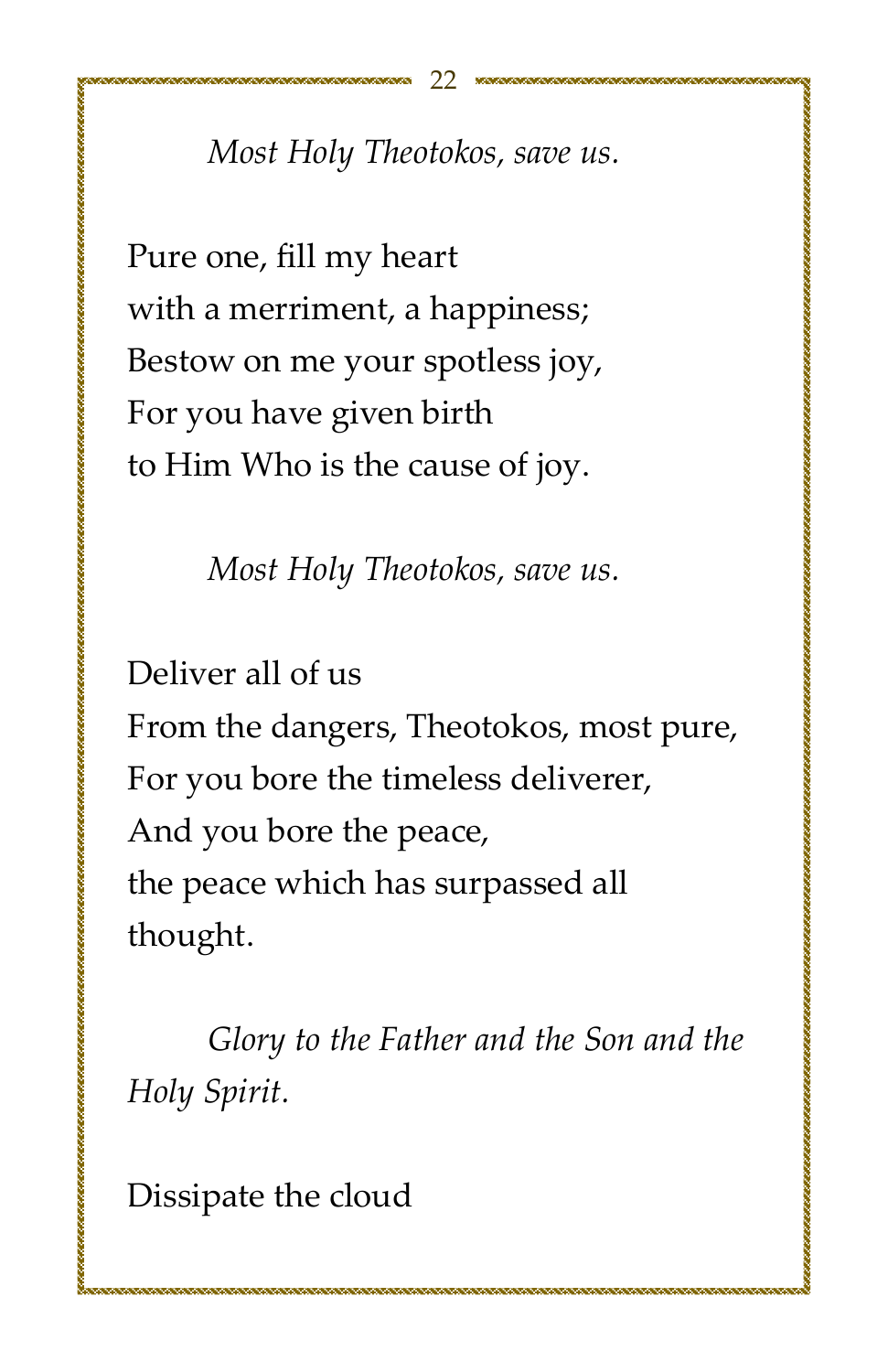Of my sinfulness, O bride of God, With the brightness of your eminence; For you brought forth the Light, The Divine, which was before all time.

Now and forever and to the ages of ages. Amen.

Heal me from the ills O Most Pure One which the passions bring, Make me worthy of your guiding care, And unto me grant health, Through your intercessions and your

,我们的人们的人们的人们的人们的人们的人们的人们的人们的人们的人们,我们也不能在这里的人们的人们的人们的人们的人们的人们的人们的人们的人们的人们的人们的人们的人们

prayers.

## Ode 6. The Heirmos.

My petition, I pour out to the Lord, And to Him I will confess all my sorrows;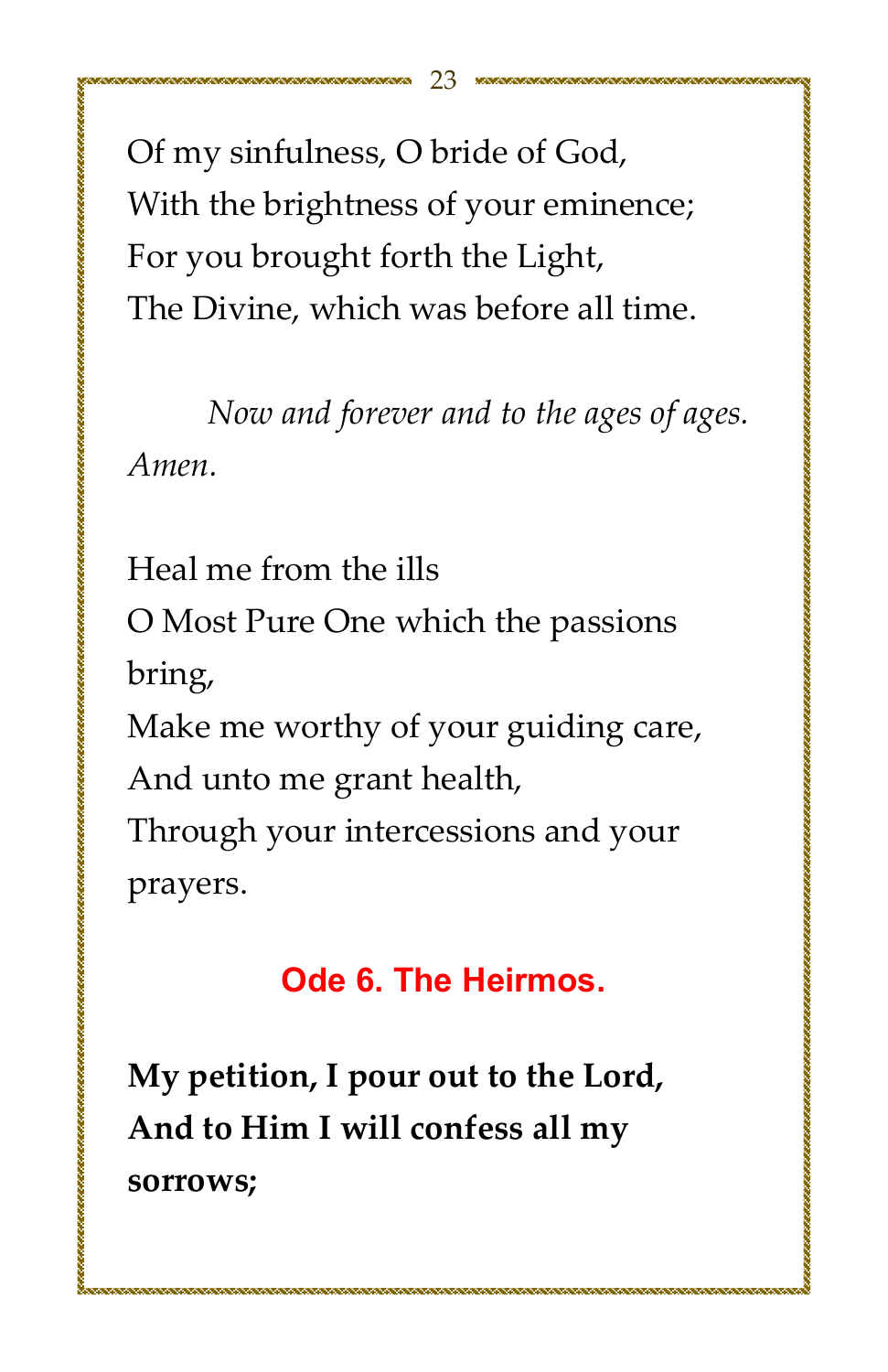For many woes Fill my soul to its limits, And unto Hades my whole life has now approached, Like Jonah, I pray to You, From corruption, O God, now raise me

Most Holy Theotokos, save us.

From death and corruption He has saved My nature, held by death and corruption; For unto death

He Himself has surrendered:

For which reason, O Virgin, please intercede

With Him who is your Lord and Son, From the enemies' evils deliver me.

Most Holy Theotokos, save us.

I know you as the protection of my life,

,,,,,,,,,,,,,,,,,,,,,,,,,,,,,,,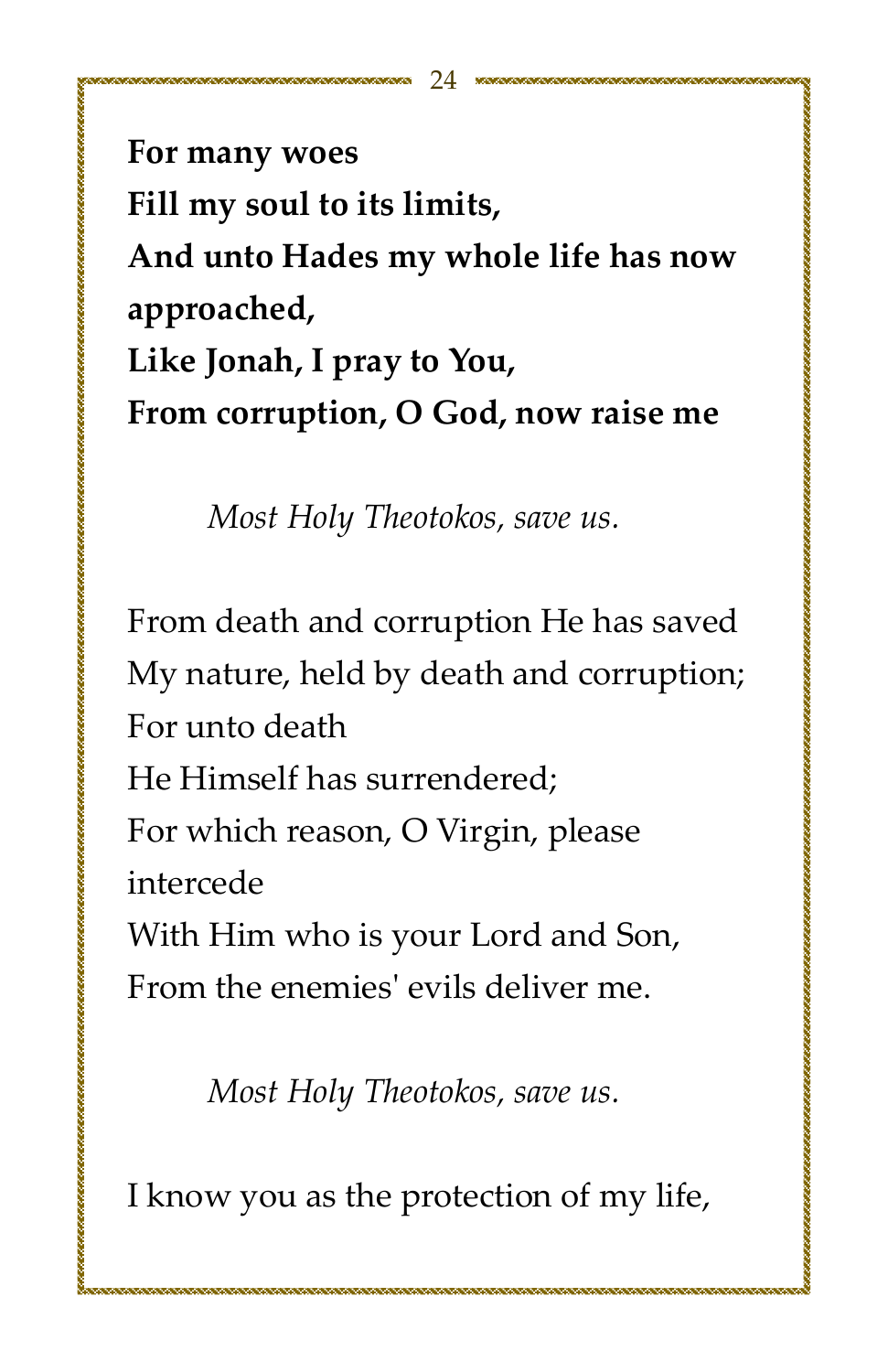A steadfast shelter and refuge, O Virgin; Disperse the host

Of my many temptations,

And force away the demonic attacks from me;

I pray to you unceasingly,

From corruption of passions deliver me.

Glory to the Father and the Son and the Holy Spirit.

We have you as a wall of refuge, And our soul's most perfect salvation; You are an aid, In affliction, O Maiden, And in your light we rejoice to eternity; O Lady, also now, From the passions and dangers deliver us.

Now and forever and to the ages of ages. Amen.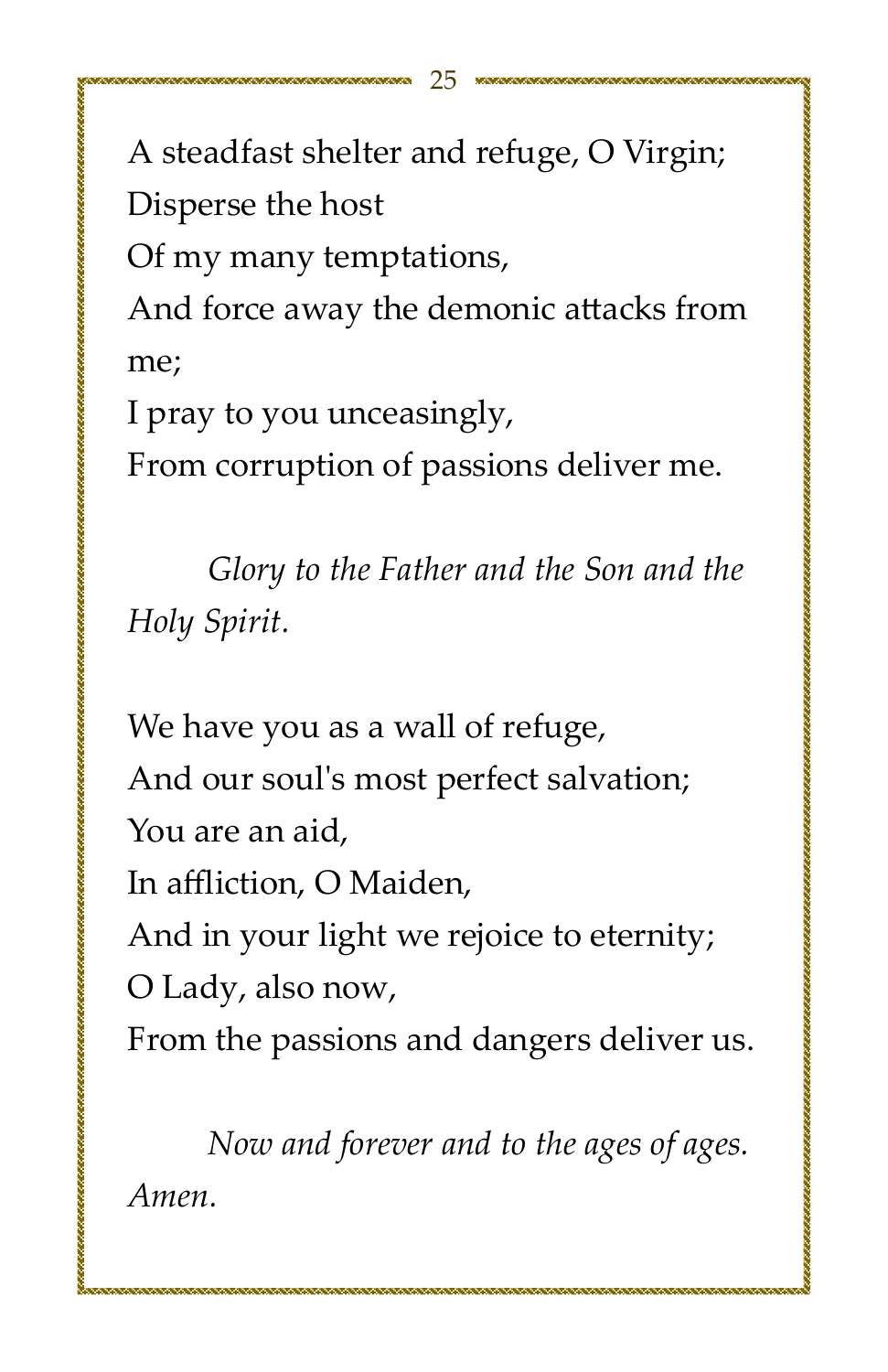I lie now on a bed of infirmities. And there is no healing at all for my body Except for you, Who has brought forth our Savior, God, the healer of all our infirmities: Of your goodness, I pray to you,

From corruption of sicknesses raise me.

Deliver us,

All of your servants, from dangers, O Theotokos:

After God, we all flee to you,

For shelter and covering,

As an unshakable wall and our protection.

Spotless one,

Who by a word, did bring to us the Word eternal.

In the last days ineffably;

Do you now plead with him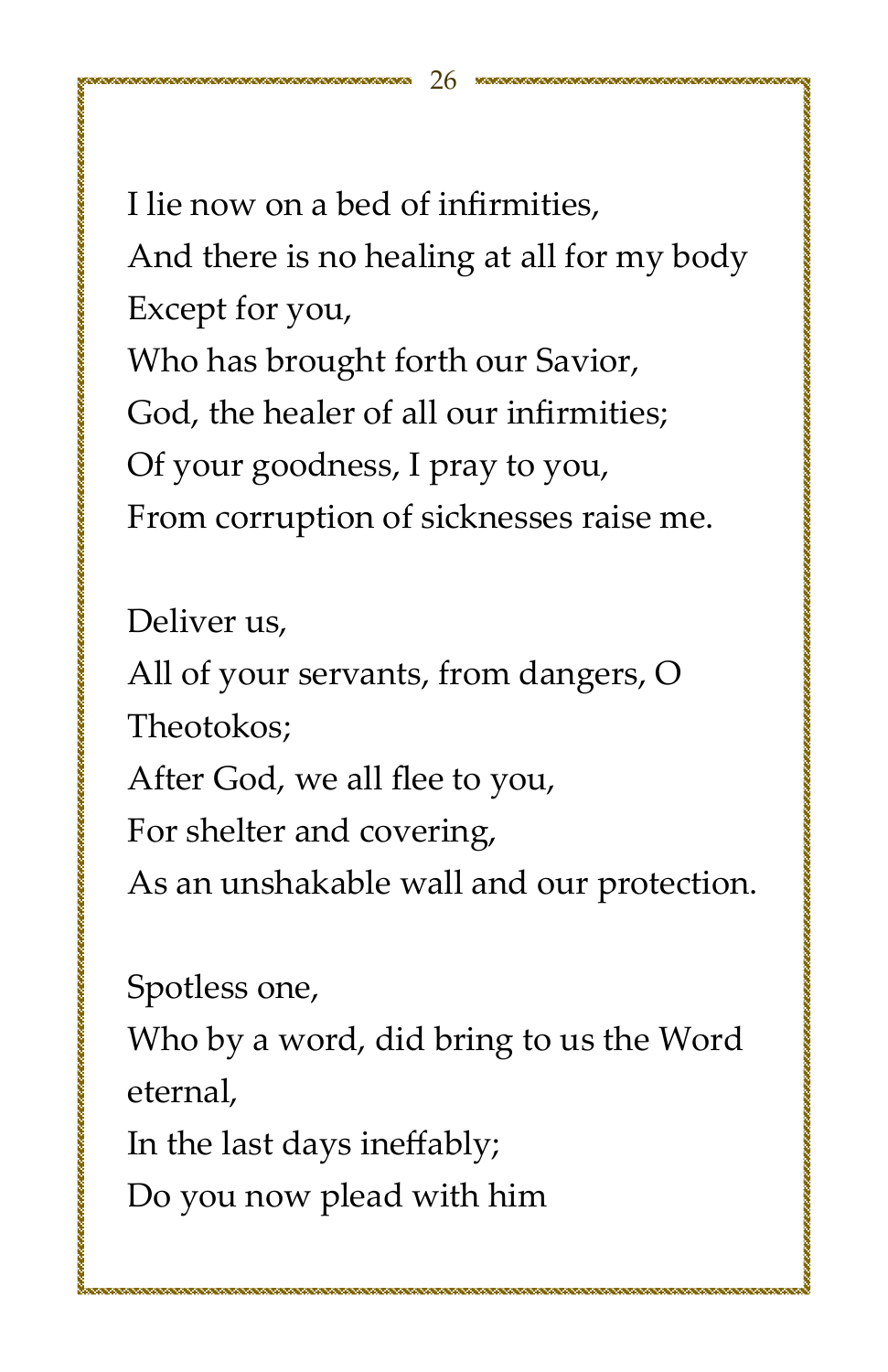As the one with the motherly favor.

The priest commemorates as before.

,,,,,,,,,,,,,,,,,,,,,,,,,,,,,,,,,

## Kondakion. Tone 2.

A protection of Christians unashamable,

Intercessor to our Holy Maker,

unwavering,

Please reject not

The prayerful cries of those who are in sin.

Instead, come to us, for you are good;

Your loving help bring unto us,

Who are crying in faith to you: Hasten to intercede

And speed now to supplicate,

As a protection for all time,

Theotokos, for those who honor you.

(Then the 1st Antiphon of the Anavathmoi of the 4th Tone)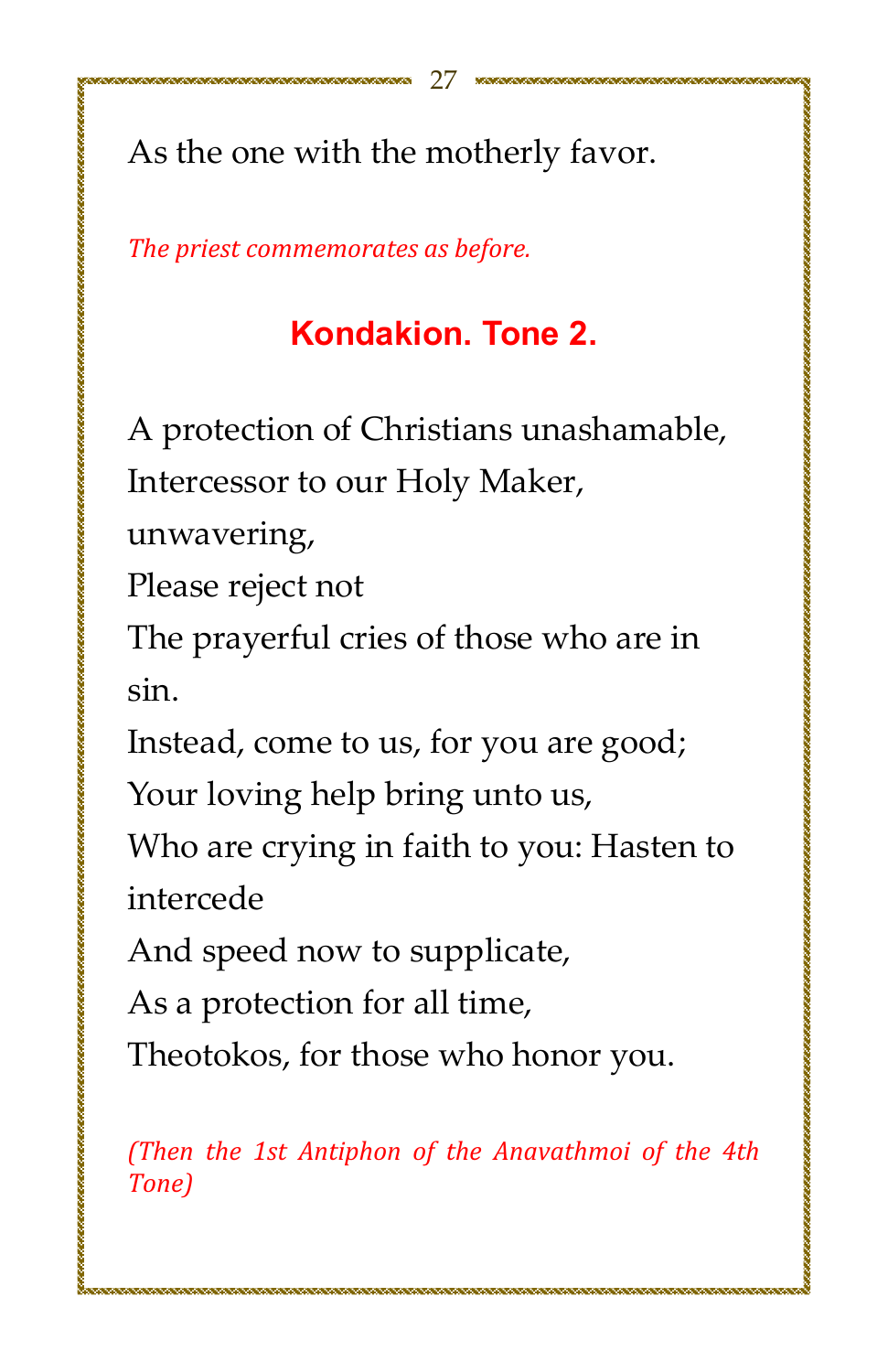From the years of my youth, many passions combat me; but You, Who are my Savior, assist me and save me. (2)

You haters of Zion shall be put to shame by the Lord Almighty, for as grass in the fire, you shall all be withered.  $(2)$ 

*Glory* to the Father and the Son and the *Hol¢ȱSpiiǯ*

By the Holy Spirit, every soul is made living, is exalted, and made shining through purification, by the Threefold Oneness, in a hidden manner.

*Now and forever and to the ages of ages. Amenǯ*

By the Holy Spirit, the streams of grace are flowing, watering, all of the creation,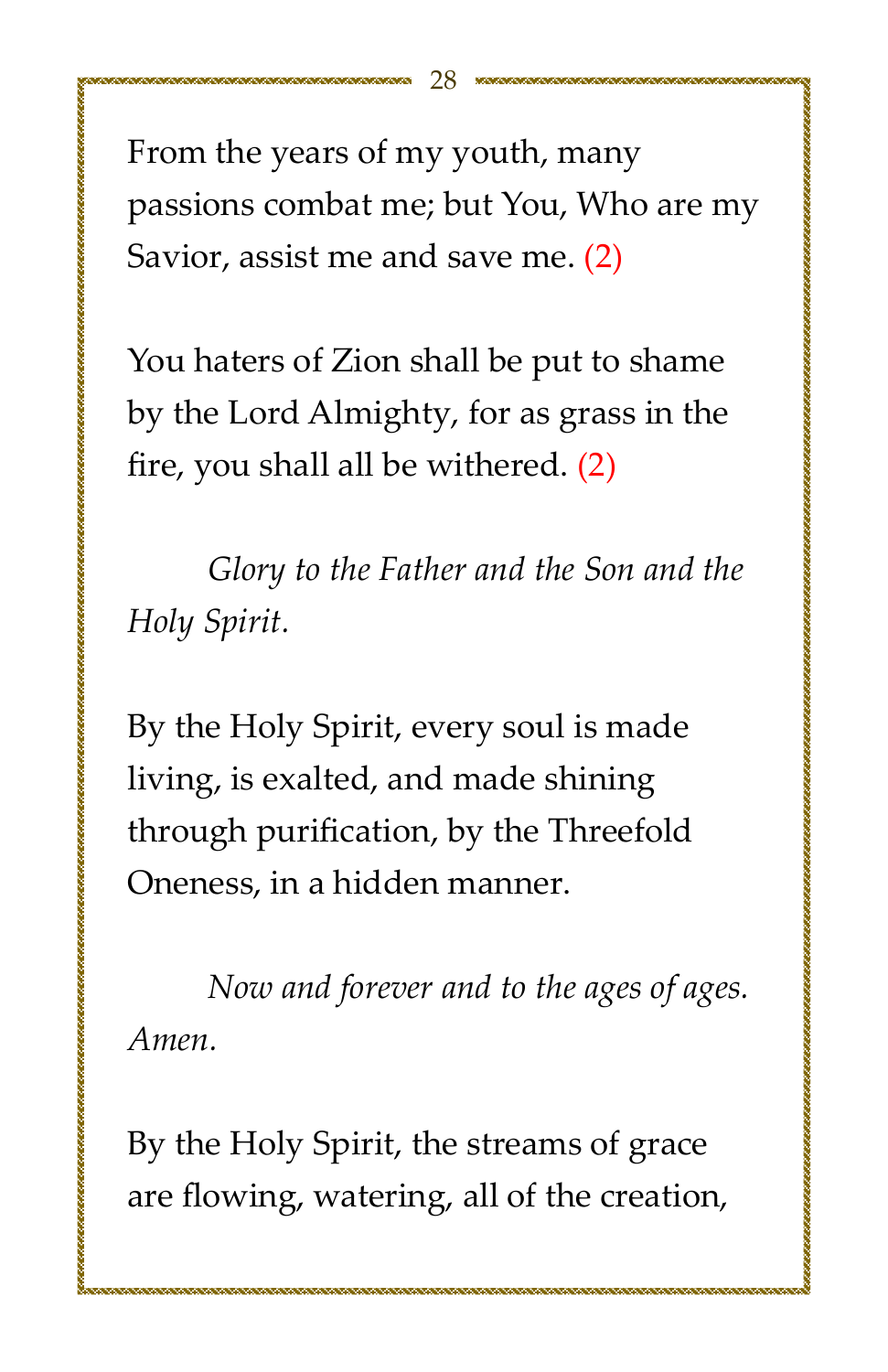granting life upon it.

I shall remember your Holy Name from generation to generation. (2)

Verse: Listen, O Daughter, and see, and incline your ear, and forget your people and your father's house and the King will desire your beauty.

I remember Your Holy Name from generation to generation.

#### Litany

**Priest:** Let us pray to the Lord, our God, that we may be deemed worthy to hear the Holy Gospel.

**People:** Lord, have mercy. (3)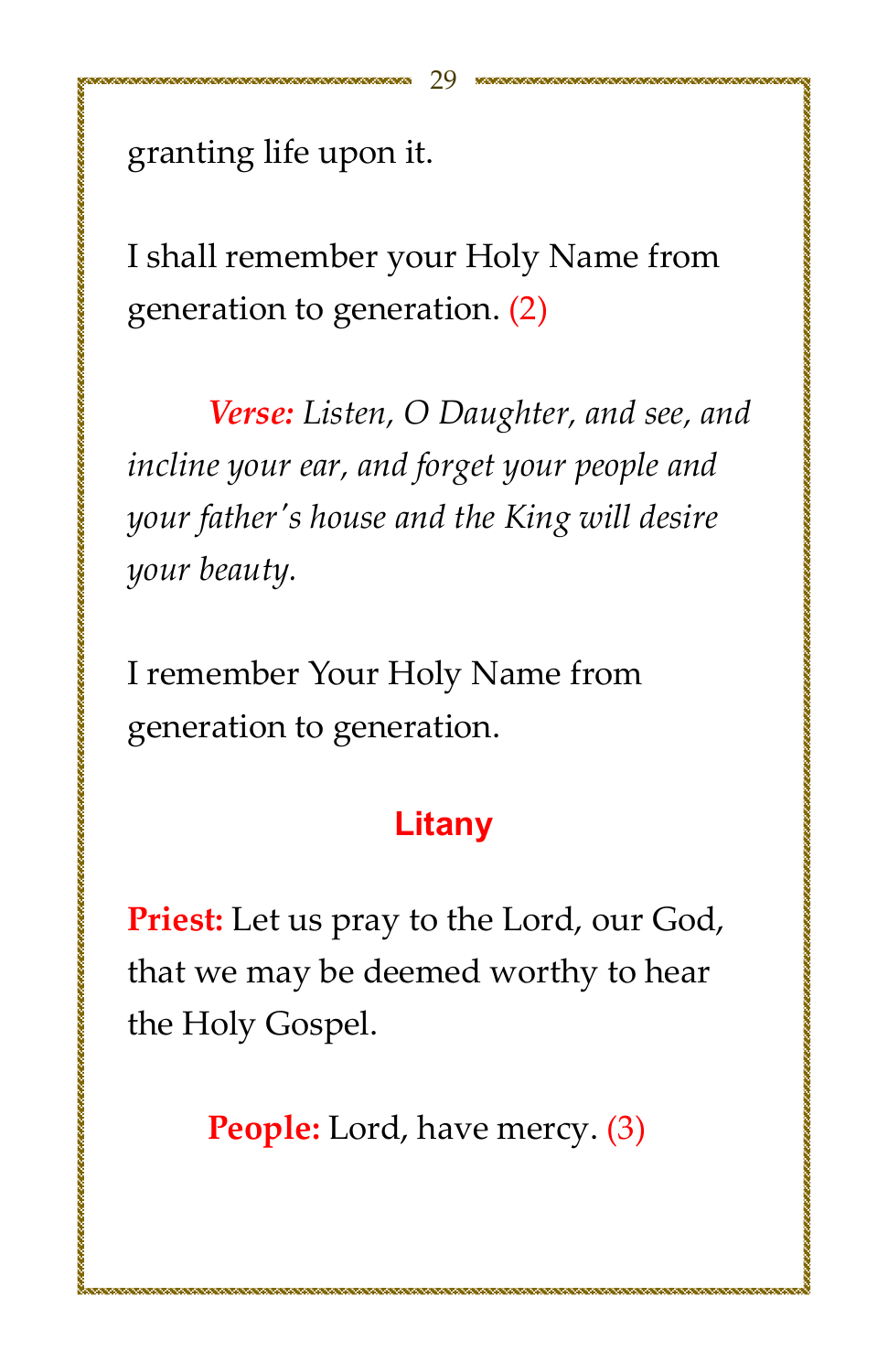Priest: Wisdom, Arise, Let us hear the Holy Gospel. Peace be with all.

**People:** And with your spirit.

**Priest:** The reading of the Holy Gospel according to Luke. Let us be attentive.

**People:** Glory to You, O Lord, glory to You.

#### **The Gospel**

**Priest:** In those days Mary arose and went in haste into the hill country, to a city of Judah, and she entered the house of Zachariah and greeted Elizabeth. And when Elizabeth heard the greeting of Mary, the babe leaped in her womb; and Elizabeth was filled with the Holy Spirit and she exclaimed with a loud cry,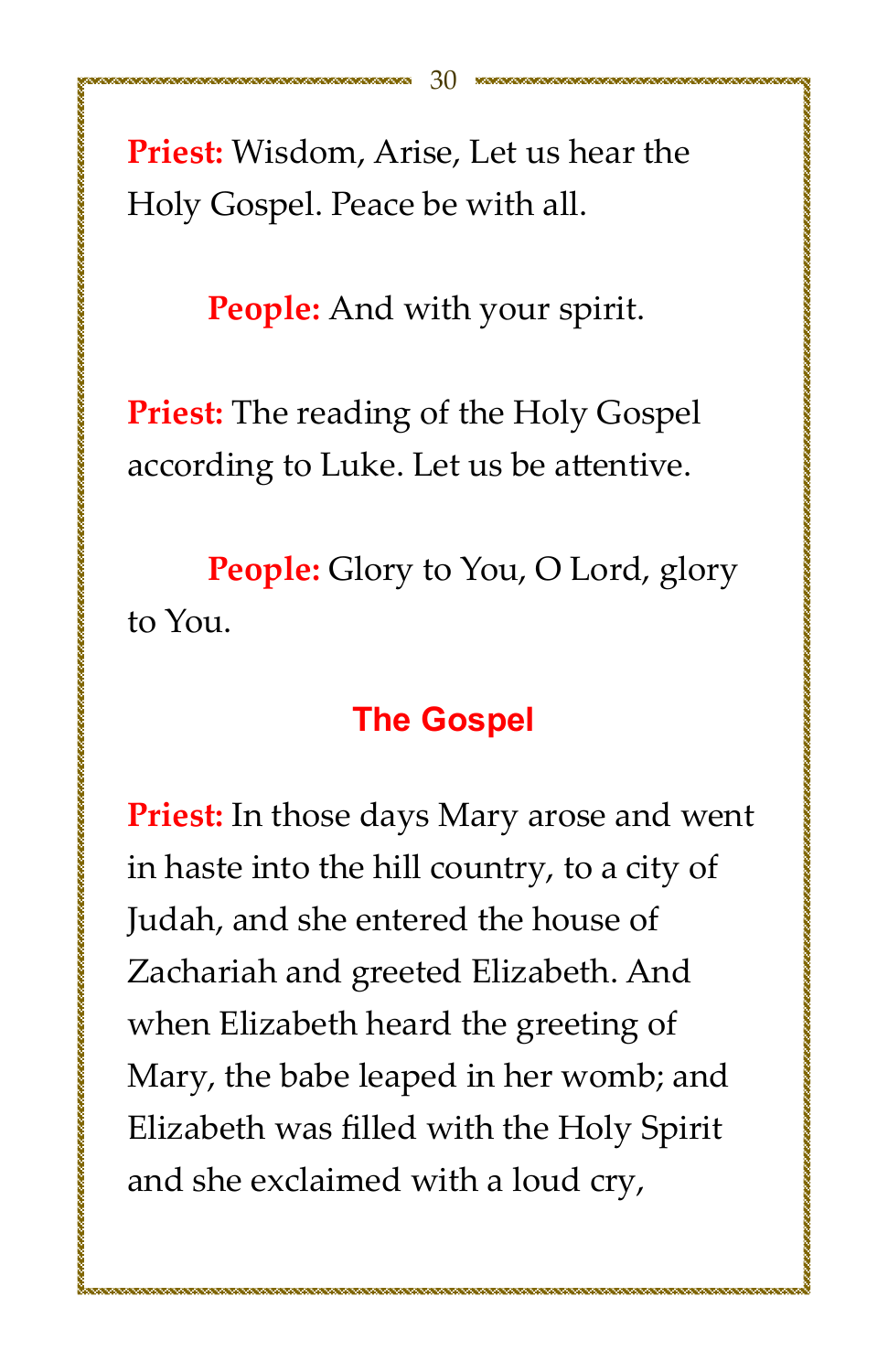Blessed are you among women, and blessed is the fruit of your womb! And why is this granted me, that the mother of my Lord should come to me? For behold, when the voice of your greeting came to my ears, the babe in my womb leaped for joy. And blessed is she who believed, for there would be a fulfillment of what was spoken to her from the Lord." And Mary said, "My soul magnifies the Lord, and my spirit rejoices in God my Savior, for he has regarded the lowly estate of his handmaiden. For behold henceforth all generations will call me blessed; for he who is mighty has done great things for me, and holy is his name." And Mary remained with her about three months. and returned to her home.

**People:** Glory to You, O Lord, glory to You.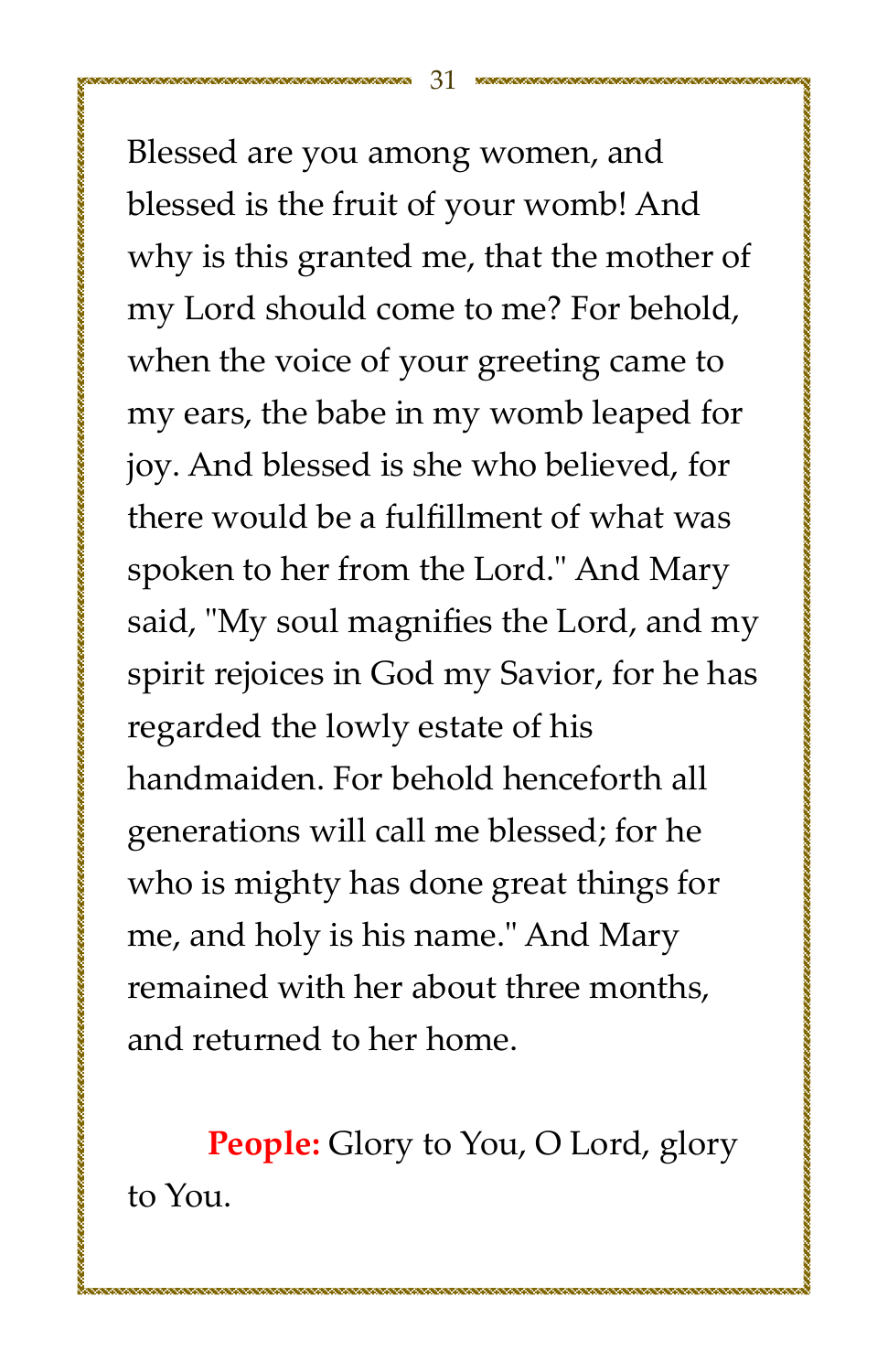#### Tone 2.

Glory to the Father and the Son and the Holy Spirit.

Father, Word, and Spirit, Trinity in oneness, wash away my many personal offenses.

Now and forever and to the ages of ages. Amen.

Through the intercessions of the Theotokos, merciful One, wash away my many personal offenses.

#### **Plagal of the 2nd Tone**

Verse: Have mercy upon me, O God, according to Your great mercy; and according to the multitude of Your compassions blot out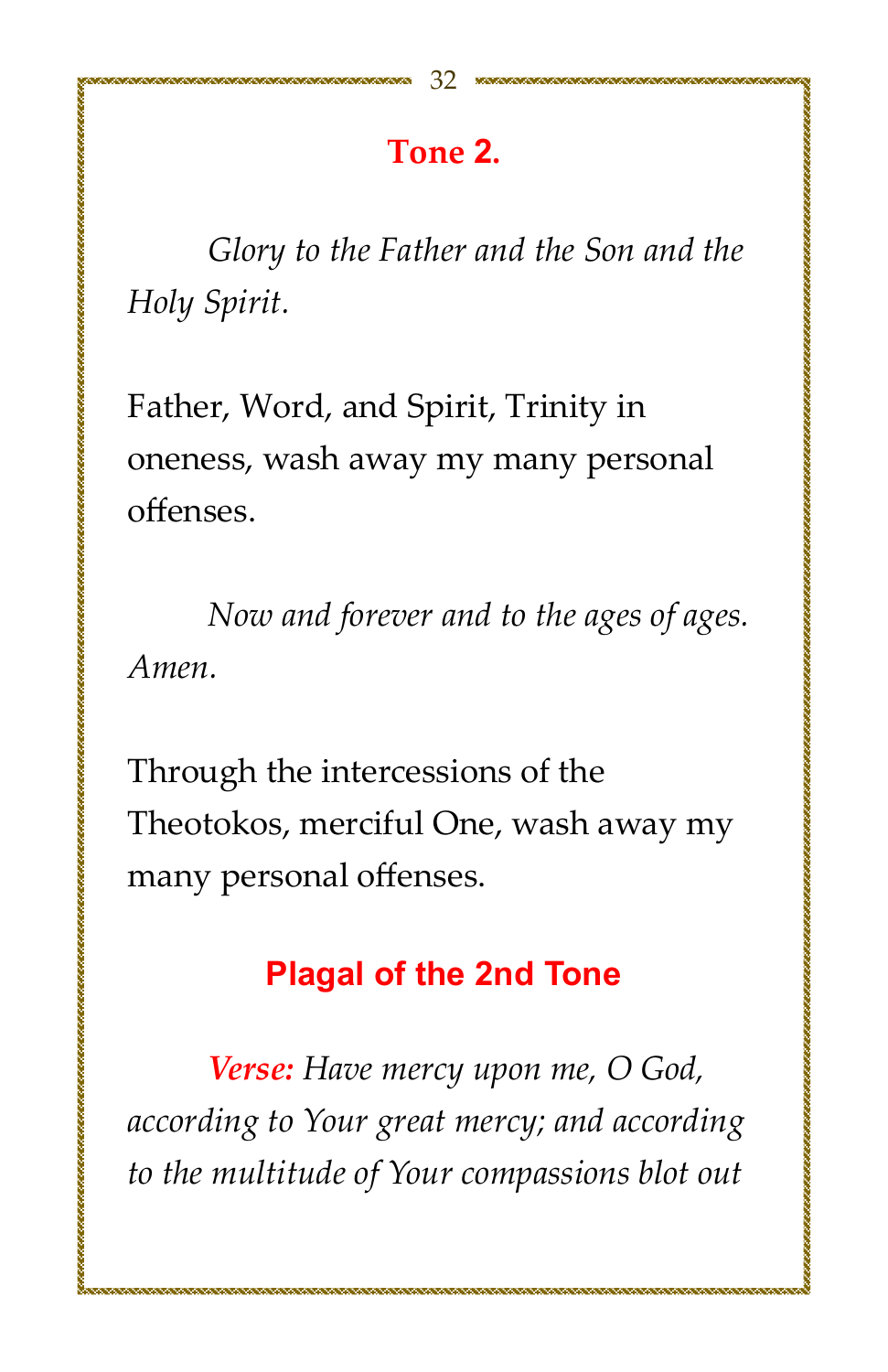my transgressions.

Put me not into the hands Of any human protection, O our Lady, most holy, But do now receive the prayers of your supplicant; Sorrow has taken me, And Lam unable To withstand and bear the demon's darts: Shelter I do not have. Nor a place to go, worthless that I am; Lady of humanity, The shelter of the faithful and their hope, Do not reject my prayers to you, Do the things that profit me.

n an die deel aan die deel waarden die waarden waarden waarden waarde waarde die die waarde waarde waarde waard

## **The Theotokia**

No one is turned away from you, Ashamed and empty, who flee unto you,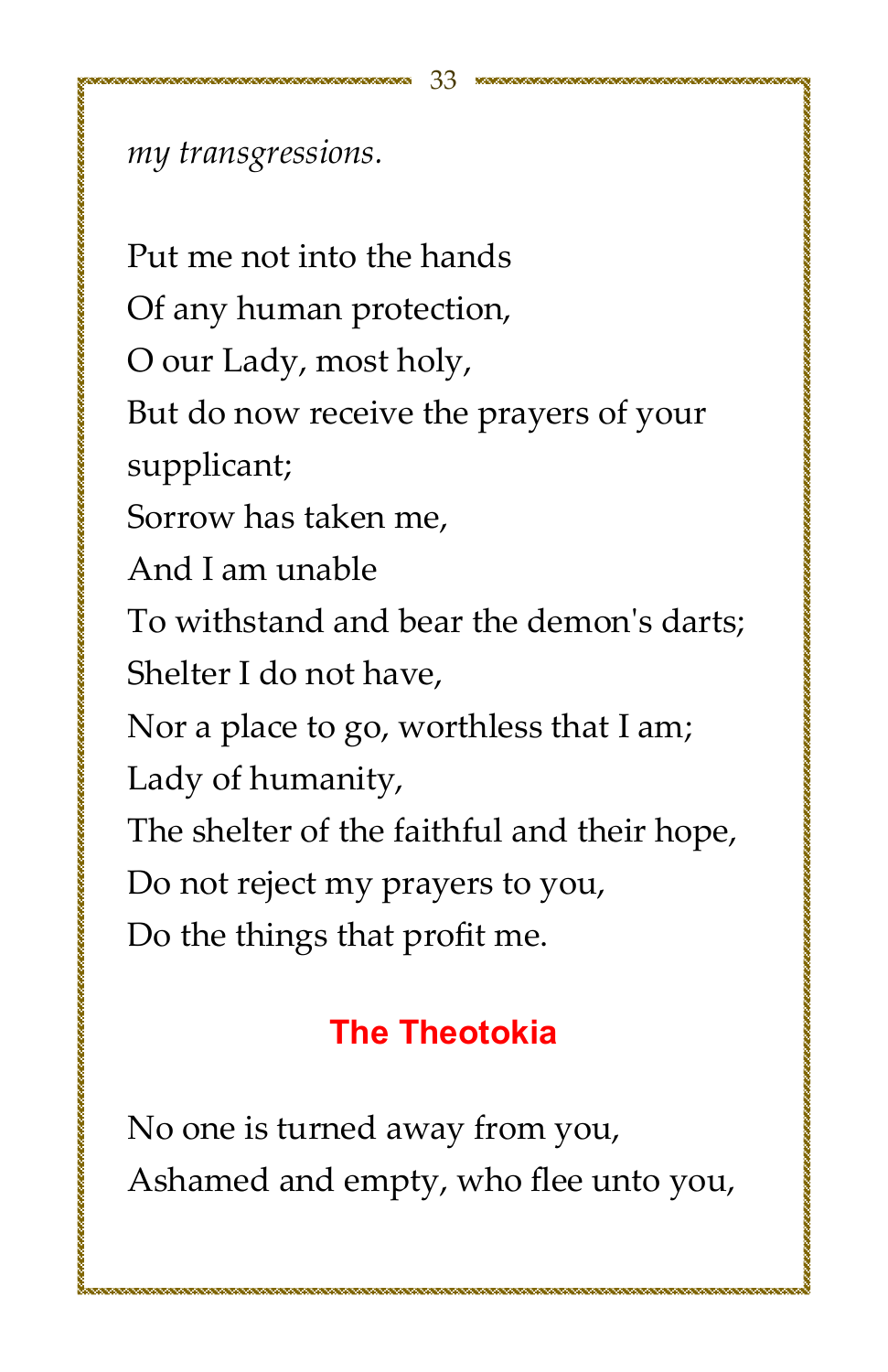O pure virgin Theotokos; But one asks for the favor, And the gift is received from you, To the advantage of their own request.

The transformation of the afflicted. You are the cure of those in sickness. Theotokos, O Virgin; Save your people and your town. You are the peace of those in conflict. The calm of those in turmoil. The only protection of the faithful.

**Priest:** O God, save Your People, and bless Your inheritance; look upon Your world with mercy and compassion; raise the Orthodox Christians to glory, and shower us with your abundant mercies, through the intercessions of our all-pure Lady, the Theotokos and ever-virgin Mary, through the power of the precious and life-giving Cross; through the protection of the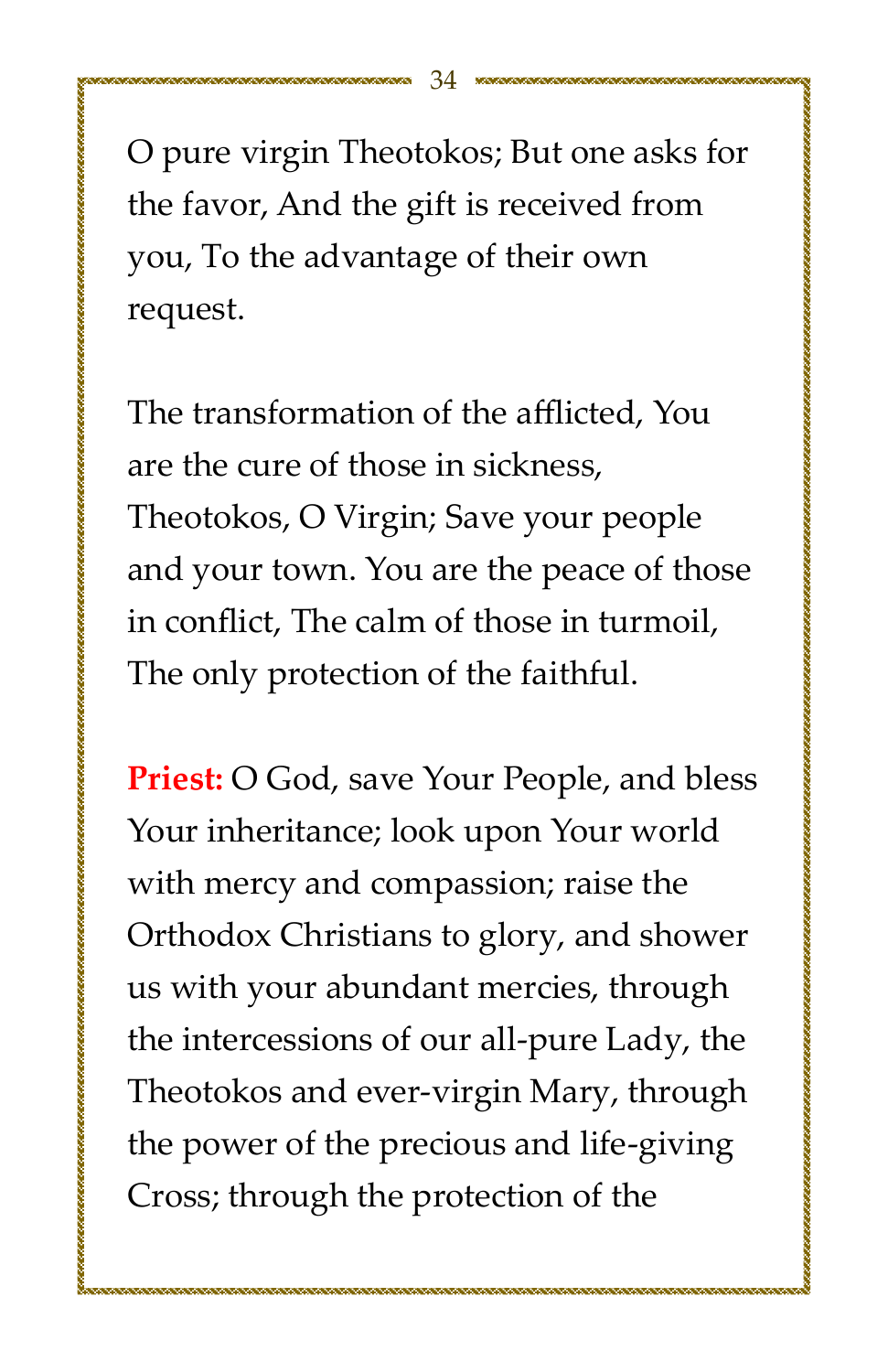honorable, heavenly bodiless powers; of the honorable, glorious prophet, the Forerunner John the Baptist; of the holy glorious and all-praised Apostles; of our holy fathers the great hierarchs and ecumenical teachers, Basil the Great, Gregory the Theologian, and John Chrysostom; Athanasios and Cyril, John the Merciful, patriarchs of Alexandria; Nicholas of Myra, Spyridon bishop of Trimythous, the wonder-workers; of the holy glorious great martyrs George the triumphant, Demetrios the myrrhflowing, Theodore of Tyros and Theodore the Commander; of the holy-martyrs Charalambos and Eleftherios; of the holy glorious triumphant Martyrs; of our pious and God-bearing Fathers; of (the Saint of the Church); of the holy and righteous Ancestors of God, Joachim and Anna; of Saint (Name) whose memory we celebrate

的复数化的最大的最大的,我们也会在这个人的人的人的人的人,我们也会在这个人的时候,我们也会在这个人的人的人的人的人,我们也会在这个人的人的人的人的人,我们也会不能 医心包的 医心包的 医心包的 医心包的 医心包的 医心包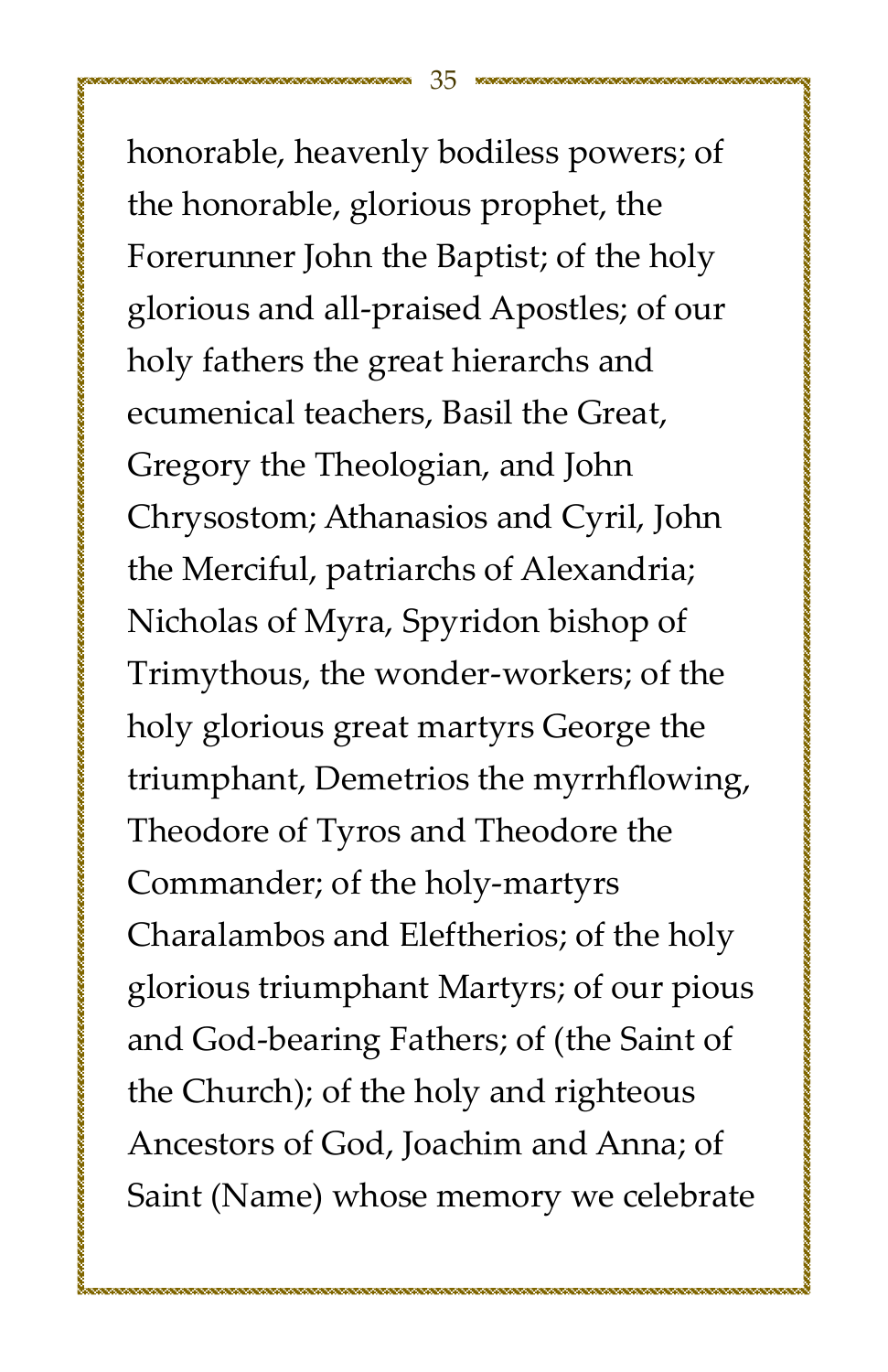today; and of all Your Saints, we beseech You Lord, Who alone are all merciful; hear the prayers of us sinners and have mercy upon us.

**People:** Lord, have mercy. (12)

**Priest:** By the mercy and compassion, and love of Your only begotten Son, with whom You are blessed, together with Your all-holy and life giving Spirit, now and forever and to the ages of ages.

People: Amen.

**Ode 7. The Heirmos** 

Coming out of Judea, Once the young men did go to the land of Babylon; The flame of the furnace,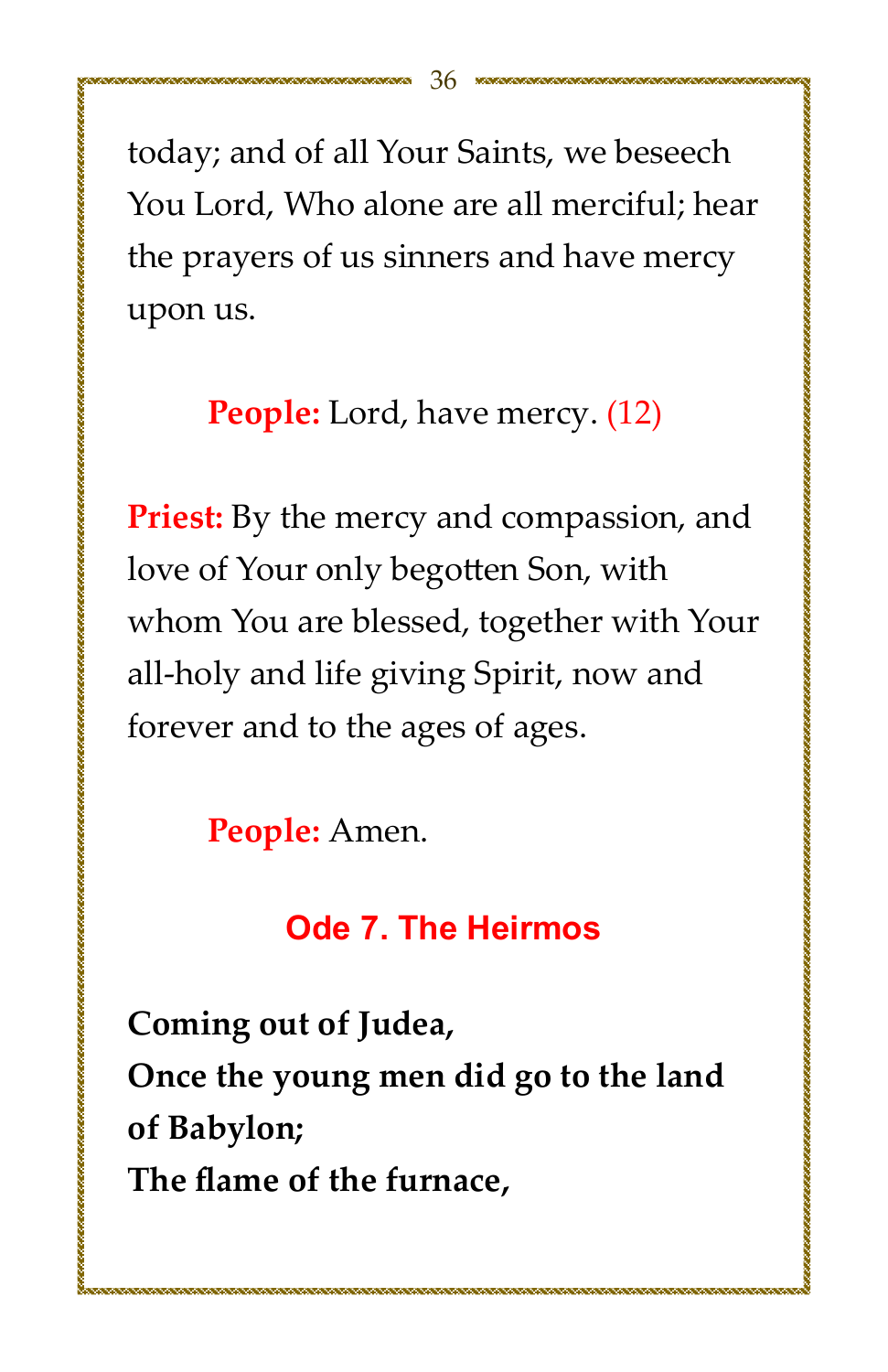They trampled down while chanting, With their faith in the Trinity: O the God of our Fathers, Blessed are You, our God.

Most Holy Theotokos, save us.

As You willed, O our Savior, To dispense our salvation through Your economy Inside the Virgin's womb; You showed to all the people That she was our own guardian; O the God of our fathers. Blessed are You, our God.

Most Holy Theotokos, save us.

The bestower of mercy That you bore, O pure Mother, entreat on our behalf;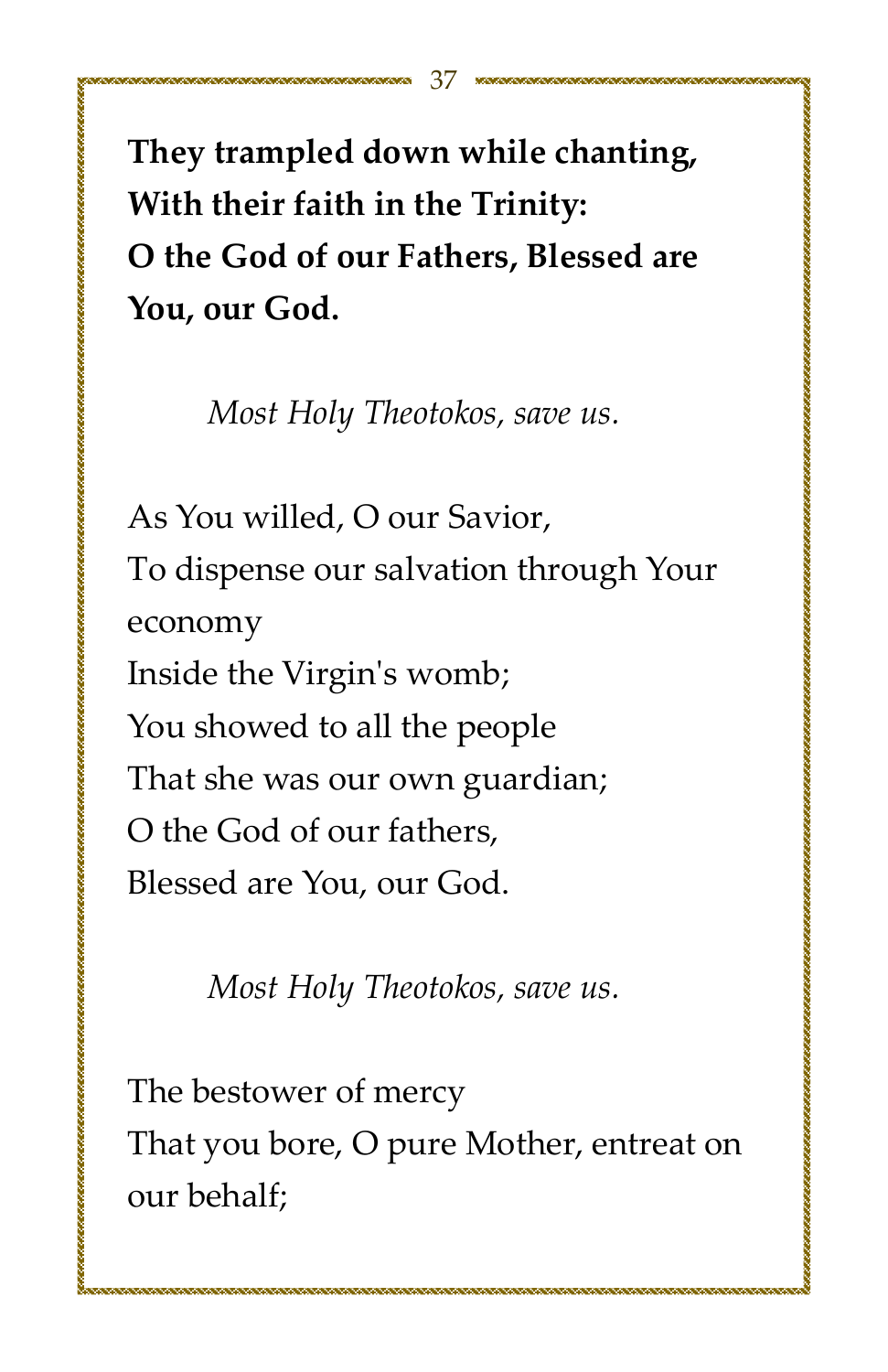From sins deliver us. And from the soul's defilement. We who cry out most faithfully: O the God of our fathers. Blessed are You, our God.

*Glory to the Father and the Son and the Hol¢ȱSpiiǯ*

A fountain of pureness And a tower of safety is she who carried You, A treasure of salvation And the door of repentance, She has been shown to those that cry;

O the God of our fathers,

Blessed are You, our God.

*Now and forever and to the ages of ages. Amenǯ*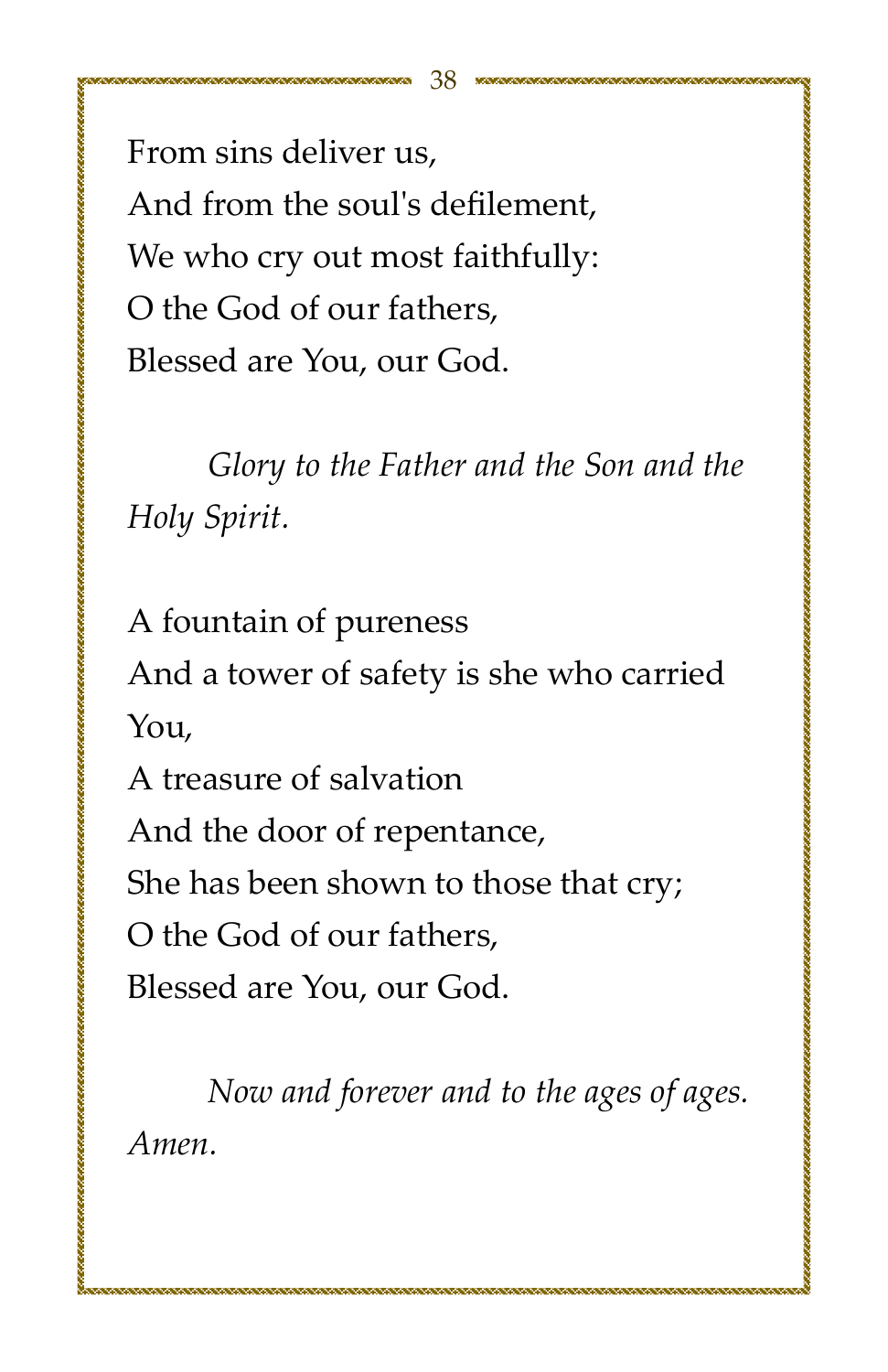The illnesses of body, and the soul's ailing sickness, of those who run to you. For divine protection, As God's holy Mother, Make them worthy of remedy: For the Savior Christ Was born from you.

## **Ode 8. The Heirmos**

的复数化的过去时的过去式和过去时的过去式和过去分词使用的过去分词使用的过去分词使用的过去分词使用的过去分词使用的过去分词使用的过去分词使用的过去分词使用的过去分词使用的过去分词使用的过去分词使用的过去分词使用的过去分词使用

The King of heaven, Who is praised, And is hymned by the host of the angels; Praise Him and exalt Him Throughout the many ages.

Most Holy Theotokos, save us.

Do not neglect those who seek the help you grant They hymn you, O Virgin Maiden,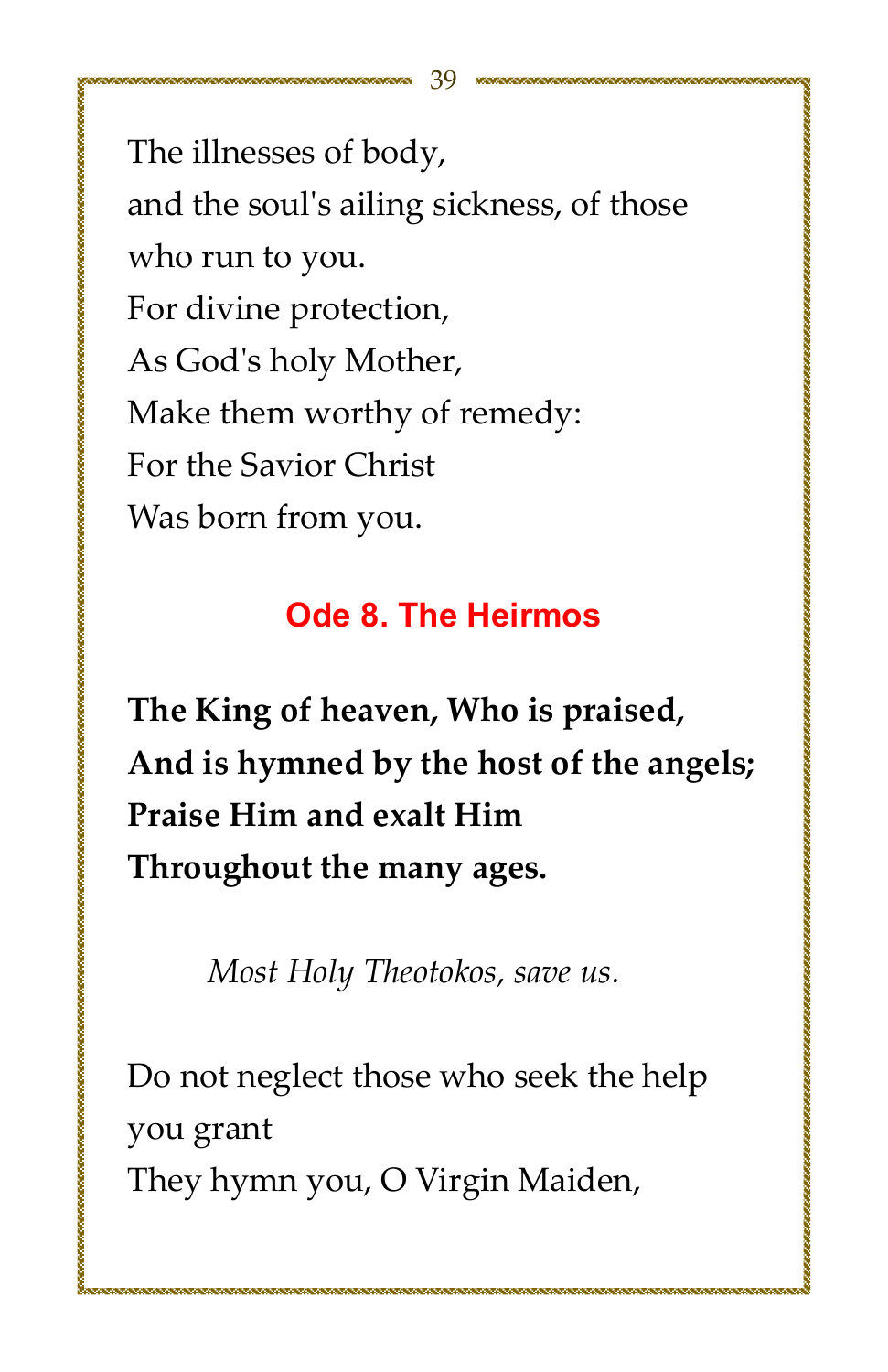And they do exalt you Throughout the many ages.

*Most Holy Theotokos, save us.* 

O Virgin, you pour a wealth of healing On those who faithfully hymn you, And those who exalt your Childbearing wonder.

*Glory* to the Father and the Son and the *Hol¢ȱSpiiǯ*

The infirmities of my soul are healed by you,

And the pains of my body, O Virgin,

So that I may praise you,

O Lady, in God's favor.

*Now and forever and to the ages of ages. Amenǯ*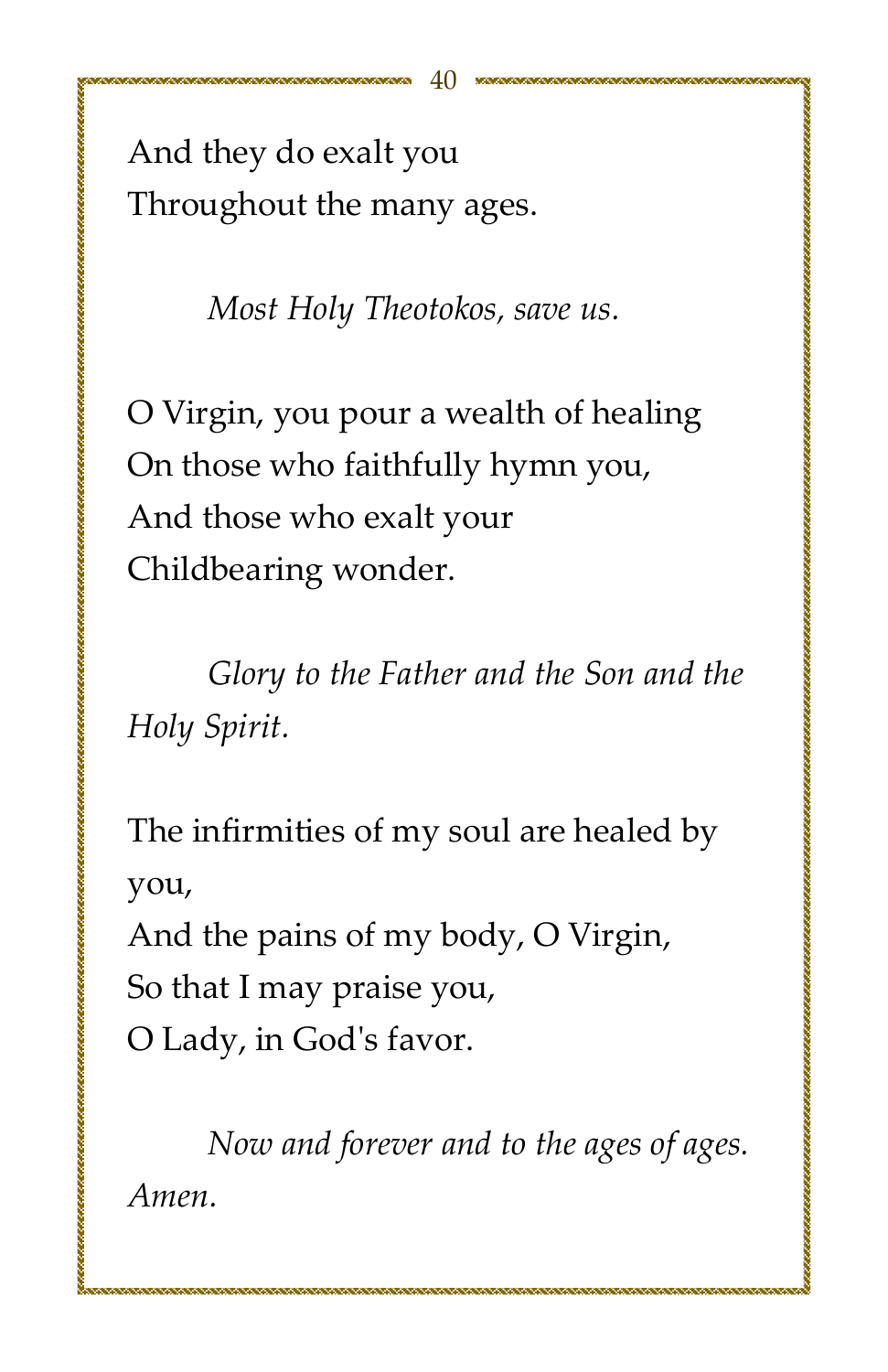You drive away the assaults of temptations, And attacks of the passions, O Virgin, Therefore, do we praise you Throughout the many ages.

#### Ode 9. The Heirmos.

Saved through you, O pure Virgin, Hence, we do confess you To be most truly the birthgiver of our Lord: With choirs of bodiless Angels, You do we magnify.

Most Holy Theotokos, save us.

The streams of my many tears, Reject not, Holy Virgin;

,,,,,,,,,,,,,,,,,,,,,,,,,,,,,,,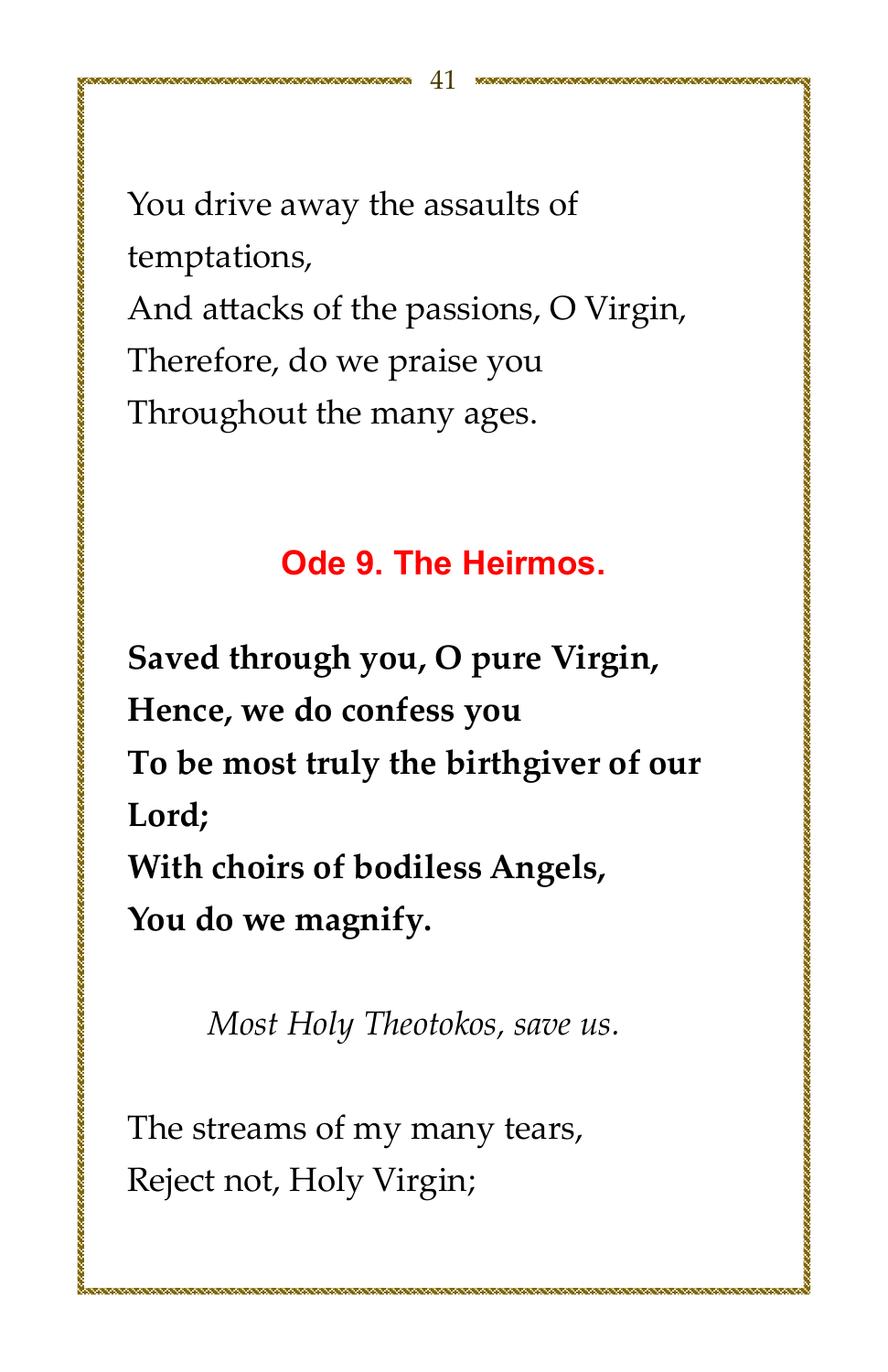For you gave birth to the One who dried all the tears, From all the faces of people; The Christ was born of you.

*Most Holy Theotokos, save us.* 

With gladness fill my heart, Most holy Virgin lady, For you are she who received the abundant joy; Take the grief of my sinfulness, And make it disappear.

*Most Holy Theotokos, save us.* 

A shelter and protection And a wall unshaken. Become, O Virgin, for those who flee to you,

A sheltered cover and refuge,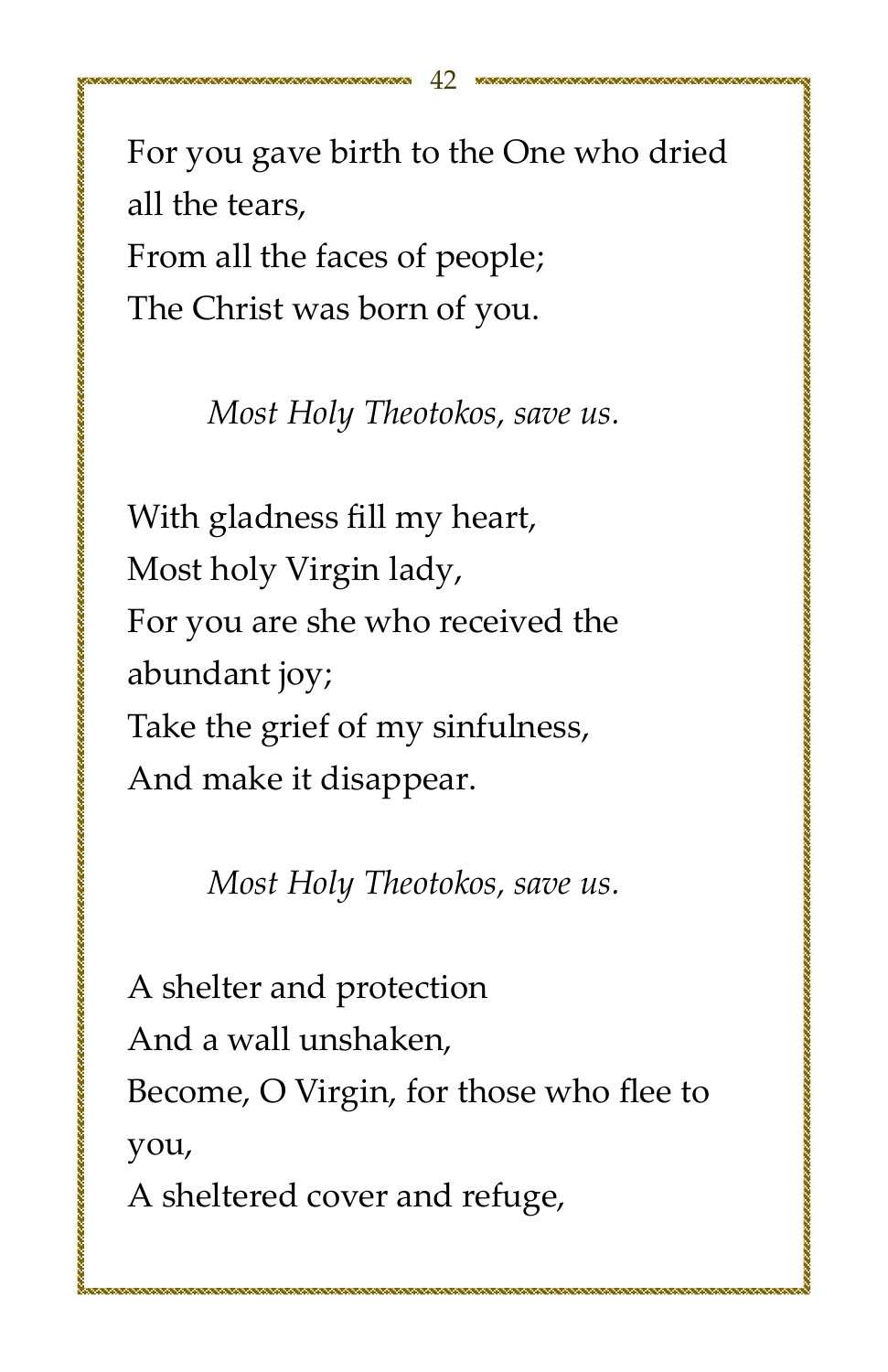And a place of joy.

*Glory* to the Father and the Son and the *Hol¢ȱSpiiǯ*

O Virgin, from the brightness Of your light illumine The ones who call you most piously Mother of God. Take all the gloom of our ignorance And banish it away.

*Now and forever and to the ages of ages. Amenǯ*

Oppressed I am, O Virgin; In a place of sickness, I have been humbled: I ask you: bring remedy, Transform my illness, my sickness, Into a wholesomeness.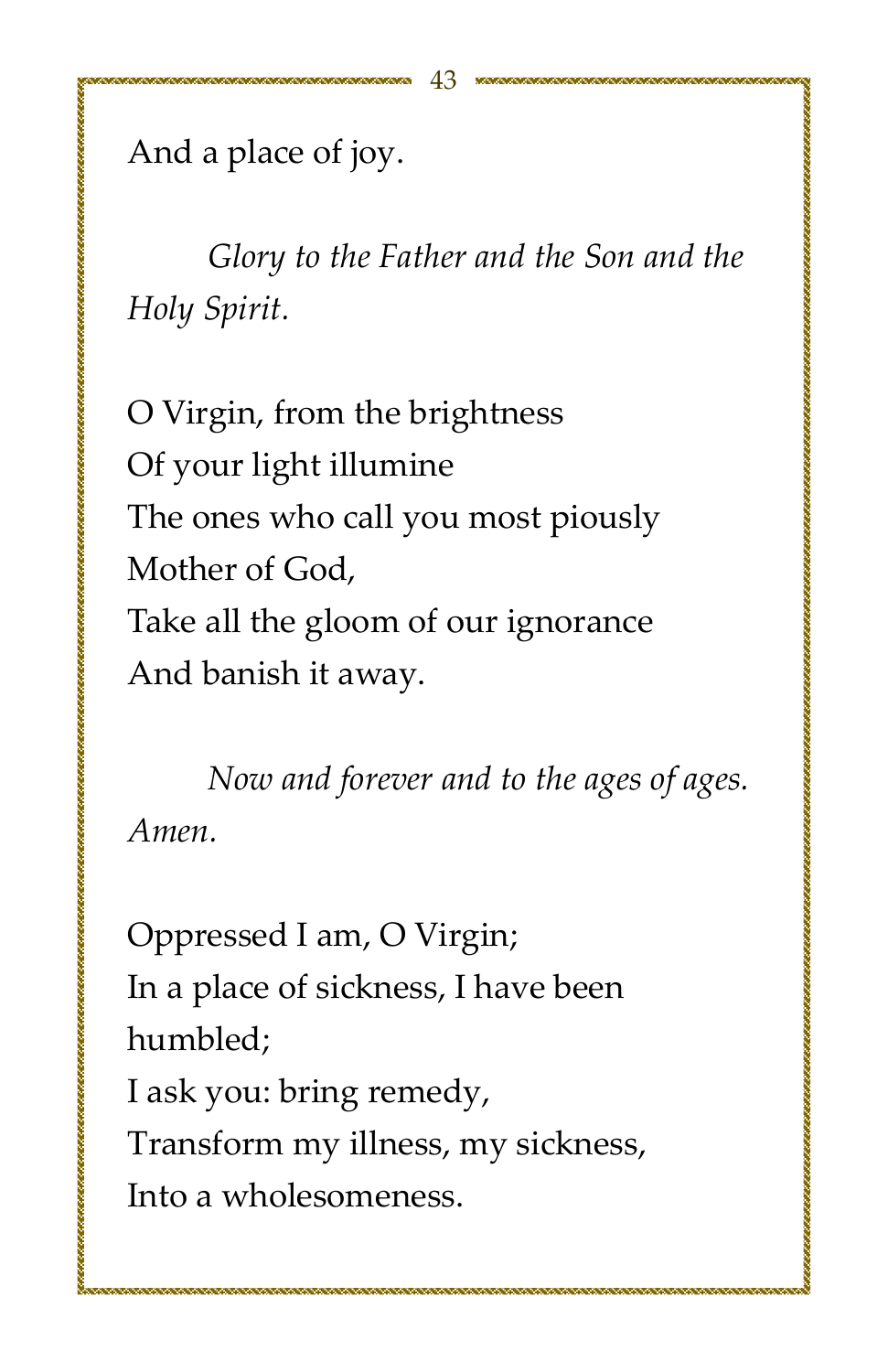## **Megalynaria**

Truly you are worthy to be blessed, Mother of our God, the Theotokos, You the ever blessed one, and all blameless one. And the Mother of our God.

You are honored more than the Cherubim. And you have more glory, when compared, to the Seraphim; You, without corruption, Did bear God, the Logos: You are the Theotokos: You do we magnify.

(The priest censes the altar and the people, or the place where the Paraklesis is held, while we chant the following Megalynaria)

Higher than the heavens above are you, And you are much purer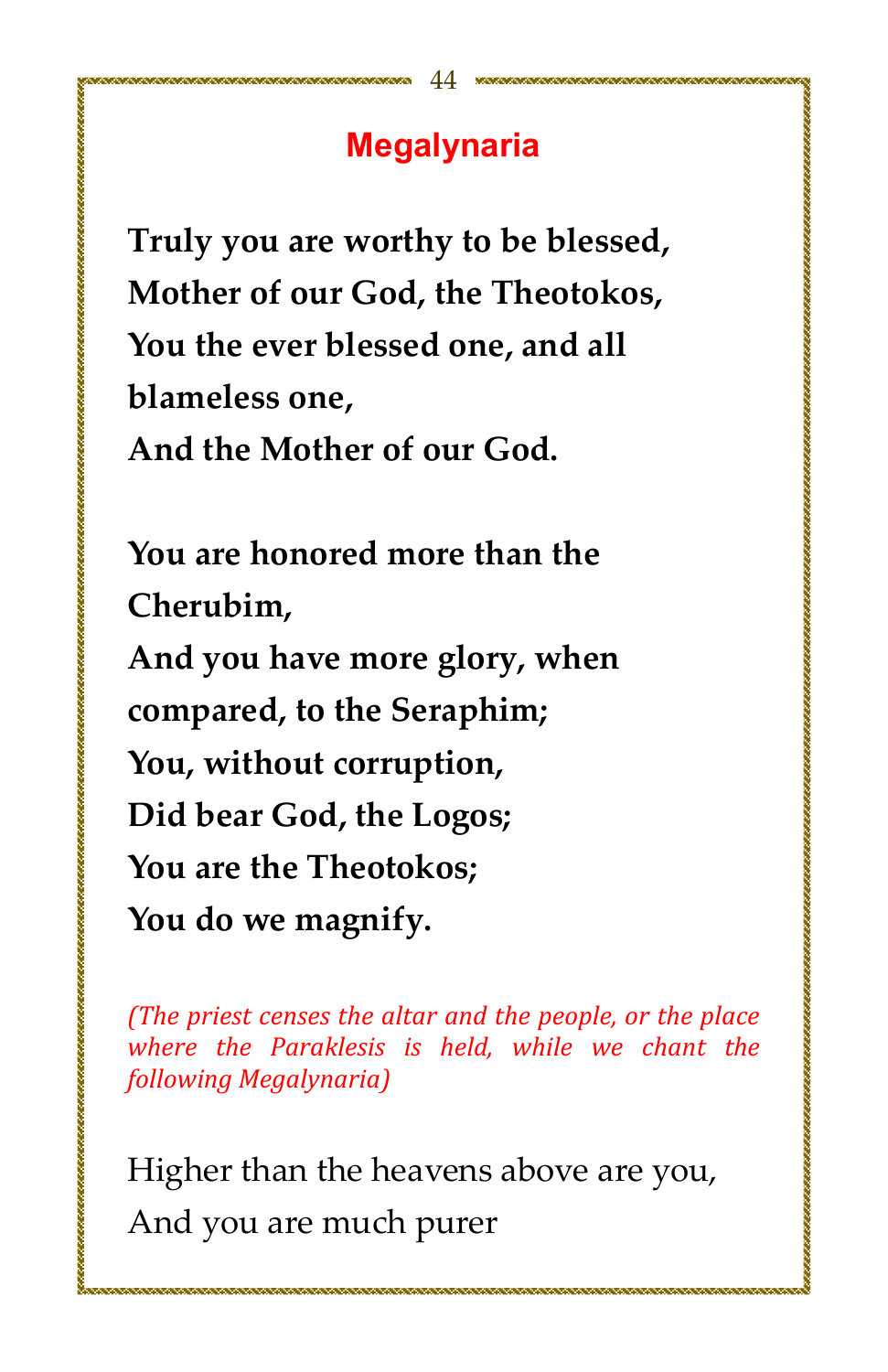Than the radiance of the sun: You who have redeemed us From the curse which is upon us. The Lady of all people, In hymns, do we honor you.

0000000000000000000000

From the great multitude of my sins, Ill am I in body, Ill am I also in my soul; I am fleeing to you, The one who is all-blessed. The hope of all the hopeless, Please come bring help to me.

的复数化的最大的最大的,我们也会在这个人的人的人的人的人,我们也会在这个人的时候,我们也会在这个人的人的人的人的人,我们也会在这个人的人的人的人的人,我们也会不能 医心包的 医心包的 医心包的 医心包的 医心包的 医心包

Lady and the Mother of Him who saves, Receive the supplications Of the lowly who pray to you; Mediate between us And the One you brought forth; O Lady of all people, Intercede for us.

Now with zeal we chant this Ode to you;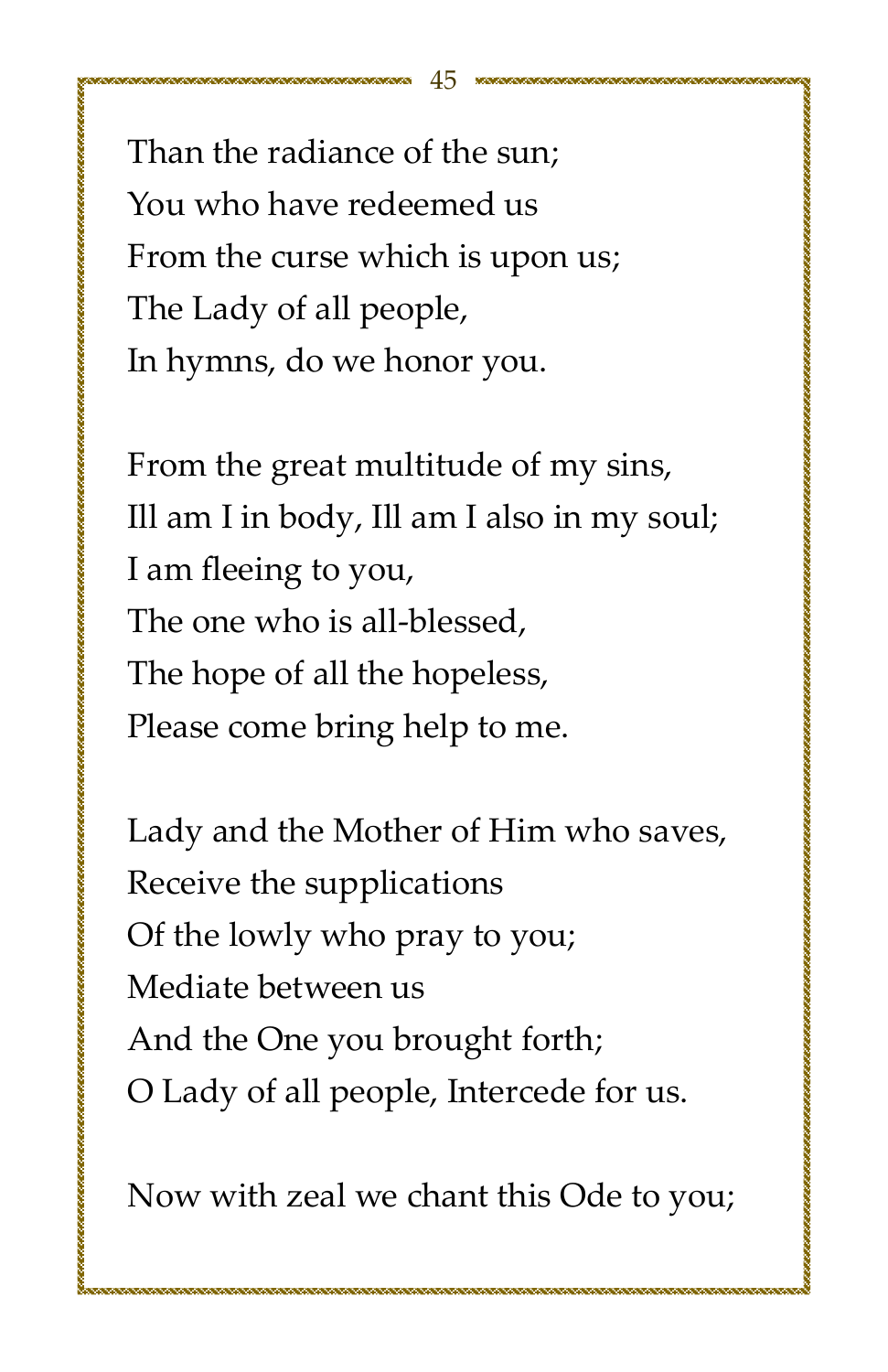You, the all praised Lady, Theotokos, we hymn with joy; With the saints most holy, Together with the Baptist, Beseech, O Theotokos, For God's mercy on us.

Speechless be the lips of impious ones. Those who do not reverence Your great icon, the sacred one Which is called Directress. And was depicted for us By one of the apostles, Luke the Evangelist.

的复数化的最大的最大的,我们也会在这个人的人的人的人的人,我们也会在这个人的时候,我们也会在这个人的人的人的人的人,我们也会在这个人的人的人的人的人,我们也会不能 医心包的 医心包的 医心包的 医心包的 医心包的 医心包

*The Megalynarion of the church is chanted. Then this:* 

With the hosts of Angels, God's messengers, With the Lord's Forerunner. And Apostles, the chosen twelve,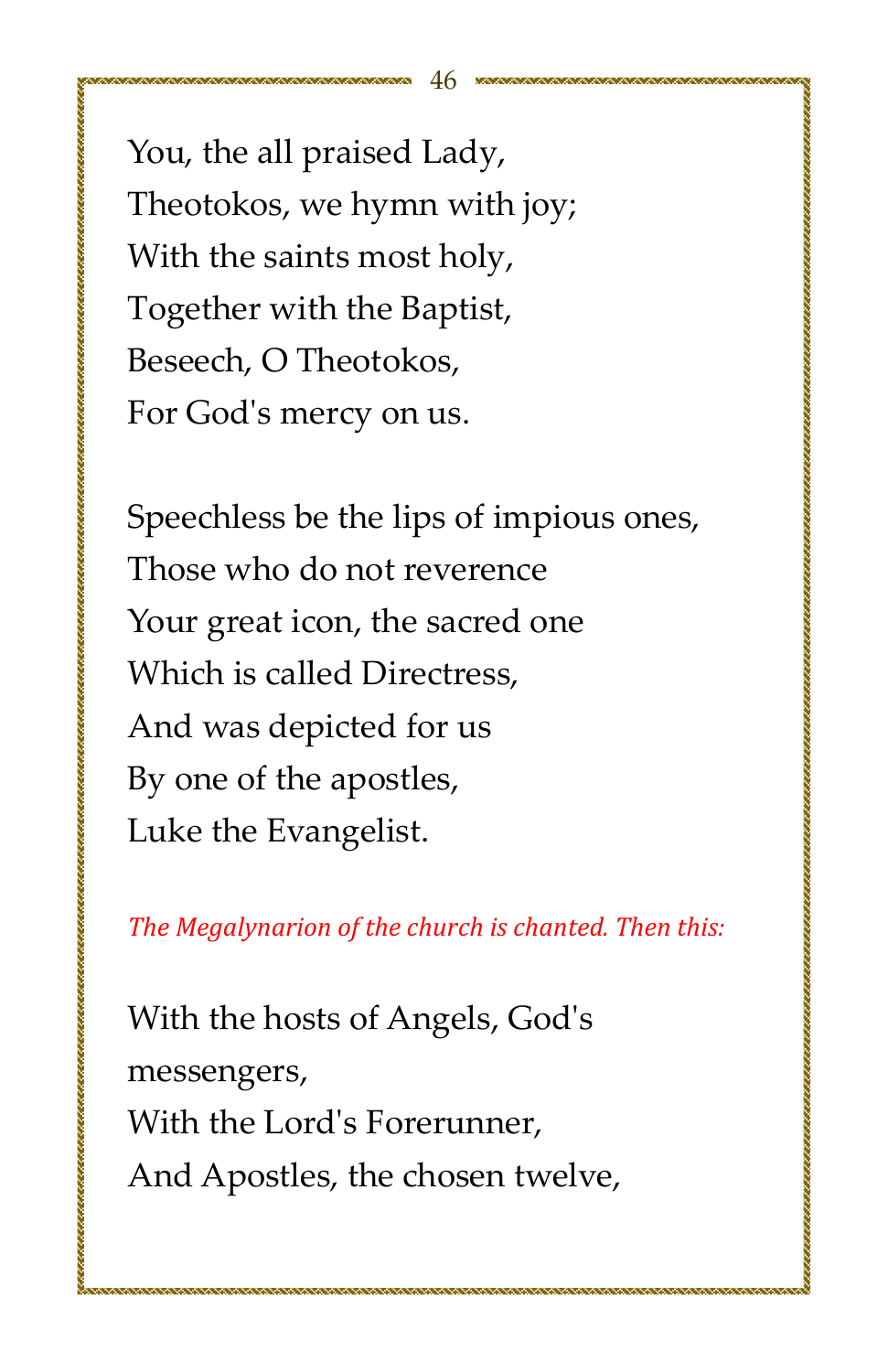With the saints most holy, And with you, the Theotokos, We seek your intercession For our salvation.

**People:** Holy God, Holy Mighty, Holy Immortal, have mercy upon us.  $(3)$ 

*Glory* to the Father and the Son and the *Holy Spirit, Now and forever and to the ages* of ages. Amen.

Most holy Trinity, have mercy upon us; Lord, pardon our sins; Master, forgive our transgressions; Holy One, visit and heal our infirmities, for Your name's sake.

Lord have mercy.  $(3)$ 

*Glory* to the Father and the Son and the *Holy Spirit, Now and forever and to the ages*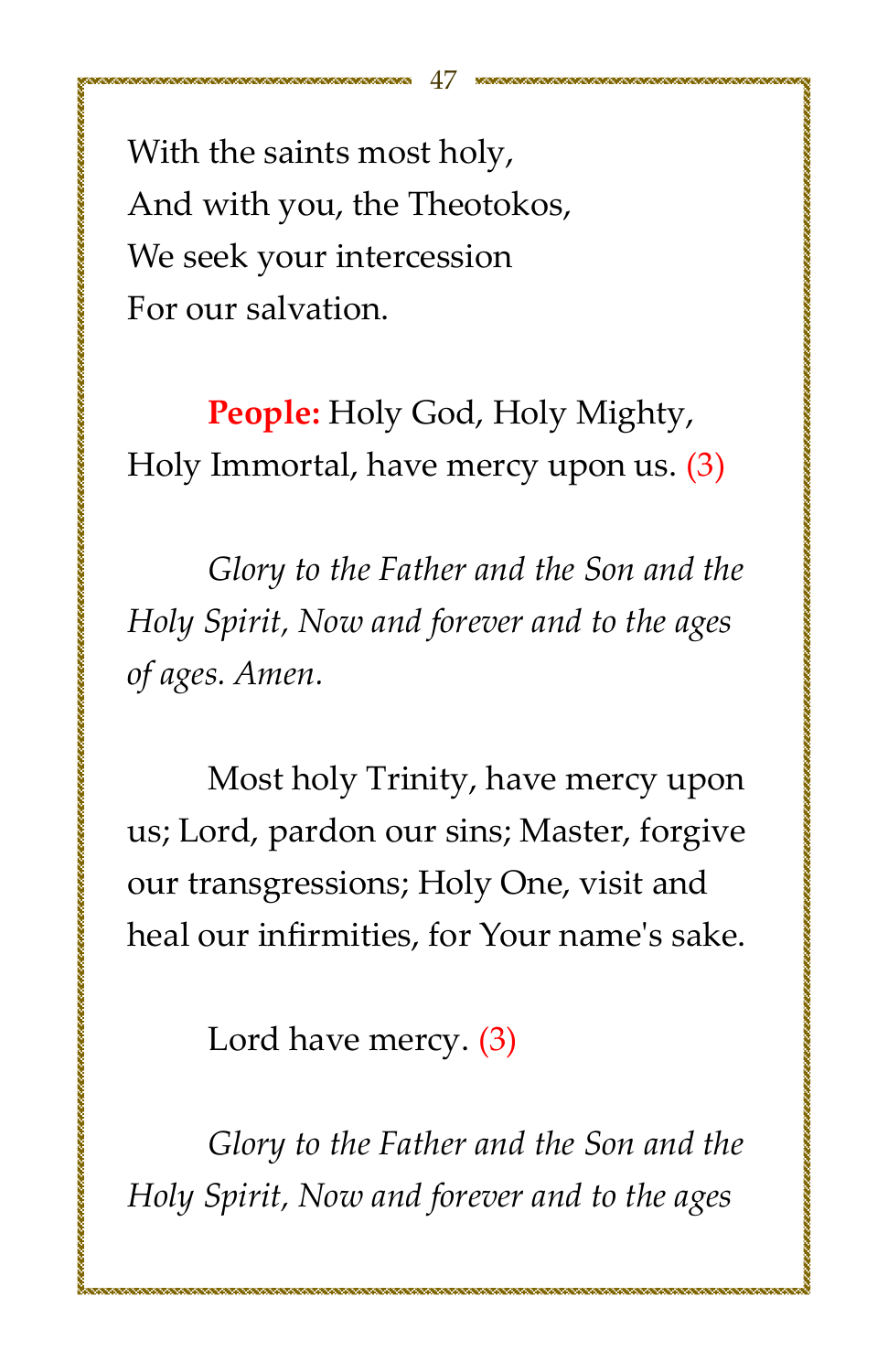of ages. Amen.

Our Father, Who art in heaven, hallowed be Thy name. Thy kingdom come, Thy will be done, on earth as it is in heaven. Give us this day our daily bread; and forgive us our trespasses as we forgive those who trespass against us. And lead us not into temptation, but deliver us from evil.

**Priest:** For Yours is the kingdom and the power and the glory, of the Father and the Son and the Holy Spirit, now and forever and to the ages of ages.

**People:** Amen.

Then we chant the following troparia: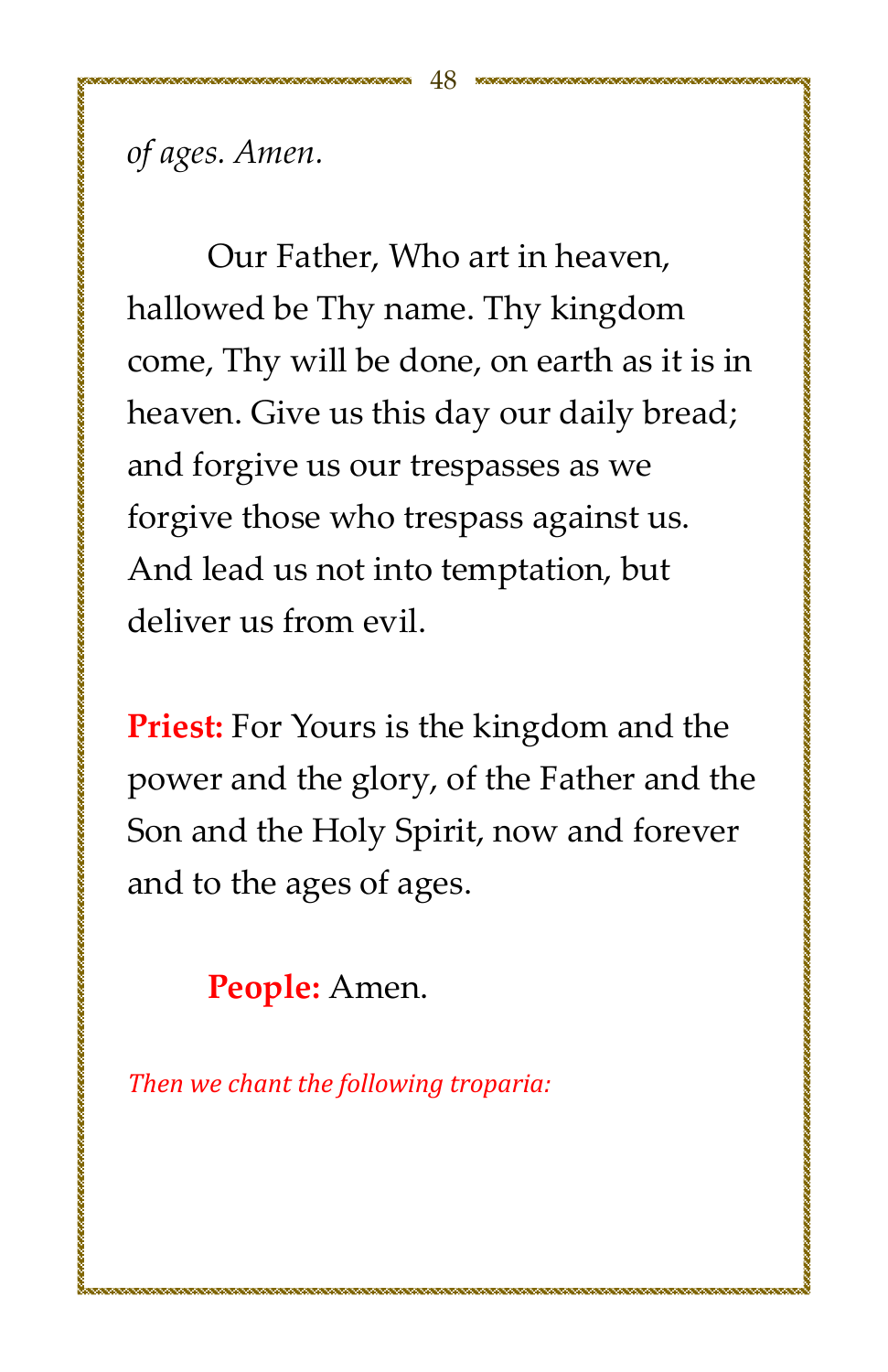## **Plagal of the 2nd Tone.**

Have mercy on us, O Lord, have mercy on us,

For we are empty of all defense,

As sinners we offer this supplication to You;

O Master, have mercy on us.

Glory to the Father and the Son and the Holy Spirit.

Lord, have mercy on us, For in You we have put our trust; Be not exceedingly angry with us, Nor remember our many iniquities; But look upon us now as the Compassionate, And deliver us from our enemies:

For You are our God, and we Your people,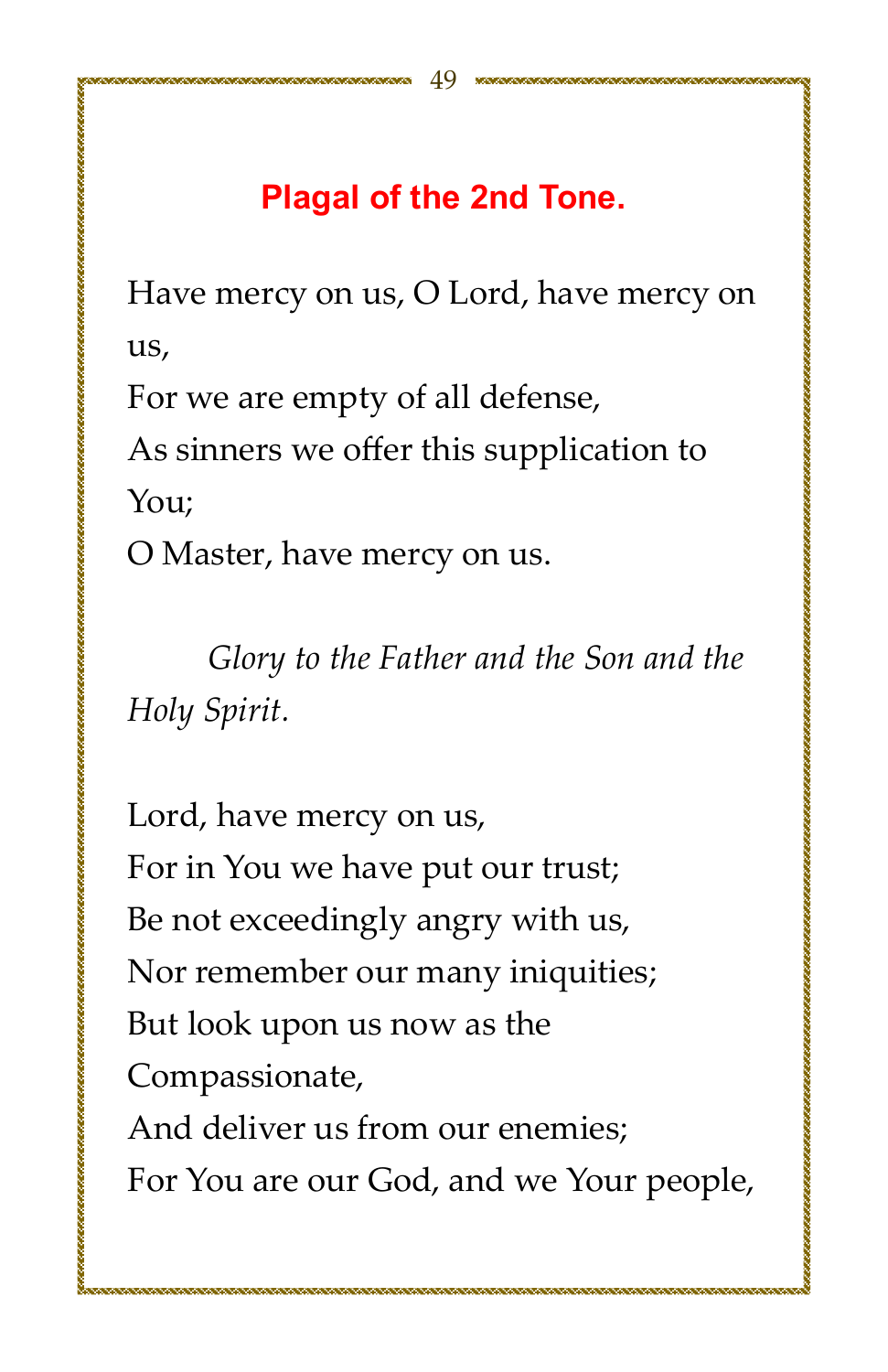We are all the work of Your hands. And upon Your Name we have now called.

Now and forever and to the ages of ages. Amen.

## **The Theotokion**

The doors of caring do now open unto us, O most blessed Theotokos,

So that hoping in you we shall not fail;

Through you we may be delivered from adversities.

For you are the salvation of the Christian faith.

(During the period from the 1st to the 14th of August, instead of the above Troparia, the Apolytikion of the day and the Theotokion of the Tone are chanted).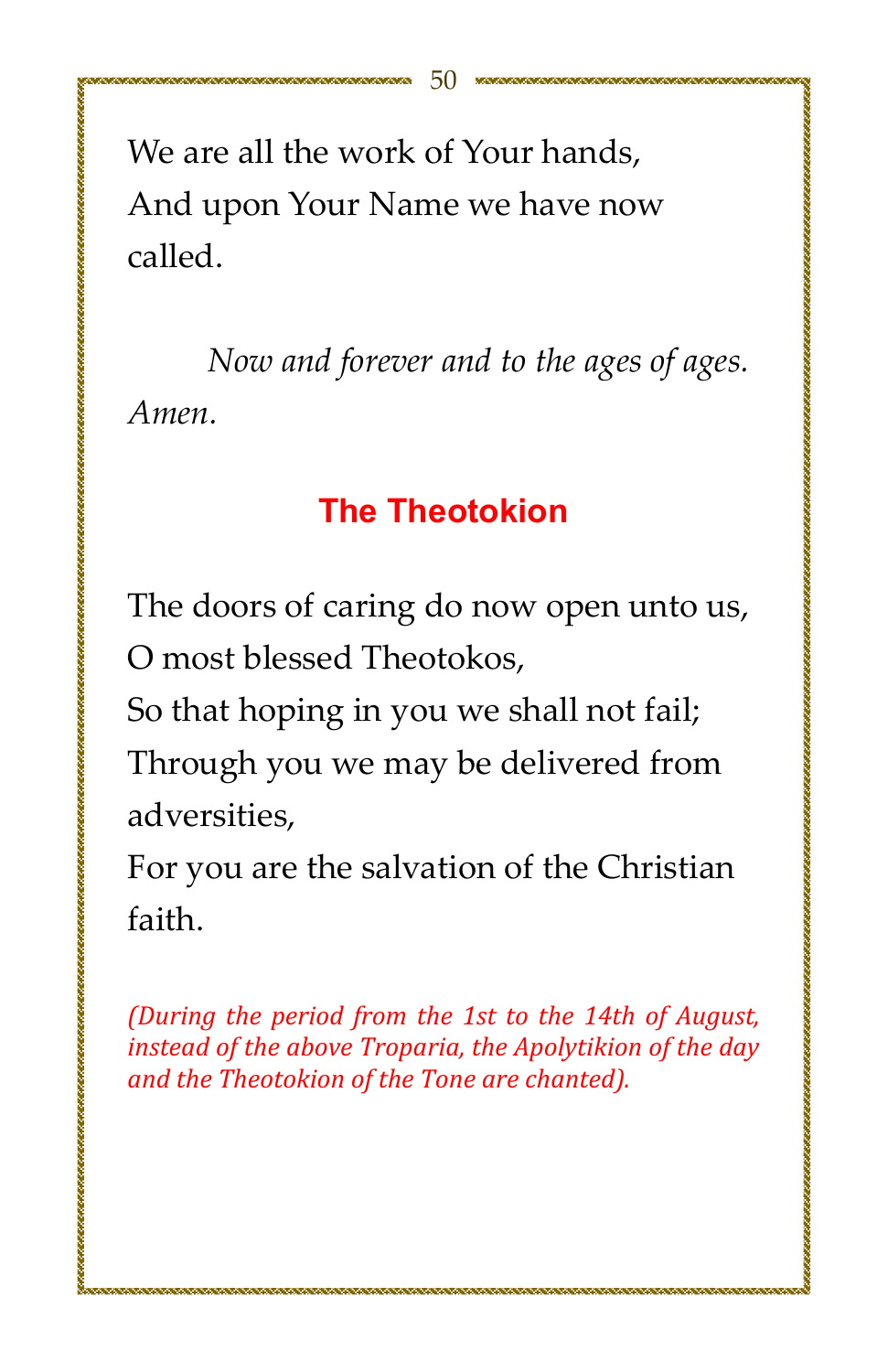**Priest:** Have mercy on us, O God, according to your great love, we pray to you, hear us, and have mercy.

**People:** Lord, have mercy. (3)

Priest: Again we pray for our Archbishop (Name), and all the clergy and the laity in Christ.

**People:** Lord, have mercy. (3)

**Priest:** Again we pray for mercy, life, peace, health, salvation, visitation, forgiveness, and remission of the sins of the servants of God, all pious and Orthodox Christians, those who reside and visit in this city, the members, council members, contributors, and benefactors of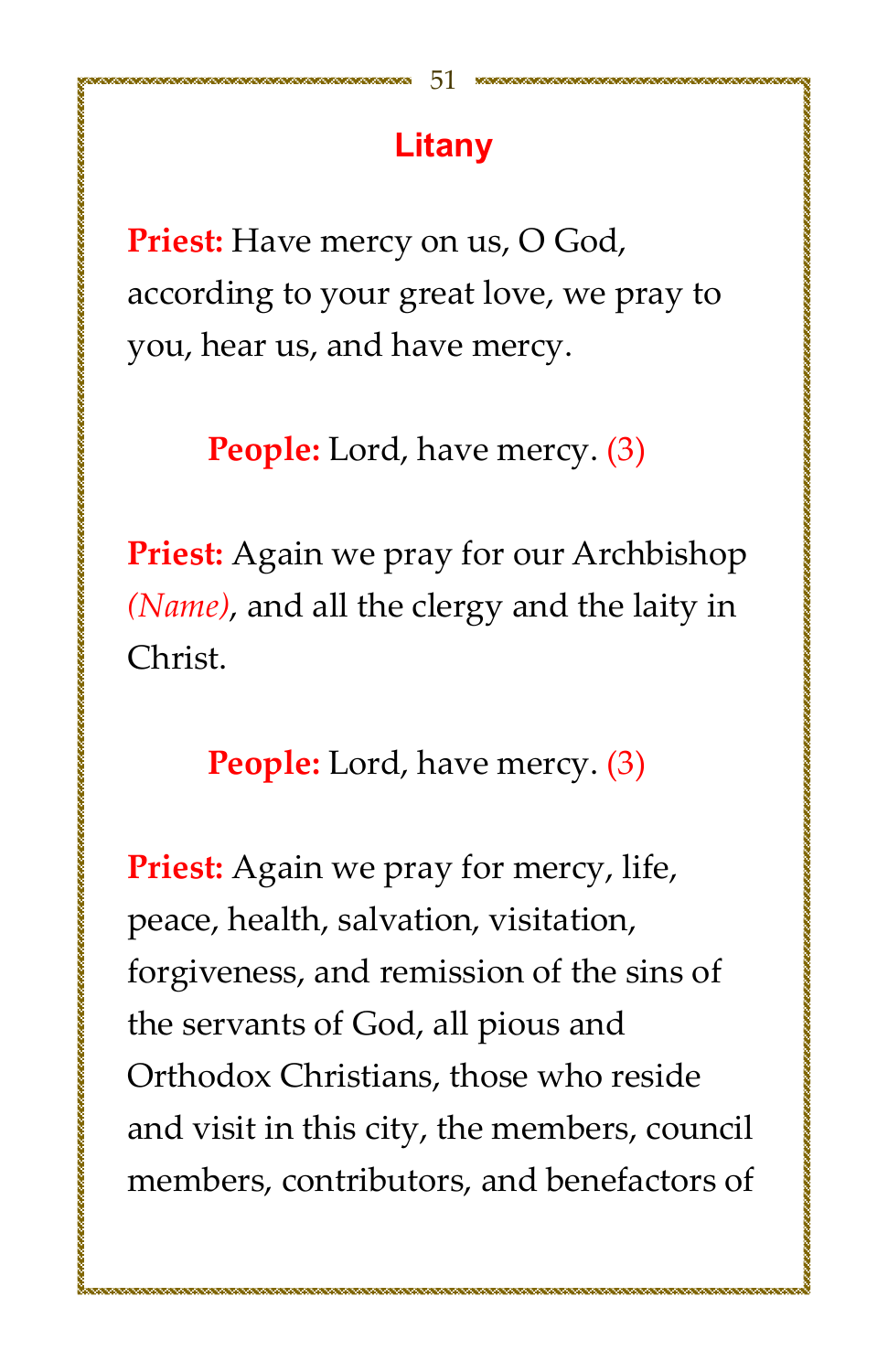this holy church.

#### **People:** Lord, have mercy. (3)

**Priest:** Again we pray for the servants of God... (at this time the Priest commemorates *hose for whom the Paraklesis is sung.* 

**People:** Lord, have mercy. (3)

**Priest:** Again we pray for the safekeeping of this holy church and this city, and of all cities and towns from pestilence, famine, earthquake, flood, fire and the sword, from invasion of enemies, civil war, and unforeseen death; for His mercy, that He will be kind to entreat as our good God, Who loves all people and that He may turn away and scatter all wrath and disease that moves against us, and deliver us from His impending, justified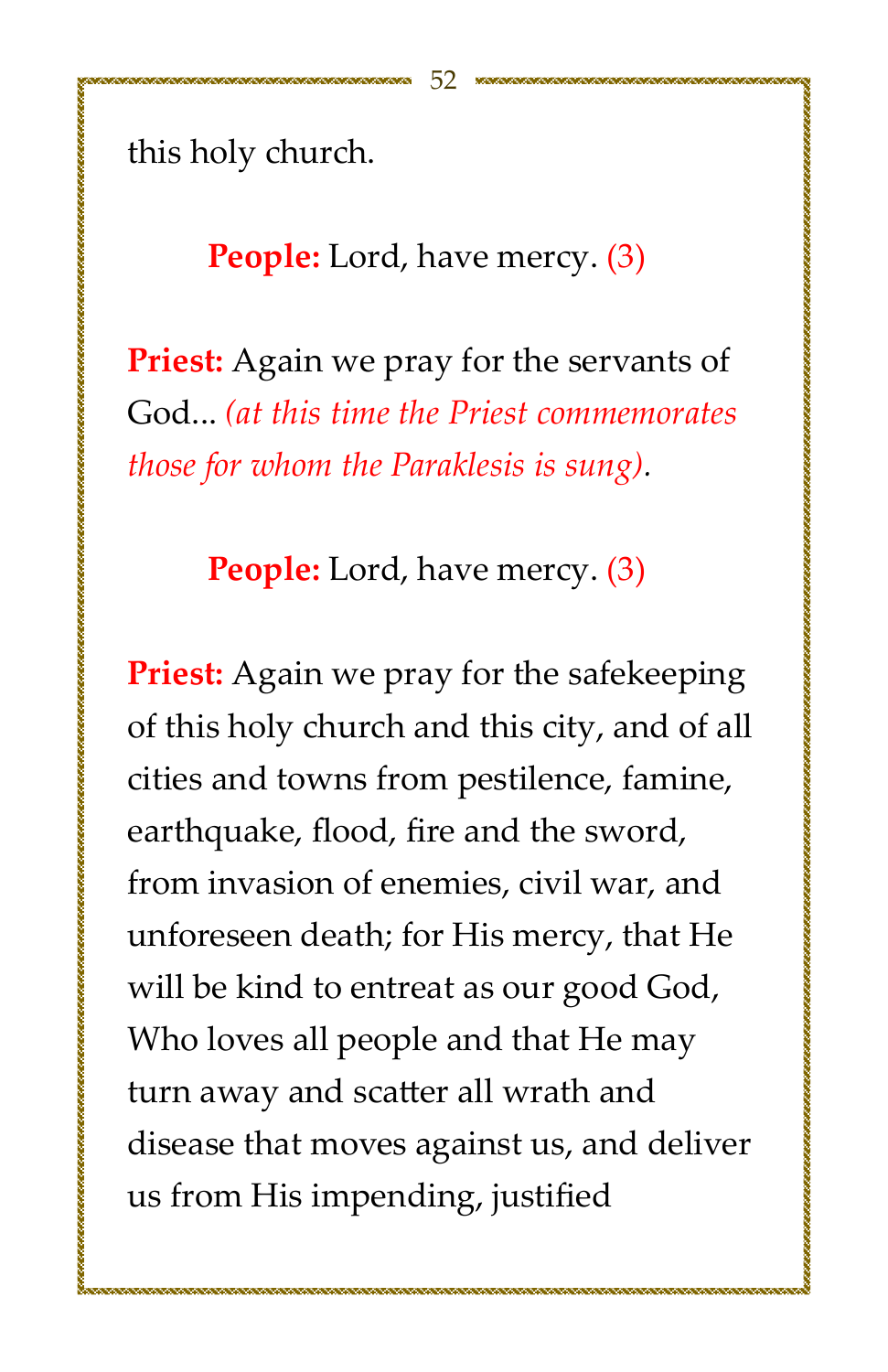chastisement, and have mercy on us.

#### **People:** Lord, have mercy. (3)

**Priest:** Again we pray that the Lord God will hear the voices of the petitions of us sinners and have mercy on us.

**People:** Lord, have mercy. (3)

**Priest:** Hear us, O God, our Savior, the hope of all the ends of the earth, and of those who are far off upon the sea; and show compassion on us, O Master, on our many sins, and have mercy upon us.

**People:** Lord, have mercy. (3)

**Priest:** For you are a merciful and loving God, and to You we give glory, to the Father and the Son and the Holy Spirit,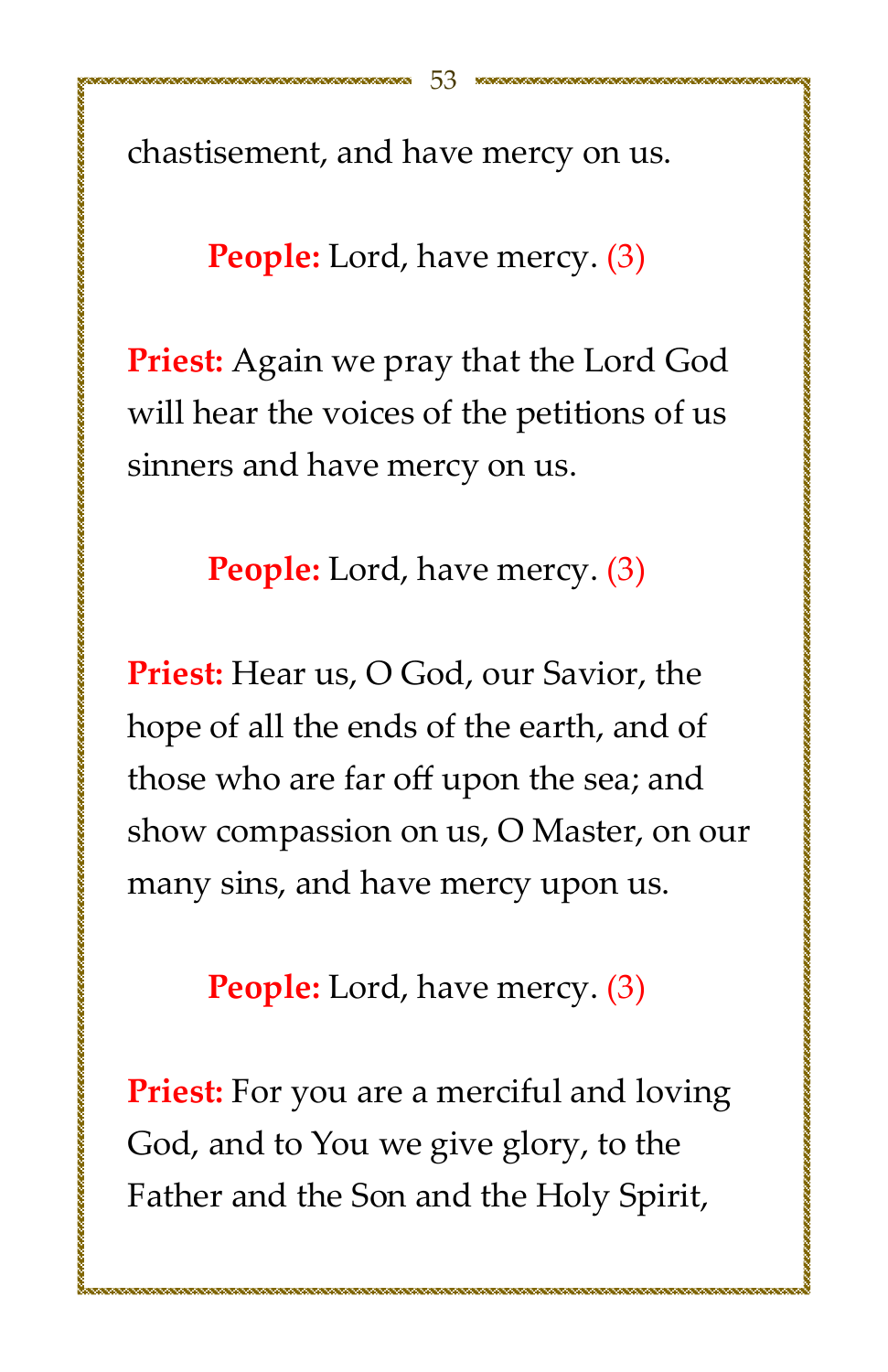now and forever and to the ages of the ages.

#### People: Amen.

**Priest:** Glory to You, O God, our hope, glory to You. May Christ our true God, through the intercessions of Your all-pure and blameless holy Mother; of the holy glorious and praise-worthy Apostles; of the holy glorious and triumphant martyrs; of (the Saint of the Church); of the holy righteous ancestors of God Joachim and Anna; of Saint (Name) whose memory we celebrate today; and of all the Saints, have mercy and save us, as a good and loving God.

The Christian faithful reverence the icon of the Theotokos while the following troparia are chanted.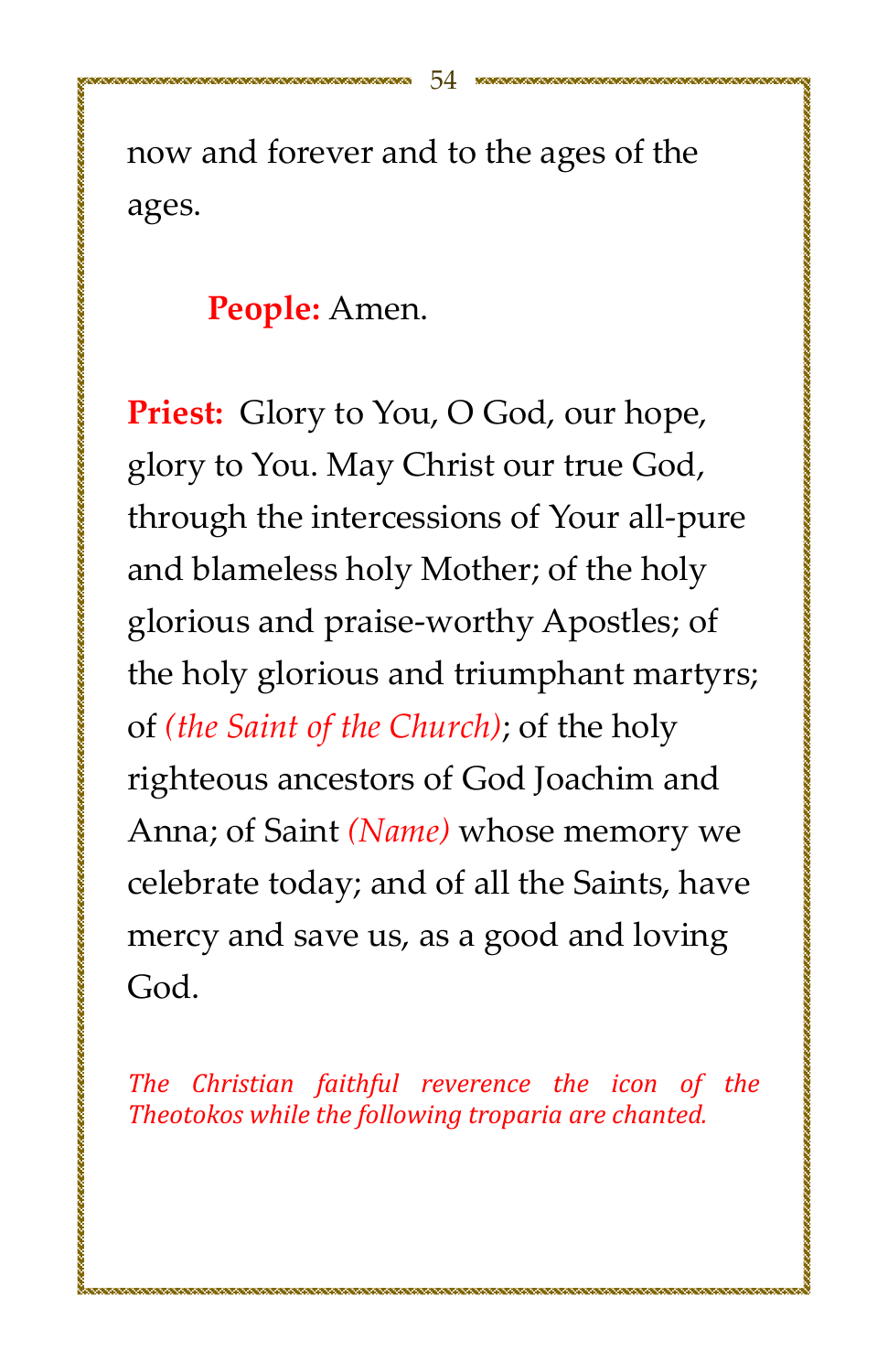## Tone 2.

All those Do you shelter, O Good One, Those who in their faith flee unto you, With your strong hand, you protect; We who sin have no one else. Who intercedes for us Before God, praying endlessly, In ills and all dangers, For us who are laden with Our many sins and mistakes; Mother, of our God in the Highest Therefore, we fall down to you, humbly; From all the misfortunes, keep your servants safe.

## The same

For those In great sorrow you are joy, And for the oppressed, a protection,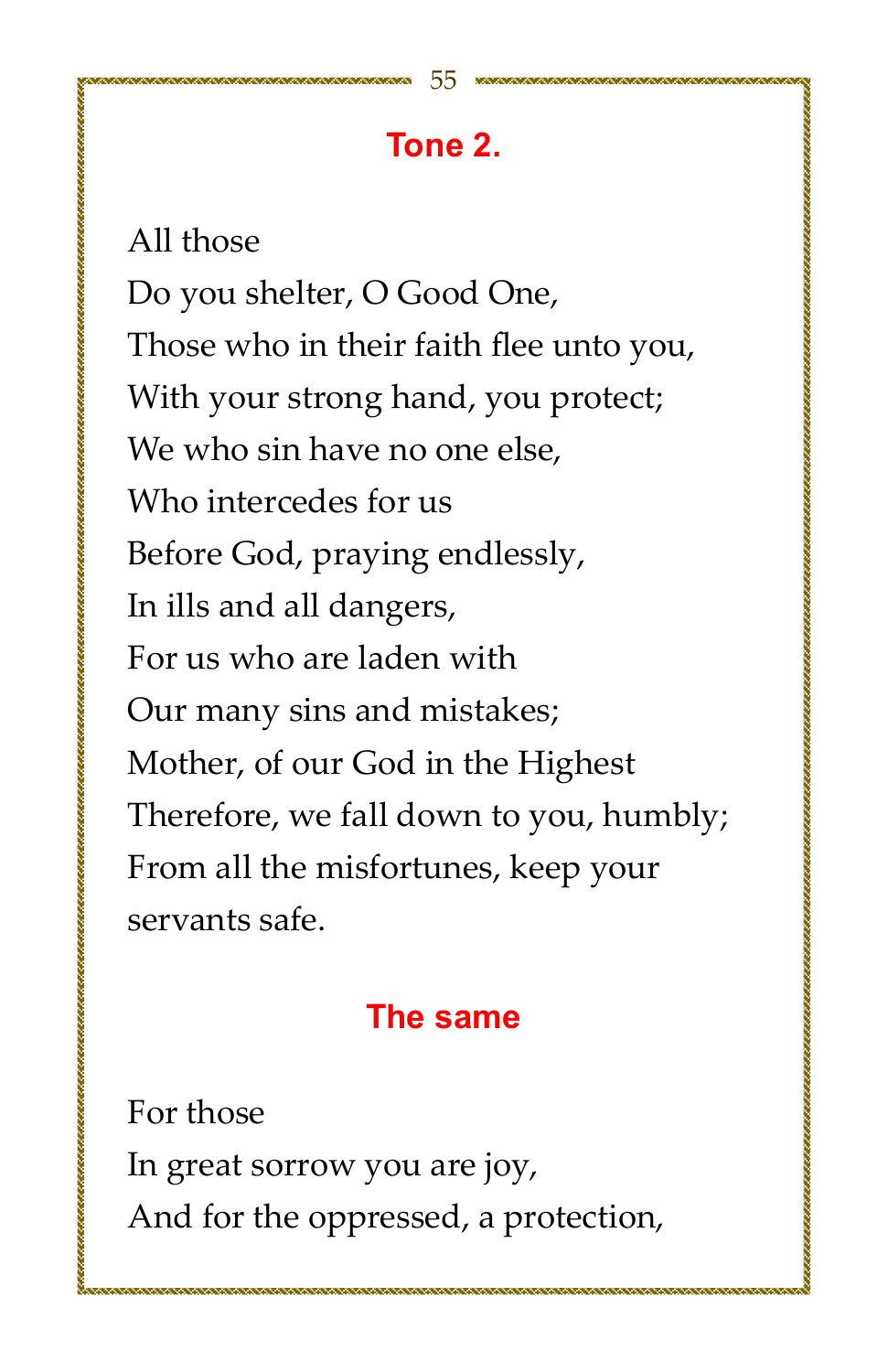And for the hungry, their food, Comfort unto those estranged; You are a staff to the blind. Visitation of all those sick. And to those held by pain Shelter and a comforting, And to the orphaned, an aid; Mother, of our God in the highest, You who are the Spotless One, hasten, Save your servants from their sin, we ask of you.

## **Plagal of the 4th Tone**

Lady, do you receive, From your servants, their many prayers; And deliver all of us. From all sadness and necessity.

## **Tone 2**

My numerous hopes are placed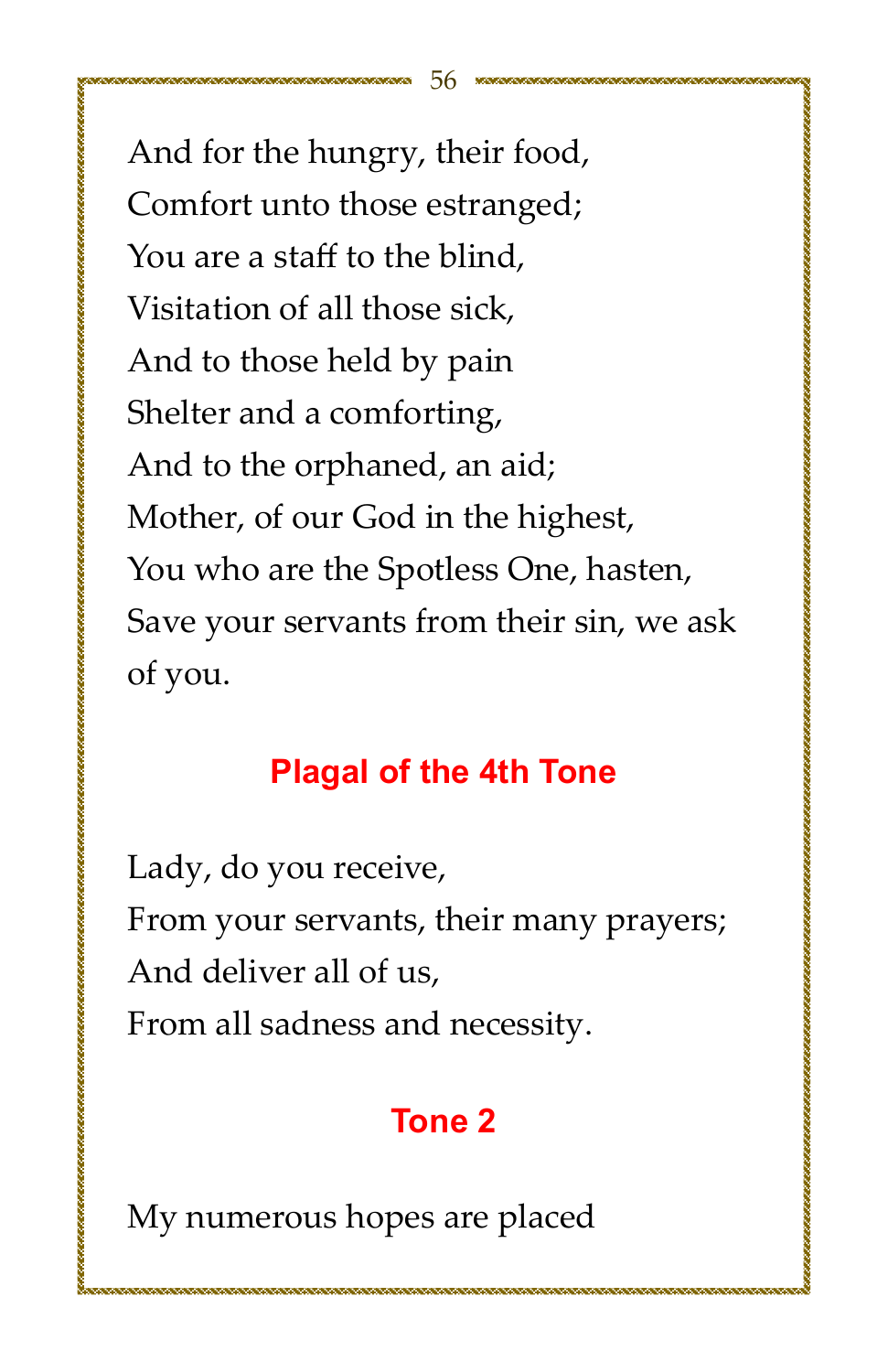Before you, most holy One; Mother of our God. Guard me with care, within your sheltered arms.

During the period from the 1st to the 15th of August, instead of chanting the previous Theotokion, we chant the following Exapostilaria:

#### Tone 3.

O You Apostles from far off, Being gathered together in the village of Gethsemane, Lay my body in burial, And You, my Son, and my God, Receive now my spirit from me.

You are the sweetness of Angels, The gladness of the afflicted ones, A protection of all Christians, O Virgin Mother of our Lord; Grant me now help and save me